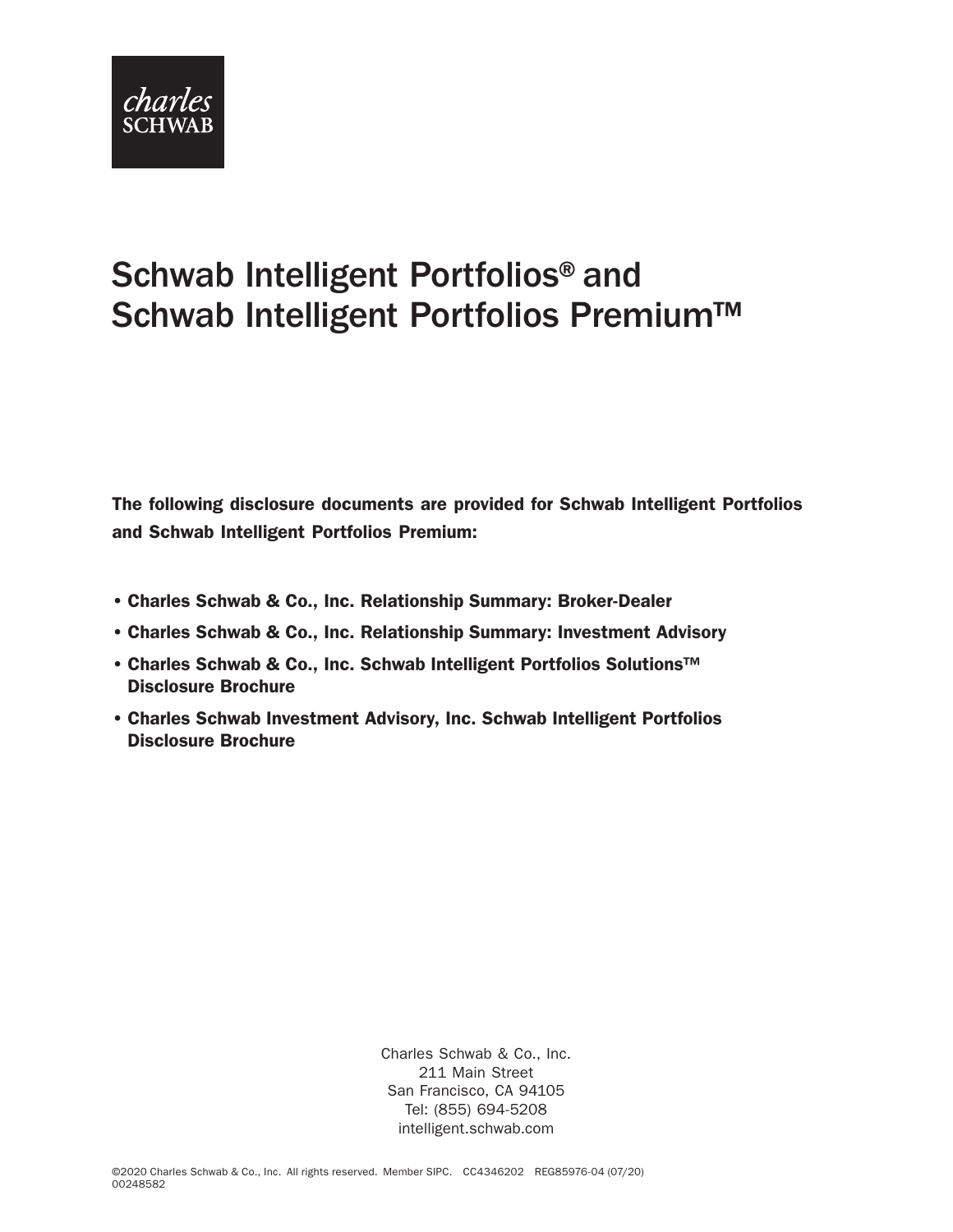

# Relationship Summary: Broker-Dealer Page 1 of 2

# **What you should consider when choosing a brokerage relationship at Schwab.**

Charles Schwab & Co., Inc. (Schwab) is a broker-dealer registered with the Securities and Exchange Commission (SEC). The summary below highlights the nature of the brokerage relationship with our clients. Schwab is also an investment adviser registered with the SEC. Our brokerage and investment advisory services and fees differ, and we believe it is important for you to understand those differences. To compare, see a summary of Schwab's investment advisory relationships at **www.schwab.com/relationship-summary-ia**. For more general information about different financial professionals and investing, including free and simple tools to research firms and their representatives, visit the SEC's website at **www.Investor.gov/CRS.**



We hope you will take the time to read this information and ask questions. We welcome them.

# **What investment services and advice can you provide me?**

We offer a wide range of investment products with no account minimums for most domestic accounts. Our offerings include both affiliated products that are managed by Schwab and unaffiliated investment products that are managed by independent third parties.



- ✓We offer investment and account recommendations if you would like advice.
- $\checkmark$  We will give you advice that is a one-on-one recommendation and specific to you and your situation at that time. As such, a recommendation only applies at the point in time when we provide it to you.
- ✓The decision to invest will always be yours—we will not place any trades on your behalf without your direction. We do not manage or monitor your brokerage accounts.
- ✓We also provide Schwab research and other market data, but this type of information will never be a recommendation for you specifically.

# **For more information about our services, go to www.schwab.com/transparency and read our Best Interest Disclosure.**

# **Questions to Ask**

- Given my financial situation, should I choose an investment advisory service?
- Should I choose a brokerage service?
- Should I choose both types of services? Why or why not?
- How will you choose investments to recommend to me?
- What is your relevant experience, including your licenses, education, and other qualifications?
- What do these qualifications mean?

# **What fees will I pay?**

If you place a trade, you will pay a commission or transaction fee in some cases. There can also be expenses built into the trade price or the investment itself.

✓The fee you pay is the same whether we recommend an investment to you or not. We earn money from third parties or affiliates on certain products, so we have an incentive to encourage investment in those products.

- ✓You may also pay account- or transaction-related fees.
- ✓*You will pay fees and costs whether you make or lose money on your investments. Fees and costs will reduce any amount of money you make on your investments over time. Please make sure you understand what fees and costs you are paying.*

**To see more information about our fees, go to www.schwab.com/transparency and read our Best Interest Disclosure or go to www.schwab.com/pricing-guide.**

# **Questions to Ask**

- Help me understand how these fees and costs might affect my investments.
- If I give you \$10,000 to invest, how much will go to fees and costs, and how much will be invested for me?

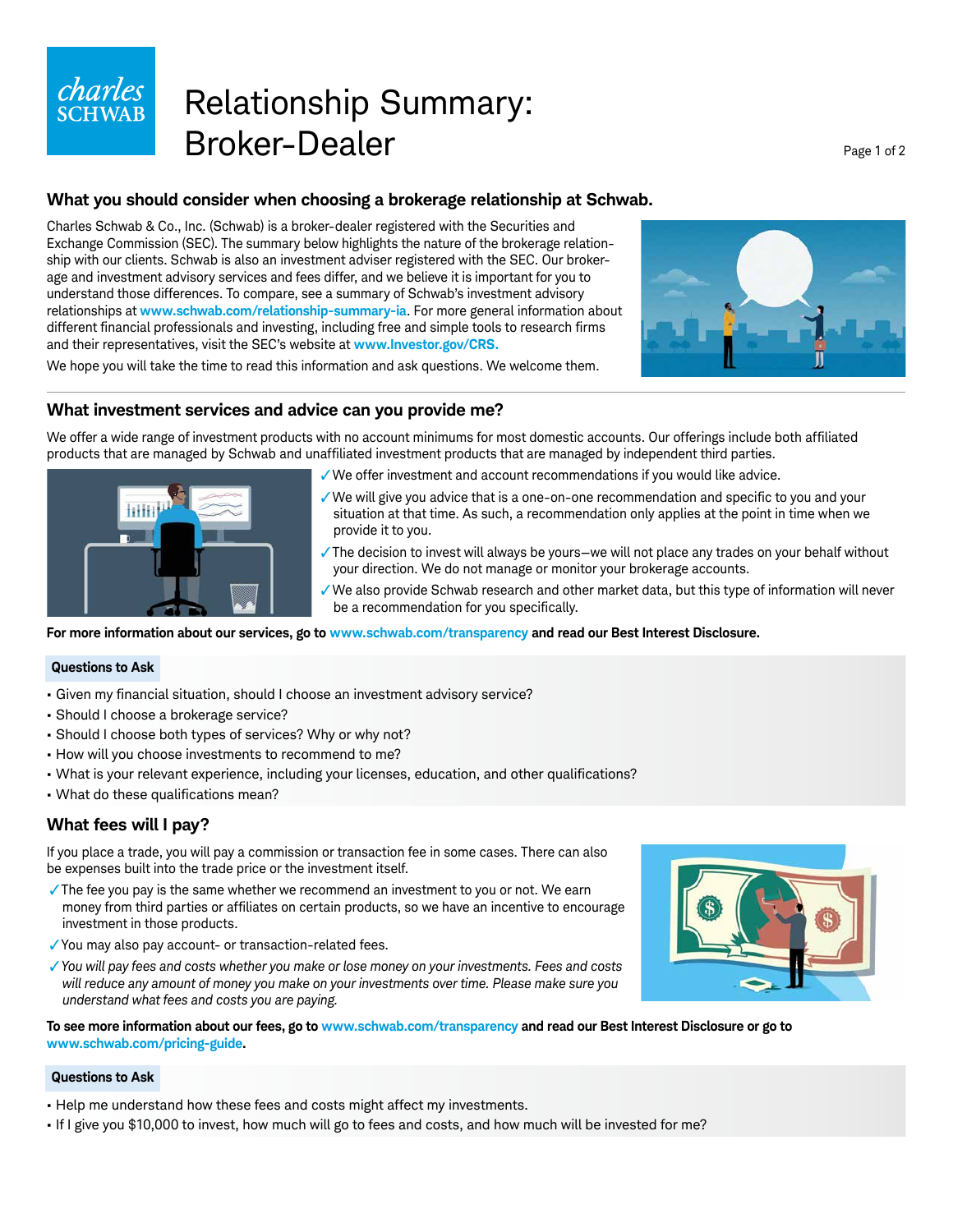All recommendations for your brokerage account will be made in a broker-dealer capacity unless otherwise expressly stated. *When we provide you with a recommendation,* we have to act in your best interest and not put our interest ahead of yours. At the same time, the way we make money creates some conflicts with your interests.

You should understand and ask us about these conflicts because they can affect the recommendations we provide you. Here are some examples to help you understand what this means. We and our affiliates earn money from:

- √Shareholder service fees paid to us by third-party fund providers and affiliated mutual funds, and management fees paid to our affiliate adviser by affiliated mutual funds and ETFs, shares of which are held in your accounts.
- ✓Marketing and promotional fees paid to us by T. Rowe Price for our promotion of their mutual funds to our clients, and for providing additional marketing support to T. Rowe Price.
- ✓The "spread" on cash in your accounts–i.e., the difference between what we earn and what we pay you in interest.
- ✓Dealer concessions or transaction fees when trading as principal in your accounts.
- ✓Insurance companies when you purchase an annuity or other insurance products.

# For more information about our conflicts and our capacity when we provide investment recommendations for retirement accounts, go to **www.schwab.com/transparency and read our Best Interest Disclosure.**

# **Question to Ask**

• How might your conflicts of interest affect me, and how will you address them?

# How do your financial professionals make money?



Our representatives receive cash payments based on the amount of assets you have with us and the time, complexity, and expertise required to help you with any of our services; specifically, they receive compensation to navigate you to our investment advisory services and service your accounts once enrolled in such services. They do earn more for recommending certain services over others, but what they earn is not directly based on the revenue the firm earns.

**For more information on how we pay our representatives, go to www.schwab.com/representative-compensation.** 

# Do you or your financial professionals have legal or disciplinary history?

Yes.

For free and simple tools to research our firm and representatives, visit www.Investor.gov/CRS.

# **Questions to Ask**

- As a financial professional, do you have any disciplinary history?
- For what type of conduct?

# **Where can I find additional information?**

**For additional information about our investment advisory or brokerage services, go to www.schwab.com/transparency. To request a copy of this relationship summary, call 800-435-4000.**

# **Questions to Ask**

- Who is my primary contact person?
- Is he or she a representative of an investment adviser or a broker-dealer?
- Who can I talk to if I have concerns about how this person is treating me?

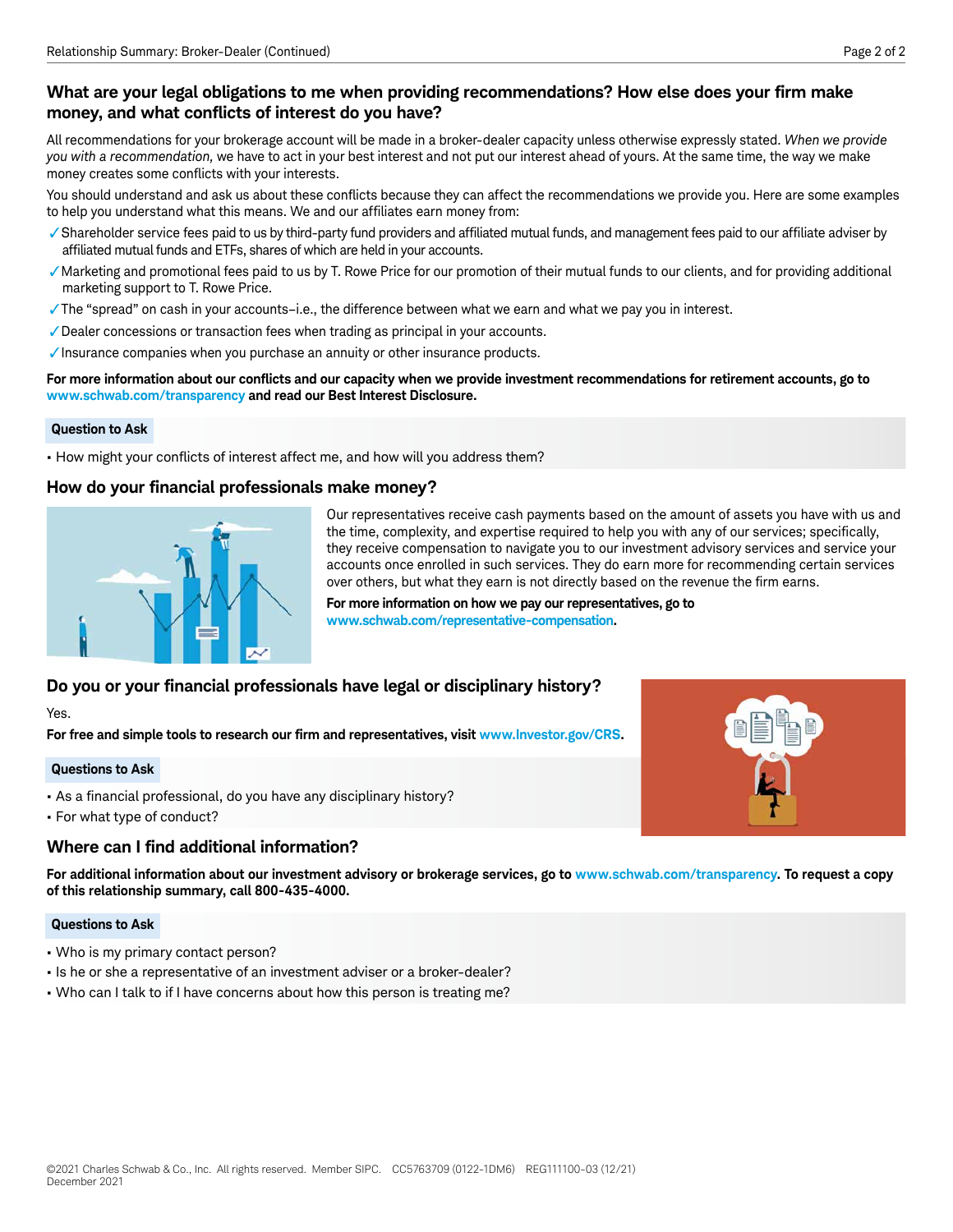# charles

# Relationship Summary: Investment Advisory **Page 1 of 2** Page 1 of 2

# **What you should consider when choosing an investment advisory relationship at Schwab.**

Charles Schwab & Co., Inc. (Schwab) is an investment adviser registered with the Securities and Exchange Commission (SEC). The summary below highlights the nature of investment advisory relationships with our clients. Schwab is also a broker-dealer registered with the SEC. Our brokerage and investment advisory services and fees differ, and we believe it is important for you to understand those differences. To compare, see a summary of Schwab's brokerage relationship at **www.schwab.com/relationship-summary-bd**. For more general information about different financial professionals and investing, including free and simple tools to research firms and their representatives, visit the SEC's website at **www.Investor.gov/CRS**.



We hope you will take the time to read this information and ask questions. We welcome them.

# **What investment services and advice can you provide me?**

We sponsor several advice programs that provide different services, feature different investments, and have different account minimums and levels of account monitoring. Our affiliates participate in some of these programs as discretionary or non-discretionary Portfolio Managers.



- ✓For automated advice from a robo-adviser, where our affi liated investment adviser, Charles Schwab Investment Advisory, Inc. (CSIA), monitors and makes the decisions and investments for you: Schwab Intelligent Portfolios® (\$5,000 minimum) or Schwab Intelligent Portfolios Premium®, which combines the robo-adviser with financial planning (\$25,000 minimum).
- ✓For advice from our affi liate investment adviser, Charles Schwab Investment Management, Inc. (CSIM), or unaffiliated advisers where the advisers monitor and make the investment decisions for you: Schwab Managed Account Services™ (minimums begin at \$100,000).
- ✓For accounts managed by CSIM using a particular investment strategy, where the adviser monitors and makes the investment decisions for you: Schwab Managed Portfolios™ (\$25,000 minimum).
- ✓ For complex or specialized needs, a referral to an unaffi liated professional adviser: Schwab

Advisor Network® (\$500,000 minimum).

- ✓For advice and periodic portfolio reviews from a team of professionals at our affi liated investment adviser, Schwab Private Client Investment Advisory, Inc. (SPCIA), where you make the investment decisions: Schwab Private Client™ (\$1,000,000 minimum).
- $\sqrt{\ }$  For individualized planning advice in a written financial plan with no monitoring: Schwab Financial Planning Services.

# To learn more about specific services for each program, go to www.schwab.com/advisory to access the relevant sections of each program Disclo**sure Brochure: (1) Advisory Business; Types of Clients; or (2) Services, Fees and Compensation; Account Requirements and Types of Clients.**

# **Questions to Ask**

- Given my financial situation, should I choose an investment advisory service?
- Should I choose a brokerage service?
- Should I choose both types of services? Why or why not?
- How will you choose investments to recommend to me?
- What is your relevant experience, including your licenses, education, and other qualifications?
- What do these qualifications mean?

# **What fees will I pay?**

We charge a fee for some, but not all, of our advisory services, including asset-based fees and fixed one-time and recurring fees. Some of these fees may be negotiable.

✓Our asset-based or wrapped fees include most transaction costs, and could be higher than fees charged for advisory services that do not include such costs. There are other fees that will apply to your account, such as mutual fund and ETF operating expenses (including management fees paid to CSIM for funds managed by them), costs for trades executed at a firm other than Schwab, and account services fees.

✓The more assets in your accounts, the more money Schwab and its affi liates earn, so we have an incentive to encourage you to invest more assets. We earn money from third parties or affiliates on certain products, including cash, mutual funds, and ETFs held in your accounts, so we have an incentive to encourage such investments.



✓*You will pay fees and costs whether you make or lose money on your investments. Fees and costs will reduce any amount of money you make on your investments over time. Please make sure you understand what fees and costs you are paying.*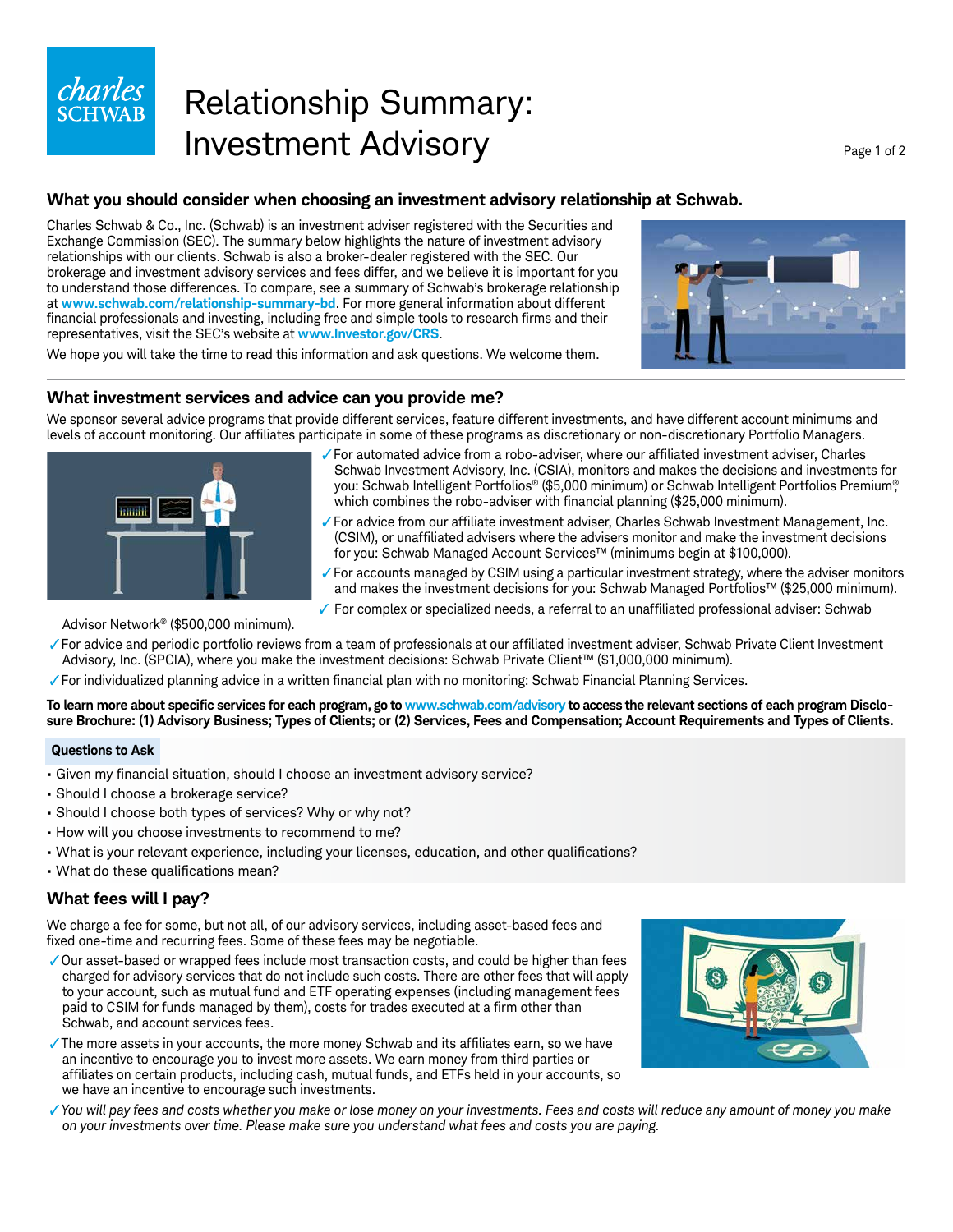To learn more about specific fees for each program, go to www.schwab.com/advisory to access the relevant sections of each program **Disclosure Brochure: (1) Fees and Compensation; or (2) Services, Fees and Compensation.** 

# **Questions to Ask**

- Help me understand how these fees and costs might affect my investments.
- If I give you \$10,000 to invest, how much will go to fees and costs, and how much will be invested for me?

# What are your legal obligations to me when acting as my investment adviser? How else does your firm make money, and what conflicts of interest do you have?

All recommendations regarding your advisory account will be in an adviser capacity. *When we, CSIA, CSIM, or SPCIA act as your investment adviser,* we have to act in your best interest and not put our interest ahead of yours. At the same time, the way we make money creates some conflicts with your interests.

You should understand and ask us about these conflicts because they can affect the recommendations we provide you. Here are some examples to help you understand what this means. We and our affiliates earn money from:

- ✓Shareholder service fees paid to us by third-party fund providers and affi liated mutual funds, and management fees paid to CSIM by affi liated mutual funds and ETFs, shares of which are held in your accounts.
- ✓Marketing and promotional fees paid to us by T. Rowe Price for our promotion of their mutual funds to our clients, and for providing additional marketing support to T. Rowe Price.
- ✓The "spread" on cash in your accounts—i.e., the difference between what we earn and what we pay you in interest.
- ✓Fees from third-party advisers participating in our referral service.
- $\checkmark$  Other compensation and conflicts that are specific to the different programs.

To learn more about specific conflicts for each program, go to www.schwab.com/advisory to access the relevant sections of each program Disclosure Brochure: Other Financial Industry Activities and Affiliations; Code of Ethics, Participation or Interest in Client Transactions and **Personal Trading.** 

# **Question to Ask**

• How might your conflicts of interest affect me, and how will you address them?

# How do your financial professionals make money?



Our representatives include branch-based Financial Consultants and phone-based representatives who help you select the program or service that best meets your needs. They receive cash payments based on factors like the amount of assets you have with us and the time, complexity, and expertise required to help you with any of the services we provide; specifically, they receive compensation to navigate you to our investment advisory services and service your accounts once enrolled in such services. They do earn more for recommending certain services over others, but what they earn is not directly based on the revenue the firm earns.

CSIM and CSIA Portfolio Managers and SPCIA Private Client Advisors receive a fixed base salary and may earn a discretionary bonus based on the financial performance of The Charles Schwab Corporation (CSC). CSIM and CSIA Portfolio Managers also have the potential to participate in

discretionary equity awards. For certain CSIM Portfolio Managers managing strategies within Schwab's Managed Account Services, their discretionary bonus is funded both on the financial performance of CSC and their strategy's performance results or asset growth.

**For more information on how we pay our representatives, go to www.schwab.com/representative-compensation.**

# Do you or your financial professionals have legal or disciplinary history?

Yes.

For free and simple tools to research our firm and representatives, please visit **www.Investor.gov/CRS.**

# **Questions to Ask**

- As a financial professional, do you have any disciplinary history?
- For what type of conduct?

# **Where can I find additional information?**

**For additional information about our investment advisory or brokerage services, go to www.schwab.com/transparency. To request a copy of this relationship summary, call 800-435-4000.**

# **Questions to Ask**

- Who is my primary contact person?
- Is he or she a representative of an investment adviser or a broker-dealer?
- Who can I talk to if I have concerns about how this person is treating me?

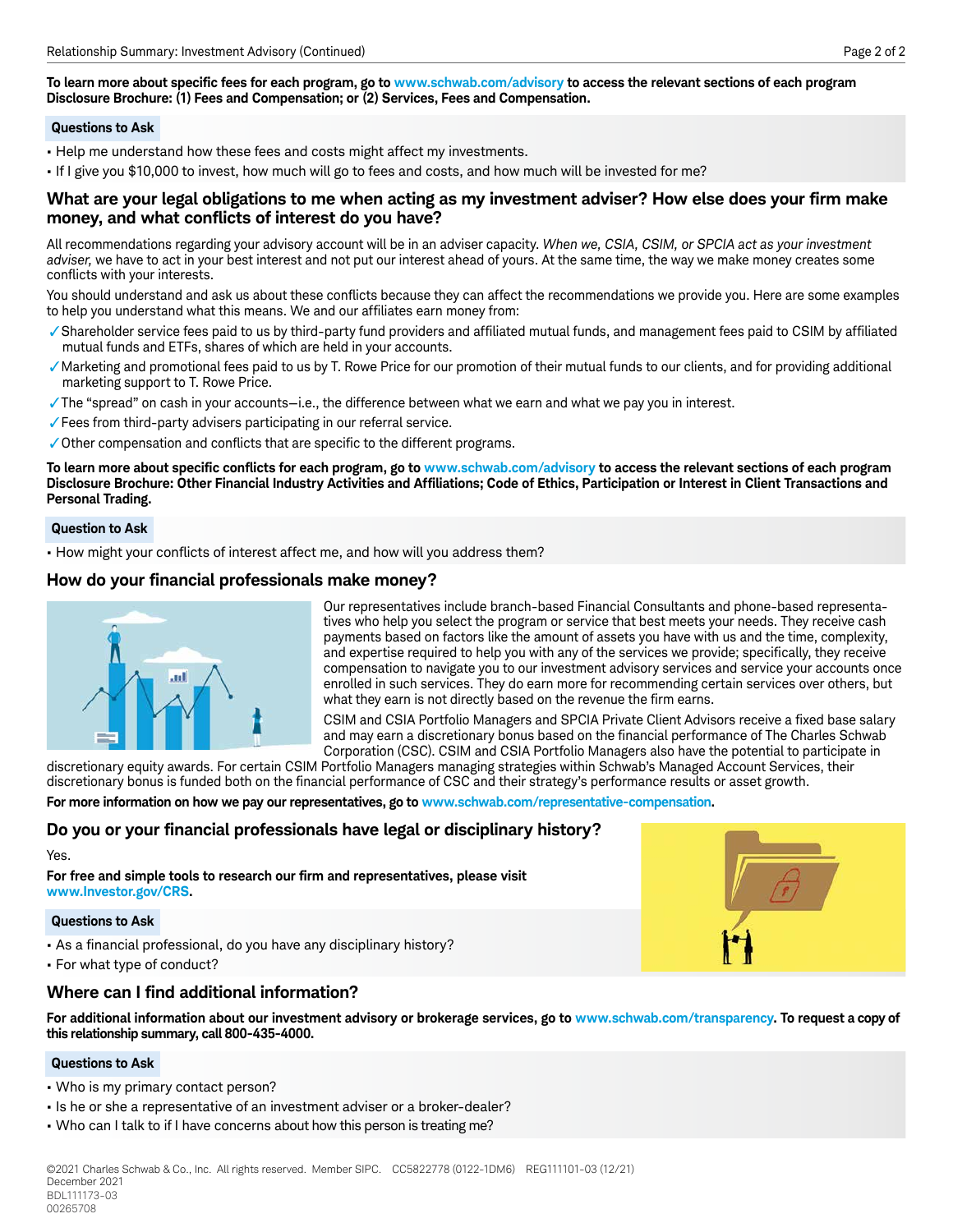

October 22, 2021

# Charles Schwab & Co., Inc. Schwab Intelligent Portfolios Solutions<sup>™</sup> Disclosure Brochure

Charles Schwab & Co., Inc. Disclosure Brochure for the Schwab Intelligent Portfolios Solutions Wrap Fee Program

> Charles Schwab & Co., Inc. 3000 Schwab Way Westlake, TX 76262 Tel: 1-855-694-5208 [intelligent.schwab.com](https://intelligent.schwab.com)

This wrap fee program brochure provides information about the qualifications and business practices of Charles Schwab & Co., Inc. ("Schwab"). If you have any questions about the contents of this brochure, please contact us at the phone number above. The information in this brochure has not been approved or verified by the United States Securities and Exchange Commission or by any state securities authority. Schwab's description of itself in this brochure as a registered investment advisor does not imply a certain level of skill or training on the part of Schwab or its representatives. Additional information about Schwab is also available on the SEC's website at [www.adviserinfo.sec.gov](http://www.adviserinfo.sec.gov).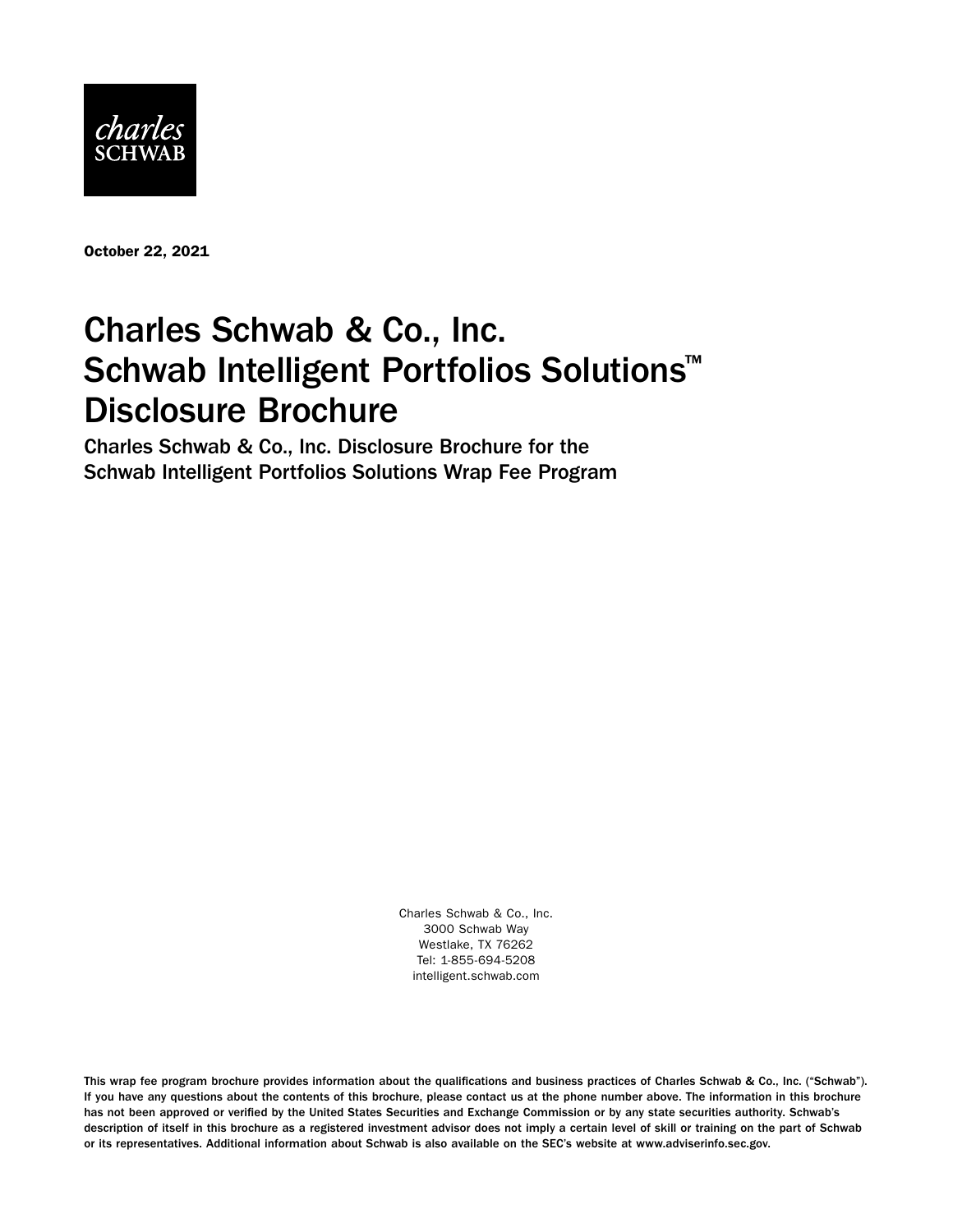# **Contents**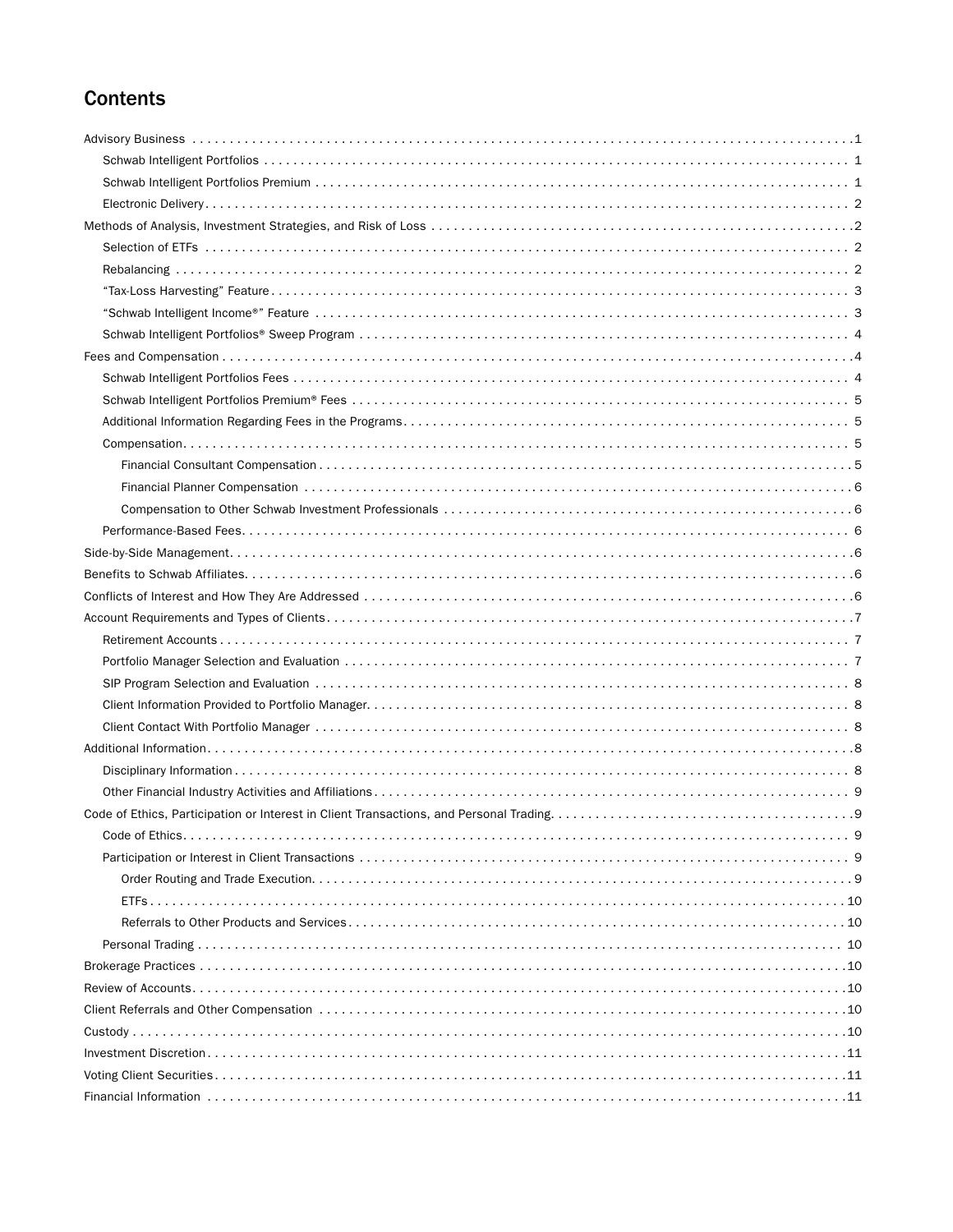# <span id="page-7-0"></span>Advisory Business

Charles Schwab & Co., Inc. ("Schwab" or "we") is a wholly owned subsidiary of The Charles Schwab Corporation ("CSCorp"), a Delaware corporation that is publicly traded and listed on the NYSE (symbol: SCHW). Schwab has been registered as an investment advisor under the Investment Advisers Act of 1940, as amended, since July 24, 1987.

Schwab sponsors the advisory services Schwab Intelligent Portfolios® ("SIP" or the "SIP Program") and Schwab Intelligent Portfolios Premium® ("SIP Premium" or the "SIP Premium Program") (collectively, "Schwab Intelligent Portfolios Solutions™" or the "Programs"). Schwab also sponsors other wrap fee programs, for which you can request a copy of their brochures. SIP is an automated discretionary investment advisory service that offers clients a diversified portfolio based on their stated investment objectives and risk tolerance. SIP Premium is a hybrid advisory service that combines financial planning and guidance from Schwab Financial Planners ("Financial Planners") with discretionary portfolio management through the SIP Program.

# Schwab Intelligent Portfolios

Schwab Intelligent Portfolios provides discretionary management through an automated investment advisory service. SIP portfolios consist of a diversified portfolio composed of exchange-traded funds (ETFs), as well as an FDIC-insured cash allocation (the "Cash Allocation") that is based on the client's stated investment objectives and risk tolerance. The portfolio of ETFs includes up to 20 asset classes across stocks, fixed income, real estate, and commodities. The SIP Program is designed to monitor a client's portfolio daily and will also automatically rebalance as needed to keep a client's portfolio consistent with the selected risk profile.

The SIP Program is offered online through an interactive website and mobile application (collectively, the "Website"). Clients use the Website and answer questions from an online questionnaire that help to determine whether the client is appropriate for the SIP Program. The Website also presents a suggested SIP portfolio based on the client information for clients' review and approval. Prior to enrollment, clients are asked to carefully consider whether their participation in the SIP Program and whether their selected SIP portfolio are appropriate for their investment needs and goals. Once enrolled, SIP clients can update their investment profile or monitor their accounts' allocation, activity, and performance through a customized dashboard. Clients should periodically review their investment profile and update it as needed when their goals, risk tolerance, or other aspects of their financial situation change.

Charles Schwab Investment Advisory, Inc. ("CSIA"), an affiliate of Schwab, provides portfolio management services for SIP Program accounts on a discretionary basis consistent with each client's chosen investment strategy. Schwab acts as the qualified custodian for SIP Program accounts, providing trade execution, research, and related services. Schwab also provides administration and related services for the SIP Program.

The SIP Program uses algorithms (the "Algorithms")—each algorithm is a set of rules embedded in a computer program: The various Algorithms in the SIP program (1) propose a portfolio based on a client's answers to the online questionnaire (in the SIP Premium Program, clients may also receive their recommended portfolio from the Financial Planner); (2) identify portfolio rebalancing opportunities; (3) identify tax-loss harvesting opportunities; and (4) initiate buy/sell orders for the tax-loss harvesting and/or rebalancing opportunities it has identified, as detailed below (collectively, the "Rebalancing Algorithms"). Upon clients' request to initiate recurring withdrawals through the Schwab Intelligent Income® feature as described below ("SII"), an additional algorithm (the "SII Algorithm") is activated to enable withdrawals while the account assets remain invested through the Program. Except where otherwise indicated, "Algorithms" refer to the Rebalancing Algorithms and the SII Algorithm. The Rebalancing Algorithms are designed to perform a daily review of client accounts and holdings to identify rebalancing and tax-loss harvesting opportunities as well as to initiate buy or sell orders when such

opportunities exist; trade orders are then sent to CSIA for review prior to the trade(s) being released for execution.

Although the activities described in this paragraph generally take place on a daily basis, there may be rare instances when they do not do so.

Clients give investment discretion to CSIA to manage their account and make trades in their account, and CSIA may therefore initiate or halt trading at its discretion and for any reason, including halting trading under conditions when CSIA believes that continued trading may pose an undue risk of harm to accounts. As with similar automated services, clients will not be allowed to make trades in their account(s). Clients may request that certain ETFs be excluded from their account(s) but not all requested restrictions will be processed. Unreasonable restrictions requested including other security types, such as stocks, mutual funds or cash will not be honored. A request to exclude ETFs from a client's account may result in delays in the management of the account. The client will be notified if the account cannot be managed with the requested investment restrictions. Clients also may request that CSIA use a tax-loss harvesting strategy so that tax losses are generated to offset potential capital gains in their account, subject to meeting minimum balance requirements (currently \$50,000 in an individual SIP or SIP Premium account, but is subject to change). Accounts enrolled in the Programs are not margin accounts, meaning clients cannot borrow money to buy securities in their SIP and SIP Premium Program accounts and use the securities in the accounts as collateral for a margin loan.

# Schwab Intelligent Portfolios Premium

The SIP Premium Program combines the discretionary portfolio management of the SIP Program, as described above, with the additional features of financial planning and ongoing access to guidance from Schwab Financial Planners, as well as to online financial planning tools. SIP Premium Accounts are invested in SIP portfolios and managed on a discretionary basis through the SIP Program. Unless otherwise indicated, descriptions of portfolio management through SIP apply to SIP Premium as well. Schwab also acts as the qualified custodian for SIP Premium Program accounts and provides administration and related services for the SIP Premium Program.

Like SIP, SIP Premium clients can complete an online questionnaire which results in the recommendation of a diversified portfolio based on the clients' stated investment profile and risk tolerance. Alternatively, SIP Premium clients can receive a recommended portfolio from the Financial Planner based on a review of the clients' stated investment profile and risk tolerance for the applicable accounts. Upon enrollment, SIP Premium clients receive discretionary management for the selected accounts.

As part of the SIP Premium Program, clients also have access to financial planning through a digital planning tool ("Planning Tool"), which captures information about clients' current financial situation, such as assets and liabilities and overall goals and risk tolerance. Clients will also receive a financial planning consultation with a Financial Planner, which will be guided by the Planning Tool and which will include wealth management topics applicable to the client's interests and needs, such as retirement planning, savings, educational funding, credit management, charitable giving, and budget management.

Information about assets held outside of Schwab, if provided, may be considered in developing a financial plan for the client, but information provided about the accounts that the client plans to enroll in SIP Premium will be the primary factor used to determine the appropriate strategy or strategies for those accounts. Although clients will receive financial planning advice on a broad range of subjects and accounts through SIP Premium, only those accounts actually enrolled in SIP Premium (each a "SIP Premium Account") or SIP will receive discretionary portfolio management through SIP.

Once enrolled, clients can stay connected to their plan and accounts online via a customized dashboard and have online access to the Planning Tool as well as ongoing access to Financial Planners. The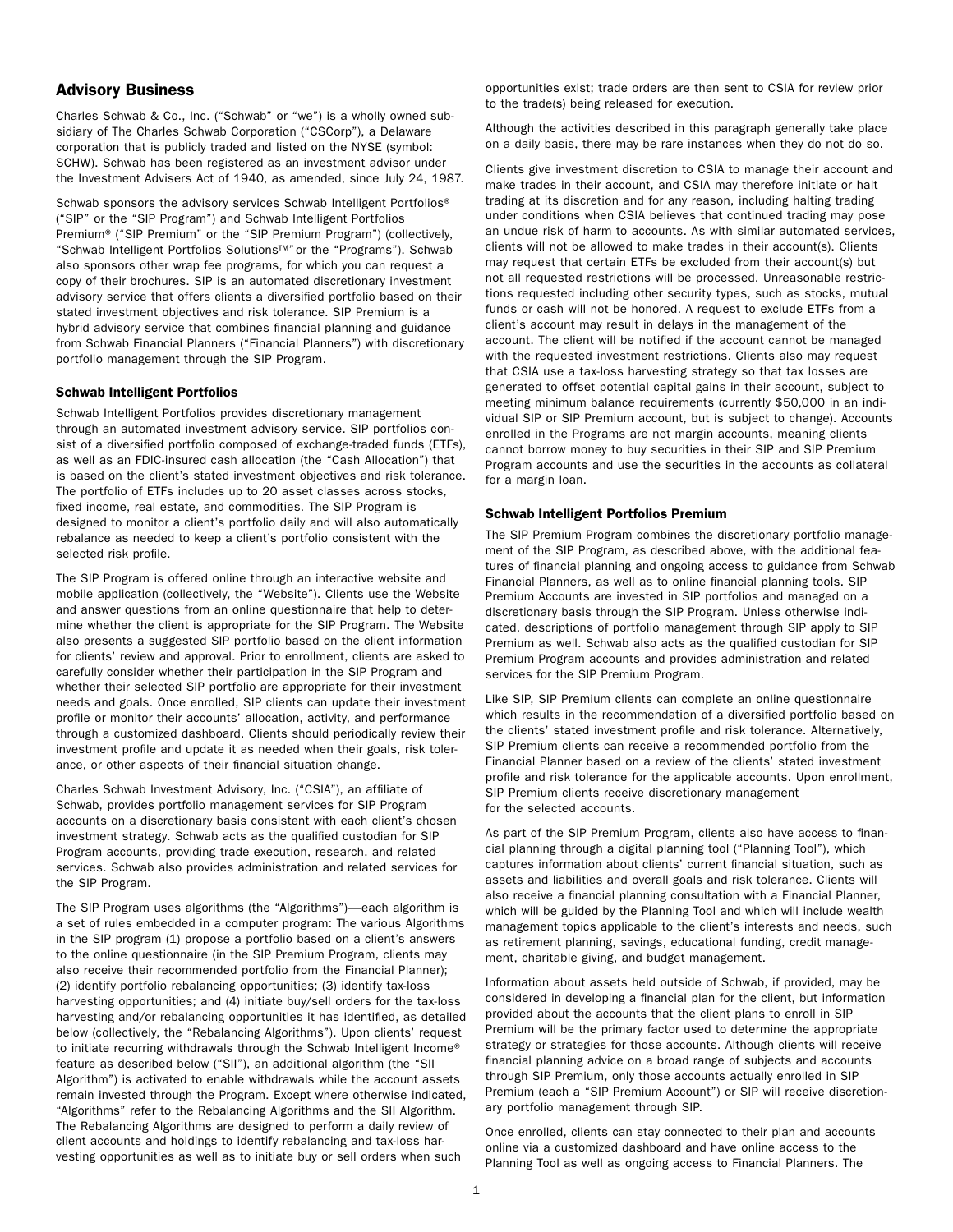<span id="page-8-0"></span>interactive Planning Tool allows clients to explore the impact of changes to their financial plan or situation, such as spending goals, retirement time horizon, or other factors. The Financial Planners will conduct periodic client consultations, generally once a year, to review the online financial plan and subjects covered in prior consultations, as well as any new topics that may have arisen. At any time, clients may also request to schedule a consultation with a Financial Planner. Client consultations will also be used to review any changes to the client's accounts or financial situation that may warrant updating the online financial plan or selected SIP strategies.

Clients are currently required to enroll a combined minimum of \$25,000 in the SIP Premium Program, which can be met through one or more SIP Premium Accounts. Each enrolled SIP Premium Account must meet an initial minimum requirement (currently set at \$5,000). Not all clients will be appropriate for the SIP Premium Program. It is designed for investors who are seeking portfolio management through an automated investing solution, are comfortable with online and mobile access, prefer a nonasset-based fixed advisory fee structure, and who also want to receive ongoing financial planning guidance from Financial Planners as well as an interactive Planning Tool.

If a SIP Premium account no longer meets program eligibility or appropriateness requirements, clients agree that Schwab may, at its sole discretion, unenroll the account from the SIP Premium Program while maintaining the account as a SIP account and continuing discretionary management through the SIP Program, or take other action as may be appropriate for the account.

# Electronic Delivery

During the enrollment process for the Programs, clients agree that records and disclosures will be delivered electronically and that agreements will be signed electronically. This includes the disclosure brochures, supplements, and other documents relating to clients' accounts. Each client has an obligation to maintain an accurate and up-to-date email address and to ensure that he/she has the ability to read, download, print, and retain electronic documents. If a client is unable or unwilling to accept electronic delivery, the client's enrollment in the Programs may be terminated. If a client's account is terminated for this reason, the client may be required to transfer the account assets to another account at Schwab or at another custodian, or to have the Account assets be liquidated and the proceeds returned to the client.

# Methods of Analysis, Investment Strategies, and Risk of Loss

Using asset allocations and ETF selection parameters determined by Schwab, CSIA has created a number of investment strategies for the Programs. The investment strategies consist of diversified portfolios of ETFs combined with the Schwab Intelligent Portfolios® Sweep Program ("Sweep Program"), which automatically deposits, or "sweeps," free credit balances to deposit accounts at Charles Schwab Bank, SSB ("Schwab Bank"), an affiliate of Schwab and CSIA. Each investment strategy is designed to be consistent with a certain combination of investment objectives and risk tolerance. Certain investment strategies are intended for taxable accounts and others for tax-deferred accounts such as Individual Retirement Accounts (IRAs). Certain investment strategies focus on higher yielding (i.e., interest and dividend) asset classes. Only a subset of these strategies are available to clients who are taking recurring withdrawals through the SII feature. Additional investment strategies or modifications to the parameters of existing strategies may occur at any time without prior notice to clients. Not all investment strategies will be appropriate for or available to all clients.

Investing in securities, whether through the Programs or otherwise, involves the risk of loss that clients should be prepared to bear. The specific risks associated with the ETFs comprising the portfolios, as well as the risks associated with securities held in those ETFs, are described in detail in the CSIA Schwab Intelligent Portfolios Disclosure

Brochure. The Rebalancing Algorithms work to maintain asset class diversification for each portfolio within defined parameters.

There are limitations inherent in the use of Algorithms to manage accounts; for instance, the Rebalancing Algorithms are designed to manage accounts according to the asset allocation selected for that account and are not designed to actively manage asset allocations based on short-term market fluctuations. The Rebalancing Algorithms are also not designed to consider certain factors such as short-term asset class volatility or individual tax circumstances such as capital gains taxes. The SII Algorithm cannot ensure the duration of the SII Withdrawals. Although the SII Algorithm is designed to consider tax implications in the order and amount of withdrawals from various accounts, it is not designed to produce a specific tax result or to ensure that withdrawals will be made in the most tax efficient manner. Clients enrolled in SII should seek guidance from a qualified tax professional on how tax laws apply and the impact of enrollment to their specific circumstances. Investment advisory personnel of CSIA oversee the Algorithms but do not personally or directly monitor each individual account.

There is a risk that the Algorithms and related software used for strategy selection, tax-loss harvesting and rebalancing, and related functions may not perform within intended parameters, which may result in a recommendation of a portfolio that may be more aggressive or conservative than necessary, and trigger or fail to initiate rebalancing and/or tax-loss harvesting trading.

The various Algorithms interact with each other and follow relative prioritization. For instance, if an account is due for a planned withdrawal through the SII feature (as detailed below), the withdrawal will take precedence over any wash sales that the Rebalancing Algorithms may attempt to avoid. This means that if there is a planned withdrawal for the account, there will be a sale of securities as needed to fund the withdrawal even if this results in a wash sale.

# Selection of ETFs

The written parameters established by Schwab place limitations on the universe of ETFs that CSIA may select for the portfolios.

Schwab has ETF selection parameters designed to support its philosophy of low-cost and index-based investing. In support of providing broadly diversified and risk-adjusted portfolios, eligible ETFs must represent well a particular asset class in the portfolio, meet sufficient liquidity standards, and be among the lowest cost (in terms of its operating expense or "OER") in their asset class or category. When it comes to replacing an ETF, CSIA also considers the potential impact to clients, such as additional trading costs or other costs.

Eligible ETFs include Schwab ETFs™, which are managed by Charles Schwab Investment Management, Inc. ("CSIM"), an affiliate of Schwab and CSIA. Schwab has instructed CSIA to select or retain Schwab ETFs in the portfolios as long as CSIA determines that they satisfy the above factors.

CSIA will generally select both a primary and secondary ETF for each asset class in consideration of, among other things, tax-loss harvesting and requested investment restrictions. In limited circumstances, as determined by CSIA, only one ETF may be used in certain asset classes. In such cases, the tax-loss harvesting feature would not be available for execution in the affected asset class(es). To be eligible for consideration, ETFs designated as the primary ETF in an asset class must have a share price less than a cap that is necessary to enable trading in smaller balance accounts.

Schwab ETFs pay fees to CSIM that are described in "Participation or Interest in Client Transactions" below.

# Rebalancing

The Rebalancing Algorithms are designed to conduct a daily review of client accounts for rebalancing opportunities. If the allocation of the ETFs in a client's account deviates by more than an amount specified in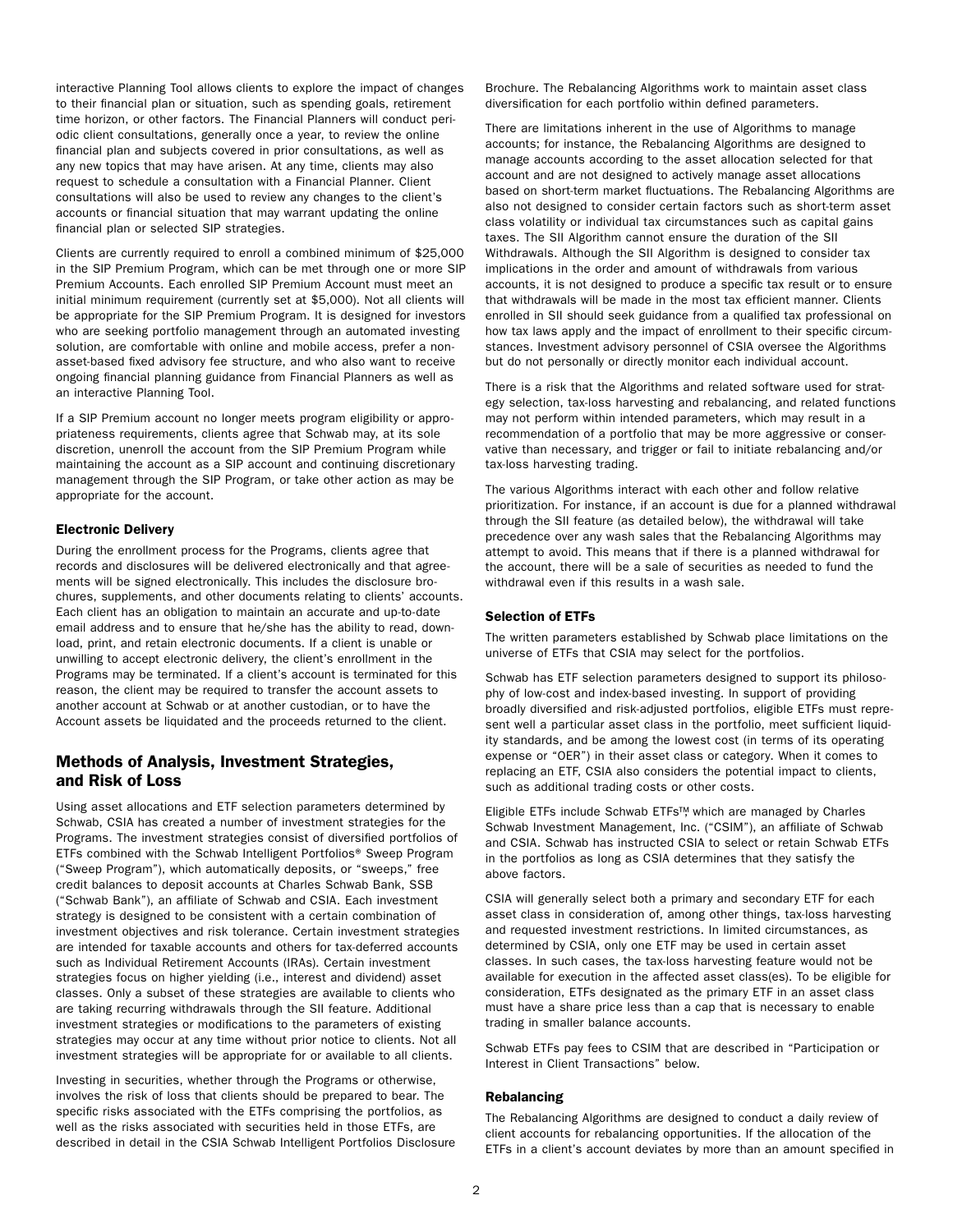<span id="page-9-0"></span>Schwab's parameters from the recommended asset allocation due to changes in ETF values, the Rebalancing Algorithms will initiate a rebalancing trade order. Program trades are sent to CSIA for review prior to being routed for execution. The Rebalancing Algorithms may also trigger rebalancing in cases when a client makes changes to their investment profile, when a client requests to impose or modify restrictions on the management of their account, or when a deposit or withdrawal is made. Accounts will be rebalanced by buying and selling ETF shares and depositing or withdrawing funds through the Sweep Program. Program monitoring and trading are subject to systems and technology constraints and availability, and while unlikely, may not take place daily.

Accounts below \$5,000 may deviate further than the amount specified by Schwab's rebalancing parameters; they may also deviate from the target allocation of the selected investment profile. Rebalancing below \$5,000 may impact the ability to maintain positions in selected asset classes due to the inability to buy or sell at least one share of an ETF. For example, withdrawal requests may require entire asset classes to be liquidated to generate and disburse the requested cash.

# "Tax-Loss Harvesting" Feature

Subject to meeting the minimum balance requirement of \$50,000 per account, clients may direct Schwab (and CSIA through Schwab) to employ a tax-loss harvesting strategy. As discussed above, the Rebalancing Algorithms are designed to conduct a daily review of client accounts for tax-loss harvesting opportunities. When the tax-loss harvesting threshold is met, the Rebalancing Algorithms will initiate a tax-loss harvesting trade order for accounts in the Programs. During this process, certain ETFs in the client's account will be sold at a loss to offset potential capital gains (although CSIA does not monitor the type and amount of capital gains). The Rebalancing Algorithms also initiate a buy order to replace the ETFs sold for tax-loss harvesting purposes with the ETF(s) that CSIA reasonably believes are not substantially similar based upon different ETF indices used by each ETF.

The performance of the new ETFs may be better or worse than the performance of the ETFs that are sold for tax-loss harvesting purposes. The utilization of losses harvested through the strategy will depend upon the recognition of capital gains in the same or a future tax period, and in addition may be subject to limitations under applicable tax laws. Losses harvested through the strategy that are not utilized in the tax period when recognized generally may be carried forward to offset future capital gains, if any.

Clients should consult with their professional tax advisors or check the Internal Revenue Service ("IRS") website at www.irs.gov about the consequences of tax-loss harvesting in light of their particular circumstances and its impact on their tax return. Neither the tax-loss harvesting strategy for the Programs, nor any discussion herein, is intended as tax advice, and neither Schwab nor CSIA represents that any particular tax consequences will be obtained.

CSIA only monitors for tax-loss harvesting for accounts enrolled in the Programs, and clients are responsible for monitoring their and their spouse's other accounts (at Schwab or with another firm) to ensure that transactions in the same ETF or a substantially similar security do not create a "wash sale." A wash sale is the sale at a loss and purchase of the same ETF or substantially similar security within 30 days of each other. If a wash sale transaction occurs, the IRS may disallow or defer the loss for current tax reporting purposes. More specifically, the wash sale period for any sale at a loss consists of 61 calendar days: the day of the sale, the 30 days before the sale, and the 30 days after the sale. The wash sale rule postpones losses on a sale if replacement shares are bought around the same time.

The effectiveness of the tax-loss harvesting strategy to reduce the tax liability of the client will depend on the client's entire tax and investment profile, including purchases and dispositions in a client's (or client's spouse's) accounts outside of the Programs and type of investments (e.g., taxable or non-taxable) or holding period (e.g., shortterm or long-term). The tax-loss harvesting strategy is not designed to

ensure that it will reduce, defer, or eliminate the tax liability generated by a client's investment portfolio in any given tax year. The Rebalancing Algorithms will not avoid all wash sales—for instance, in the event that securities need to be sold in order to enable withdrawals, such as for withdrawals made through SII, those sales will take place even if they could result in wash sales. Except as set forth below, CSIA and the Rebalancing Algorithms will monitor only accounts enrolled in the Programs to determine if there are unrealized losses for purposes of determining whether to harvest such losses. Transactions in accounts outside of those enrolled in the Programs may affect whether a loss is successfully harvested and, if so, whether that loss is usable by the client in the most efficient manner.

If a client chooses to have tax-loss harvesting for the client's taxable SIP or SIP Premium account, subject to any sale of securities necessitated by withdrawals, CSIA will seek to avoid the wash sale disallowance rule in any other SIP or SIP Premium account associated with the same primary account holder's Social Security number. If CSIA is monitoring multiple accounts to avoid the wash sale disallowance rule, the first taxable account to sell an ETF at a loss will block the other account(s) from buying in that same ETF for 30 days. Similarly, the first account to buy an ETF will block the other taxable accounts from selling that same ETF at a loss for 30 days.

# "Schwab Intelligent Income®" Feature

SII is an optional feature available to SIP and SIP Premium clients who would like to enable recurring withdrawals from their accounts over a specified time period to meet ongoing income needs. The SII feature is not a portfolio strategy. SII is designed to meet income needs through recurring withdrawals and not by generating or harvesting interest and dividends from investments in your SIP or SIP Premium accounts.

Clients who have activated SII have instructed Schwab to make a series of recurring withdrawals (collectively, "SII Withdrawals"). On a recurring basis (typically monthly), cash in one or more of the designated SIP or SIP Premium accounts is transferred into an account of the client's choice. This could be at Schwab, which could include taxable brokerage accounts or an account at Schwab Bank, or at a third-party financial institution. Funds for SII Withdrawals may come from the sale of securities in the account in addition to existing cash in the account. After the SII Withdrawal, the account will be rebalanced as necessary and securities sold to keep the target allocation, including the allocation to cash. The target cash allocation for a SIP or SIP Premium account does not change depending on whether SII is enabled. SII Withdrawals will reduce the amount available for investment in the Programs. Clients should consider these facts when deciding whether to activate SII.

Before SII Withdrawals can begin, clients are asked to use an interactive online planning tool to provide information about their goals for the duration and amount of the recurring SII Withdrawals (collectively, "SII Goals"). Not all SIP and SIP Premium clients will be eligible to activate SII Withdrawals. Clients must generally meet Schwab's then-current requirements, including the likelihood of meeting SII Goals before SII can be enabled for an account.

SIP Premium is focused on overall financial planning whereas the SII feature is focused on withdrawal-related planning in those specific accounts which have activated SII. A SIP Premium financial plan is not required in order to activate SII or receive SII Withdrawals. Accordingly, prior to requesting SII Withdrawals (or modifying SII Goals and SII Withdrawals), clients should consider whether their SII Goals are consistent with their overall financial plan and SIP Premium clients should discuss these topics with their Financial Planners. Because SII and SIP Premium are designed for different purposes, they rely on different inputs and therefore may produce different projections. For instance, the probability of success shown for SIP Premium does not automatically assume planned SII withdrawals (although if you are enrolled in SIP Premium, you or your Financial Planner can manually enter the information). Similarly, the SII goals status does not consider additional information from the SIP Premium financial plan, such as income sources outside of SIP or SIP Premium.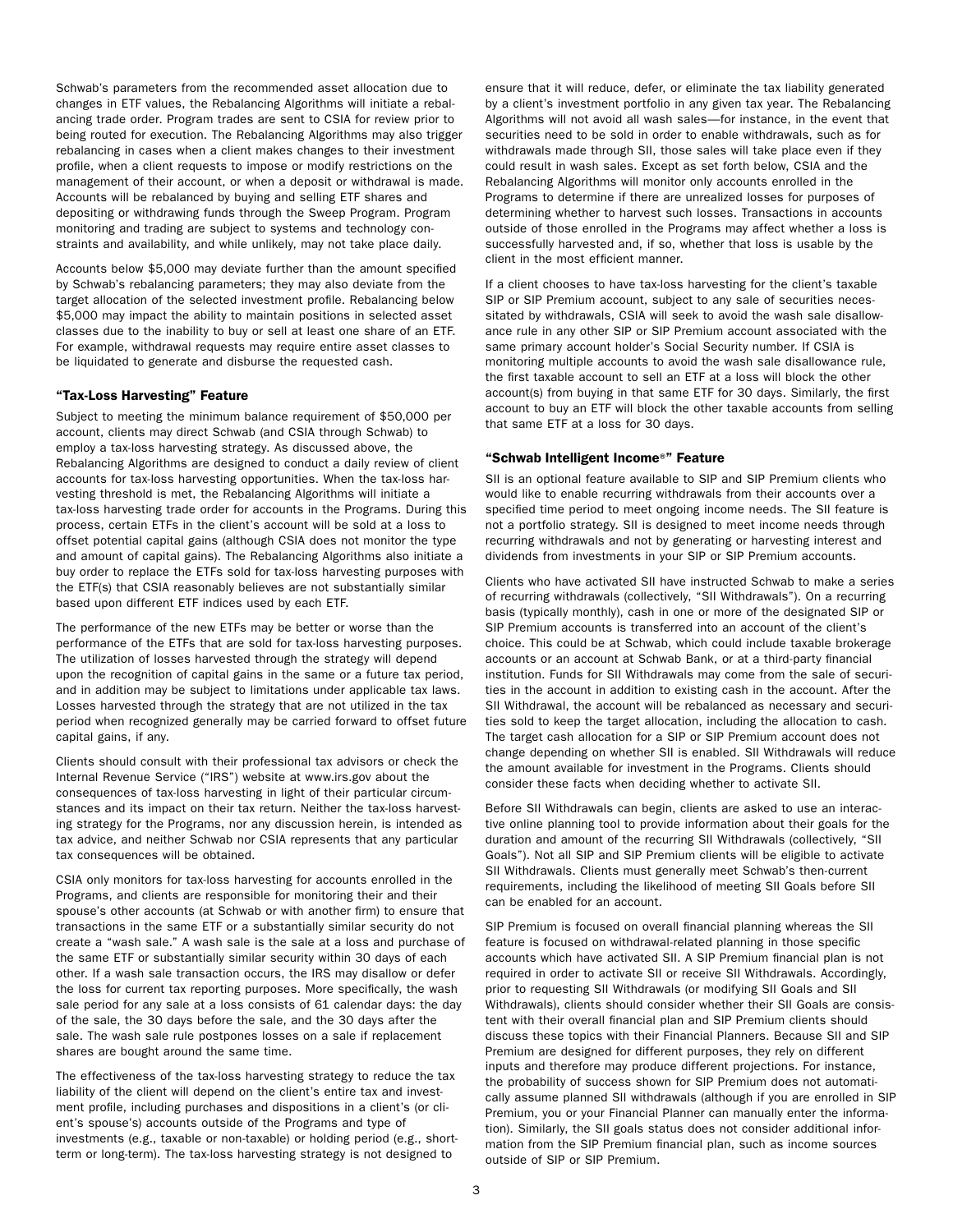<span id="page-10-0"></span>Once SII is enabled for an account, clients have ongoing access to online planning tools which provide current information on the likelihood of meeting the stated SII Goals. At any time, clients can request that Schwab stop the SII Withdrawals or modify the amount, duration, or destination of such SII Withdrawals. Modifications to SII Withdrawals must result in at least a 75% likelihood of meeting SII Goals. Due to factors beyond Schwab's control, including market changes and ad hoc client-initiated withdrawals, the likelihood of meeting the SII Goals may fluctuate and increase or decline over time.

In the event that a client's likelihood of meeting the SII Goals falls below Schwab's then-current thresholds (currently 75% likelihood of meeting SII Goals but subject to change at Schwab's discretion), Schwab will alert the client to consider modifying his/her SII Goals; however, Schwab will generally continue to make the SII Withdrawals unless (1) the client expressly requests to terminate the SII Withdrawals; or (2) there are insufficient assets to fund the SII Withdrawals.

Schwab will consider clients who disregard alerts to modify their SII Goals as having elected to deviate from Schwab's advice. Those clients are responsible for reviewing their SII Withdrawals for consistency with their overall financial plan, and they will stop receiving alerts on the likelihood of meeting their SII Goals.

Clients, and not Schwab, are responsible for making sure that required minimum distributions ("RMDs") will be met through their withdrawals, including but not limited to any SII Withdrawals. Clients should review their RMDs and consult with tax professionals as needed to avoid potential tax penalties for failure to meet RMDs. Although the SII Algorithm considers the tax status of the account(s) which are activated for SII, SII is not designed to consider each client's individual tax circumstances, to meet applicable RMD requirements, to avoid potential tax penalties, or to make SII Withdrawals in the most tax-efficient manner. The SII Algorithm follows a sequence: first, to meet RMDs from SII-enrolled accounts, when known, at the client level; second, to make proportionate withdrawals among tax-deferred and taxable accounts; and third, to make withdrawals from Roth accounts. Once the RMD has been met at the SII client level, RMDs are no longer considered for that calendar year. The SII Algorithm has no visibility into RMD requirements for accounts held outside the Program.

Once an investment strategy is selected for an account, that strategy will continue to apply until an investment profile change triggers an updated investment strategy. This means that the SII Algorithm does not automatically make adjustments for the client's investment profile as he or she ages.

# Schwab Intelligent Portfolios® Sweep Program

Each investment strategy involves the Cash Allocation to the Sweep Program. The Cash Allocation will generally range from 6% to 30% of an account's value to be held in cash, depending on the investment strategy the client selects based on the client's risk tolerance and time horizon. The target Cash Allocation for an account does not differ depending on whether SII is enabled on the account.

The Cash Allocation will be accomplished through enrollment in the Sweep Program, a program sponsored by Schwab. By enrolling accounts in SIP or SIP Premium, clients consent to having the free credit balances in their brokerage accounts swept to deposit accounts ("Deposit Accounts") at Schwab Bank through the Sweep Program. Schwab Bank is an FDIC-insured depository institution affiliated with Schwab and CSIA.

The Sweep Program is a required feature of the Programs. If the cash balances exceed the Cash Allocation for the selected investment strategy, the excess over the rebalancing parameter will be used to purchase securities as part of rebalancing. If clients request cash withdrawals from their accounts, either periodically or by enabling SII, this likely will require the sale of ETF positions in their accounts to bring their Cash Allocation in line with the allocation for their chosen investment strategy. If those clients have taxable accounts, those sales may generate capital gains (or losses) for tax purposes.

The terms and conditions of the Sweep Program and Schwab's ability to make changes to the Sweep Program or move balances to a new sweep product are set forth in the Schwab Intelligent Portfolios Sweep Program Disclosure Statement that is made available to clients when they open their accounts. Clients should read this document carefully and retain a copy for their records. Clients grant to Schwab the authority to change the cash investment allocation from the Sweep Program to another cash savings or investment product or vehicle offered by Schwab, an affiliate, or a third party.

In accordance with an agreement with Schwab, Schwab Bank has agreed to pay an interest rate on cash balances in the Sweep Program which will be the greater of either (1) the rate determined by reference to a third-party index (the average national money market deposit account rate for retail deposits at the \$100,000 level based on a survey conducted by RateWatch), or (2) the rate paid on cash balances of \$1,000,000 or more in Schwab's bank sweep program for brokerage accounts (known as the Bank Sweep feature in Schwab's Cash Features Program). The current rate for cash in your account and information regarding the rate Schwab Bank pays for the \$1,000,000 cash tier for brokerage accounts, as well as RateWatch's methodology, can be found at [www.schwab.com/intelligent-cashrate](https://www.schwab.com/intelligent-cashrate).

Under the agreement between Schwab and Schwab Bank, Schwab Bank may change the method of determining the interest rate upon 30 days' notice to Schwab or upon a regulatory requirement. Schwab will notify clients if it receives such notice from Schwab Bank. The rate may be higher or lower than the interest rates available on other deposit accounts at Schwab Bank or on comparable deposit accounts at other banks. It may also be higher or lower than other cash-equivalent investments, such as money market funds, that are available through Schwab. Schwab does not intend to negotiate for rates that seek to compete with other capital preservation investment options that involve market risk, such as money market funds.

Schwab Bank's revenue from the Cash Allocation in the Deposit Accounts is dependent upon the difference, or "spread," between the interest rate Schwab Bank pays to clients on such deposits and the amount it can earn from the extension of loans and the purchasing of investment securities with these deposits as well as the FDIC insurance premiums it pays. Therefore, Schwab Bank's ability to earn revenue from the Deposit Accounts is affected by the interest rate negotiated with its affiliated broker-dealer, Schwab. This revenue is a component of the overall revenue to Schwab Bank and its affiliates in connection with the Programs. Funds in the Deposit Accounts can also benefit Schwab Bank by providing it with increased liquidity, stable funding, and low cost deposits. Schwab Bank intends to use the assets in the Deposit Accounts to fund current and new lending activities and investments.

A portion of the revenue contributed to the Schwab entities from the Programs is the revenue earned by Schwab Bank in offering the Deposit Accounts. Schwab Bank will pay Schwab a fee for administrative services provided in support of the Deposit Accounts as disclosed in the Schwab Intelligent Portfolios Sweep Program Disclosure Statement and below in "Participation or Interest in Client Transactions."

If clients select a Schwab Bank account or another Schwab account to receive the SII Withdrawals, Schwab entities will earn additional revenue from the cash held in those accounts, as described below in "Conflicts of Interest and How They Are Addressed."

# Fees and Compensation

#### Schwab Intelligent Portfolios Fees

The SIP Program includes the following services: (i) Schwab's SIP Program administration services, as well as trade execution, custody, and related services; and (ii) CSIA's portfolio management services. Clients are not charged an annual SIP Program fee for these services. However, the SIP Program is not free of charge. Clients pay the operating expense ratios of ETFs used in the portfolios, including Schwab ETFs™, which affects the performance of SIP Program accounts. Account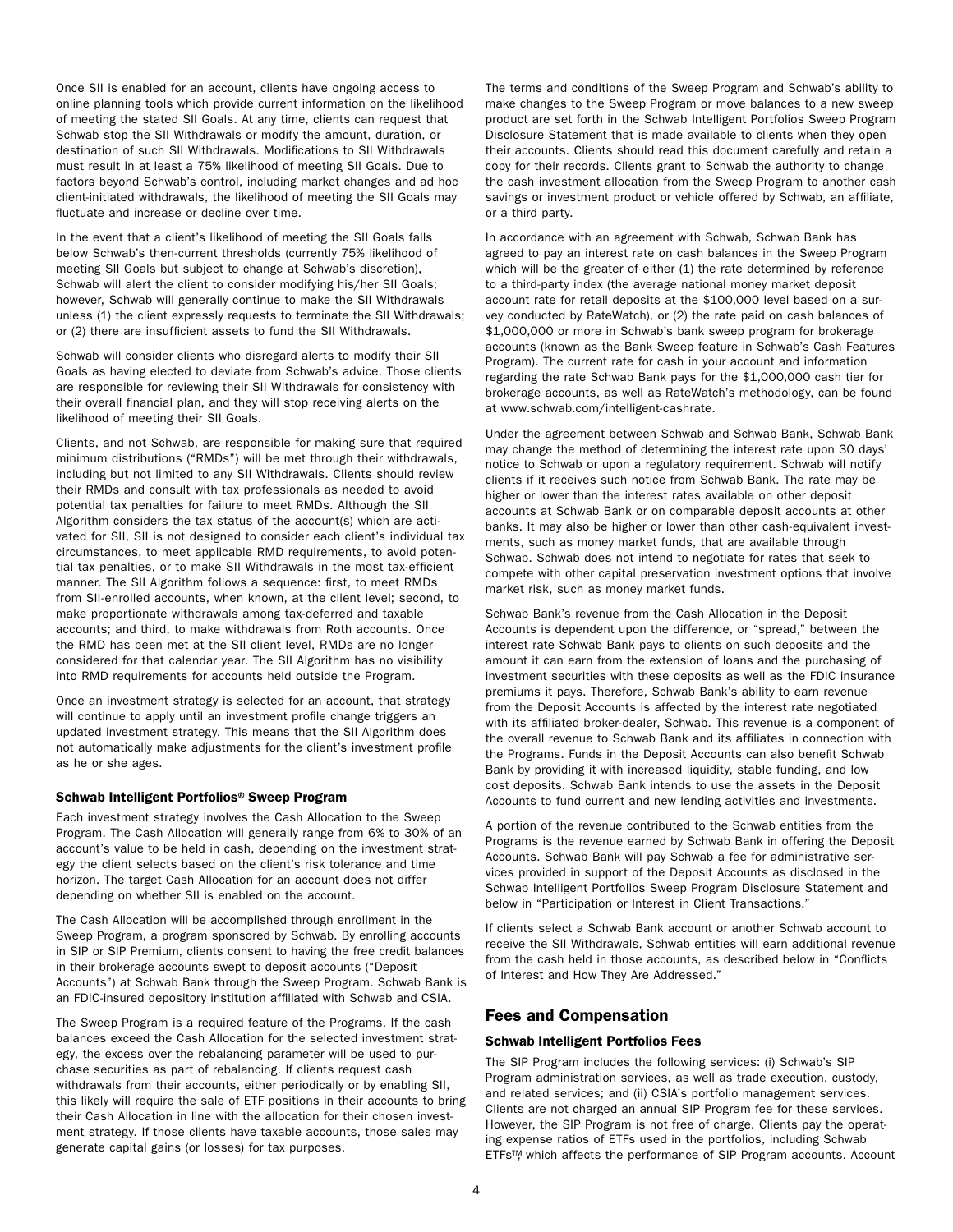<span id="page-11-0"></span>performance is also affected by the Cash Allocation and the Sweep Program. Schwab and its affiliates earn compensation from certain ETFs used in the portfolios and from the Cash Allocation and Sweep Program, as described elsewhere in this brochure in "Schwab Intelligent Portfolios® Sweep Program," "Benefits to Schwab Affiliates," and "Conflicts of Interest and How They Are Addressed."

In programs similar to the SIP Program, clients might expect to pay an annual fee of 0.30% of client assets to reflect the value and cost of these services. While clients are not charged a SIP Program fee for services, due to retirement accounts in the SIP Program, for purposes of IRS rules, Schwab makes a nominal calculation that fully offsets in the amount of 0.30% of the compensation that it or its affiliates receive from ETF transactions in clients' accounts. This includes advisory fees for managing Schwab ETFs if CSIA selects them to include in SIP Program accounts. If this affiliate compensation ever exceeds 0.30% of client assets, Schwab would refund the additional amount to client accounts or use it to pay account administrative expenses. The result is that clients pay no annual SIP Program fee.

# Schwab Intelligent Portfolios Premium® Fees

The SIP Premium Program fee ("SIP Premium Program Fee") includes the following services: (i) planning services delivered by the Financial Planners; (ii) ongoing access to financial planning tools; (iii) administration services related to the SIP Premium Program. No portion of the SIP Premium Program Fee is attributable to the discretionary management received through SIP.

SIP Premium accounts combined together for billing purposes are referred to as a SIP Premium Account Group. Beginning March 28, 2019, for each new SIP Premium Account Group, the SIP Premium Program Fee consists of a \$300 initial planning fee ("Initial Planning Fee") and an ongoing advisory fee ("Ongoing Advisory Fee"). The Ongoing Advisory Fee is \$90 per quarter (or \$30/month charged on a quarterly basis) per SIP Premium Account Group. The Initial Planning Fee is deducted for the initial planning appointment for the preparation of a financial plan. The Initial Planning Fee will not be reflected in the calculation of performance for your account(s). The Ongoing Advisory Fee will begin to accrue after the initial planning appointment and will be prorated based on number of days actually enrolled during the quarter. For purposes of allocating the Ongoing Advisory Fee to accounts in the same SIP Premium Account Group on a pro rata basis, Schwab weights asset values across the month for each account enrolled at the end of the month and allocates based on the weighting. The Ongoing Advisory Fee is a flat fee and is \$90 per quarter per SIP Premium Account Group, regardless of the level of assets. Thus, for example, a SIP Premium client with \$250,000 pays the same Ongoing Advisory Fee as a client with \$50,000. However, this also means that the client with fewer invested assets will pay an advisory fee that is a higher percentage of those invested assets. Clients should consider this when making the decision to enroll in SIP Premium.

Beginning April 1, 2019, SIP Premium Account Groups that were in existence as of March 28, 2019, will be charged on a quarterly basis the lower of the following: 1) quarterly fees under the SIP Premium Program Fee schedule; or 2) quarterly fees under the Schwab Intelligent Advisory® Legacy Program Fee schedule, as described below.

The Schwab Intelligent Advisory Legacy Program Fee is an annual rate of 0.28% of total client assets enrolled in SIP Premium, excluding cash ("Legacy Program Fee"). Schwab calculates the Legacy Program Fee by multiplying the daily value of the assets in a client's SIP Premium account(s), excluding cash, for each calendar day in the quarter by the applicable daily fee rate (i.e., the annual rate of 0.28% divided by the number of days in that year) and then adding together the fee for each calendar day in the quarter.

Although some clients may qualify for discounts, the SIP Premium Program fee and the Schwab Intelligent Advisory Legacy Program fee are generally not negotiable.

#### Additional Information Regarding Fees in the Programs

There is no additional planning or advisory fee for the activation or use of the SII feature or the tax-loss harvesting feature. Clients do not pay brokerage commissions in the Programs to Schwab. However, if CSIA uses a broker-dealer other than Schwab that is acting as principal (for its own account) to buy or sell ETF shares for clients, that broker-dealer accepts the risk of market price and liquidity fluctuations when executing customer orders. The broker-dealer adds a fee, called a "spread," to compensate for this risk. The spread is not shown separately on a client's trade confirmation or account statement. Schwab does not act as principal for ETF trades in the Programs and does not receive any part of the spread.

Each ETF, including a Schwab ETF, pays investment advisory, administrative, distribution, transfer agent, custodial, legal, audit, and other customary fees and expenses, as set forth in the ETF prospectus. An ETF pays these fees and expenses, which ultimately are borne by its shareholders. Therefore, CSIM (a Schwab affiliate) will earn fees from Schwab ETFs that are held in accounts enrolled in the Programs.

Clients may incur sales charges, redemption fees, and other costs, as well as tax consequences, if they redeem or make other transactions in ETFs, mutual funds, or other investments in order to fund accounts enrolled in the Programs. To the extent that cash used by clients to fund their accounts comes from redemptions of mutual fund shares, ETFs, or other investments outside of the Programs, there may be tax consequences or additional costs from sales charges previously paid and redemption fees incurred.

Pursuant to an agreement between CSIA and Schwab, Schwab pays all costs and expenses incurred by CSIA in connection with the Programs and with other research services provided by CSIA, plus an additional amount based on a fixed percentage of such costs and expenses. CSIA does not enter into agreements directly with clients in the Programs and accordingly does not receive direct compensation from or negotiate fees with them.

Schwab provides administrative services to Schwab Bank in support of the operation of the Deposit Accounts; Schwab Bank will pay Schwab an annual per-account flat fee for these administrative services. This fee is more fully described in the Schwab Intelligent Portfolios Sweep Program Disclosure Statement.

The fees that clients pay directly and indirectly in the Programs may be more or less than they would pay if they purchased separately the types of services in the Programs. Clients may be able to obtain some or all of the types of services available through the Programs on a standalone basis from other firms. Factors that bear upon the cost of the Programs in relation to the cost of the same services purchased separately include, among other things, the type and size of the account (and other accounts that clients may be able to combine to determine fee breakpoints), the historical and expected size or number of trades for an account, types of investments and cash held in the account, and the number and range of supplementary advisory and other services provided to an account.

# Compensation

# Financial Consultant Compensation

Among Schwab investment professionals, branch-based and phone-based Financial Consultants ("FCs") are most often responsible for recommending the Programs to clients like you. FCs may be Schwab employees or non-employee independent contractors who, with their own employees, operate Schwab Independent Branches pursuant to a franchise agreement with Schwab. The FCs who operate Schwab Independent Branches are known as Independent Branch Leaders ("IBLs") or, if employed by such IBLs, Independent Branch ("IB") Representatives.

In addition to their base salaries, FCs receive compensation for successfully navigating clients to the Programs and other investment advisory programs and for servicing those clients after enrollment in such programs. Schwab as a company may earn more or less revenue depending on what products and services an FC recommends and a client chooses.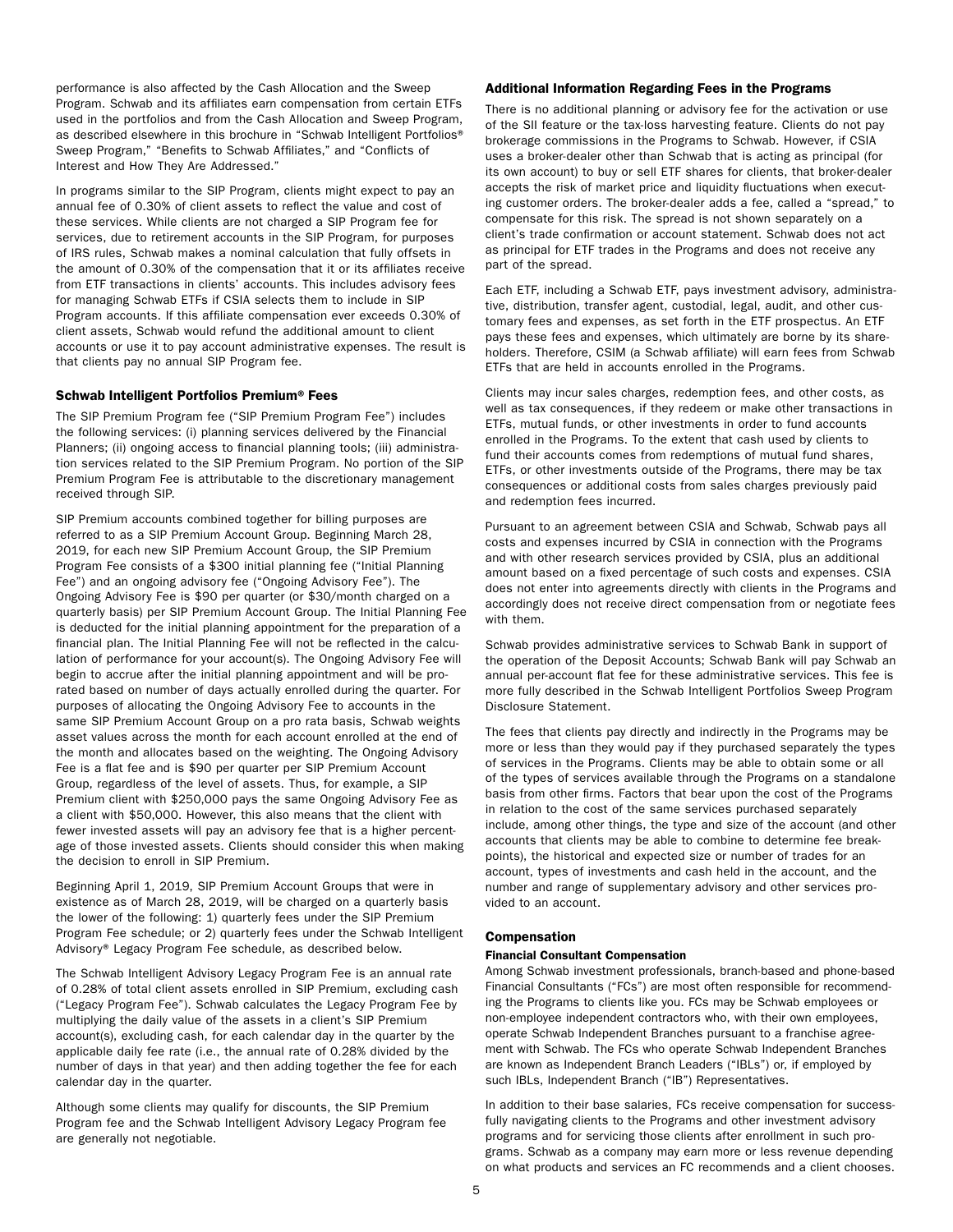<span id="page-12-0"></span>Schwab has designed FC compensation to be based on factors that include the time, complexity, and expertise necessary to understand and recommend a program and to provide ongoing service to a client enrolled in a given program. FCs' compensation does not vary depending on whether a client enrolls in the SIP or SIP Premium Program.

As independent contractors, IBLs receive a monthly "Net Payout" from Schwab, which includes amounts earned on assets in investment advisory programs like the Programs and assets in commission-based brokerage accounts, and it is from this Net Payout amount that IBLs pay their IB Representative employees. As with FCs, the amounts earned by IBLs and IB Representatives vary by the type of program in which an account participates. Based on these factors, amounts earned by FCs on assets enrolled in the Programs exceed the amounts earned on assets in commission-based brokerage accounts.

#### Financial Planner Compensation

Financial Planners receive compensation in the form of a salary and a bonus based on factors such as corporate and individual performance. Financial Planners' compensation does not vary depending on the specific investment recommendations made to SIP Premium clients.

#### Compensation to Other Schwab Investment Professionals

Other Schwab employee investment professionals, such as Investment Consultants, Investor Development Specialists, and Participant Investor Concierge Financial Consultants, can also earn additional incentive compensation for educating clients in advisory services, including the Programs. For detailed information on the compensation of these and other Schwab investment professionals, please see our website at [schwab.com/representative-compensation](https://schwab.com/representative-compensation).

## Performance-Based Fees

Schwab does not receive performance-based fees in connection with referrals to the Programs.

# Side-by-Side Management

Not applicable. Schwab does not manage or recommend strategies in the Programs.

# Benefits to Schwab Affiliates

Schwab affiliates earn revenue from the underlying assets in SIP and SIP Premium accounts.

This revenue comes from: (i) revenue earned by Schwab Bank on the Cash Allocation in the investment strategies; (ii) advisory fees received by CSIM from Schwab ETFs™ that CSIA selects to buy and hold in client accounts; (iii) remuneration Schwab may receive from the market centers where it routes ETF trade orders for execution; (iv) compensation Schwab affiliates such as Schwab Bank receive from the SII feature, which results in additional cash being automatically deposited in Schwab or Schwab Bank accounts on a recurring basis. More information about these revenues and their benefits to Schwab affiliates is set forth under "Schwab Intelligent Portfolios® Sweep Program" and "Fees and Compensation" above and under "Participation or Interest in Client Transactions" below.

# Conflicts of Interest and How They Are Addressed

Schwab does not charge an advisory fee for the SIP Program in part because of the revenue Schwab Bank generates from the Cash Allocation (an indirect cost of the Program). As program sponsor, Schwab sets the Cash Allocation percentage for each of the investment strategies and considers among other factors the expected revenue Schwab Bank earns from the Sweep Program. This is a conflict of interest. Under certain market conditions, the Cash Allocation results in lower overall portfolio performance, for example when other riskier assets outperform cash.

As noted above, Schwab Bank earns income on the Cash Allocation for each investment strategy in the Programs. The Cash Allocation is placed in an FDIC-insured deposit account at Schwab Bank. The higher the Cash Allocation and the lower the interest rate paid to clients, the more Schwab Bank earns. A lower interest rate means a lower yield on the Cash Allocation. This is a conflict of interest, and the written parameters for the Programs do not mitigate this conflict. This conflict of interest is mitigated in part by the way in which Schwab Bank determines the interest rate on cash balances in the Sweep Program by reference to the greater of a third-party index (the average national money market deposit account rate for retail deposits at the \$100,000 level based on a survey conducted by RateWatch) or the rate Schwab Bank pays on cash balances of \$1,000,000 or more in its sweep program for brokerage accounts. Outside of the Programs, clients have access to cash alternatives that pay a higher yield, although they may not have FDIC insurance.

Net interest revenue is a major source of revenue for Schwab Bank, including with respect to the Programs. Schwab Bank's net interest revenue is generated by the difference between the interest rate that it can earn extending loans and purchasing investment securities, and the interest rate it pays to clients on their Sweep Program deposits. The difference between the rates earned and paid is the "spread." Generally, an increase in market interest rates will mean that the Programs earn more revenue for Schwab Bank because the spread will increase.

Here is an example of how the spread works and the resulting revenue to Schwab Bank. Assume a \$100,000 SIP Program account with a 10% Cash Allocation (\$10,000), which is consistent with a moderate–aggressive investment portfolio allocation. Using market interest rates from the fourth quarter of 2020, Schwab Bank earned about 1.21% on an annual basis on the cash it invested net of what it paid to clients in the SIP Program. Schwab Bank would have received about \$121 on that cash deposit annualized. This is 0.121% or 12.1 basis points of the total client investment of \$100,000. This example is for illustrative purposes only and does not necessarily reflect the interest rate a particular client at a particular point in time receives or the revenue Schwab Bank earns from that client's Cash Allocation. Updated examples are available at [www.schwab.com/intelligent-cashrate](https://www.schwab.com/intelligent-cashrate).

Note also that in the above example, Schwab Bank would receive more revenue on a Cash Allocation above 10% (as part of a more conservative investment portfolio allocation) and less revenue on a Cash Allocation below 10% (as part of a more aggressive investment portfolio allocation). Historically, the spread has increased when market interest rates rose. Since the SIP Program's inception through December 2020, the overall average spread Schwab Bank received ranged from 1.11% to 2.10%. For more information on how the Sweep Program works, including how to determine current interest rates on the Cash Allocation, please see "Schwab Intelligent Portfolios Sweep Program," above.

Clients are not required to direct that their SII Withdrawals be custodied at Schwab or Schwab Bank and are free to select a third-party financial institution instead. However, for those clients who have selected for the SII Withdrawals to be deposited into an account custodied at Schwab or Schwab Bank ("Schwab-custodied SII Withdrawals"), this will result in additional revenue to Schwab or Schwab Bank, and this is also a conflict of interest.

Cash sweep alternatives for Schwab-custodied SII Withdrawals are different from the Sweep Program and have different spreads. For example, for Schwab One® Interest and interest paid in a Schwab Bank High Yield Investor Checking® Account, the spread earned by Schwab or Schwab Bank, respectively, has ranged from 0.12% to 2.53% during the period beginning with the SIP Program's inception through December 2020.

Here is an example of how the spread would work in the case of a \$10,000 Schwab-custodied SII Withdrawal deposited into a Schwab Bank High Yield Investor Checking® Account and remaining there, in the full amount, for 30 days. Using market interest rates from the fourth quarter of 2020, Schwab Bank earned about 1.33% or 133 basis points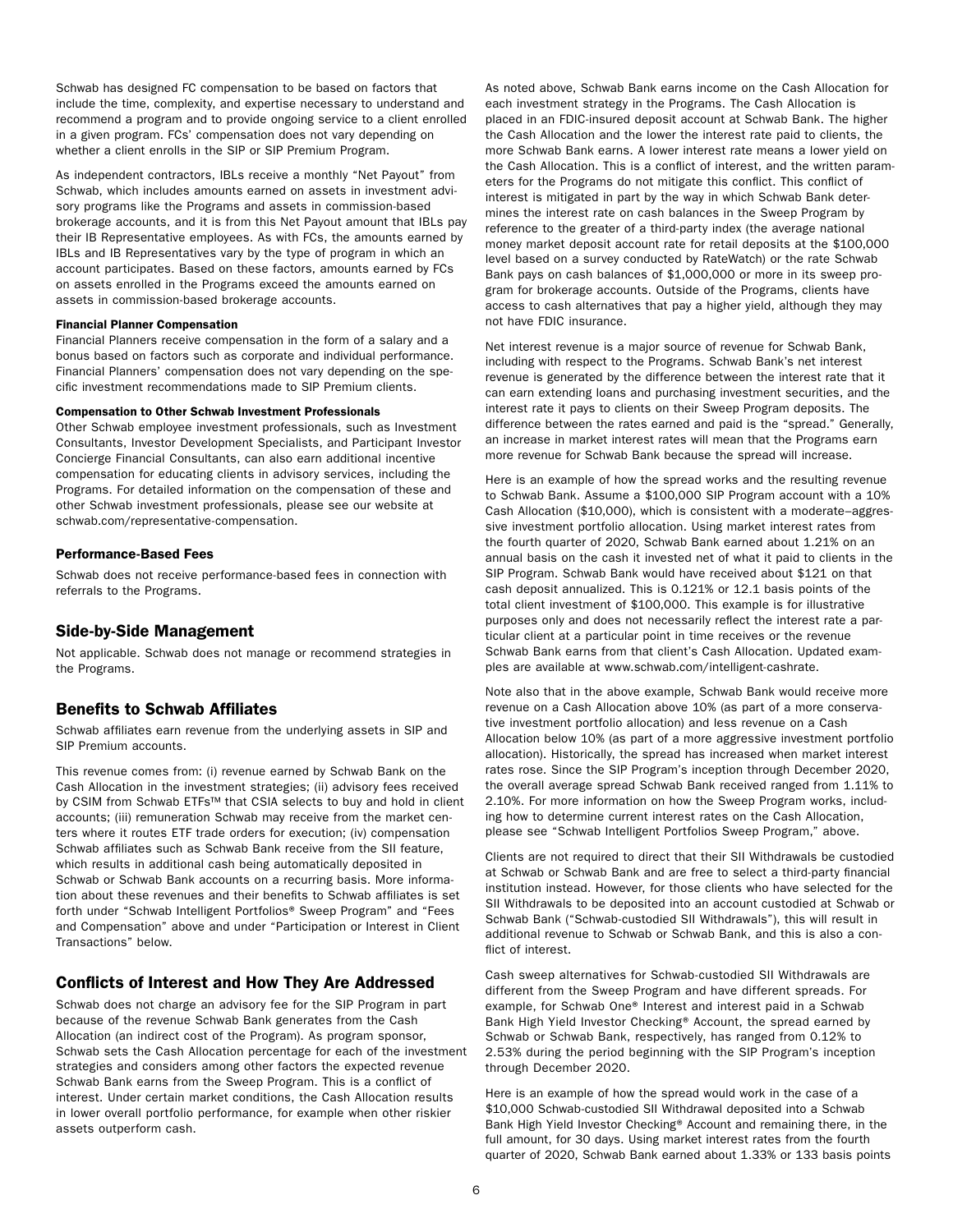<span id="page-13-0"></span>on an annual basis on the cash it invested net of what it paid to clients. Schwab Bank would have received about \$11 on that cash deposit.

This example is for illustrative purposes only and does not necessarily reflect the interest rate a particular client at a particular point in time receives or the revenue Schwab Bank earns as a result of SII being activated in the account.

Because Schwab and CSIA are affiliated companies, Schwab has an incentive to select and keep CSIA to provide portfolio management services for the SIP Program. Similarly, CSIA has a conflict of interest in selecting Schwab ETFs™, which pay compensation to CSIM. Schwab has a conflict in that it has instructed CSIA to select or retain Schwab ETFs in the portfolios, but only if Schwab ETFs meet all the criteria noted above in "Selection of ETFs." CSIA also has a conflict of interest because it selects ETFs that it holds in other client accounts CSIA manages in other Schwab programs.

Asset classes in SIP and SIP Premium accounts include both marketcap and fundamentally weighted ETFs. Market-cap weighted ETFs track indices based on the market capitalization of the index's underlying holdings. Fundamental ETFs weight holdings based on fundamental factors like sales, cash flow, dividend distribution, and buybacks. SIP and SIP Premium accounts are invested in both market-cap based and fundamentally weighted ETFs with the goal of helping to increase diversification, reduce volatility, and provide better risk-adjusted results over time. Typically, fundamental ETFs have a higher expense ratio than market-cap ETFs. The current method CSIA uses to select fundamentally weighted ETFs is based on asset classification by a third-party provider and, in combination with the selection criteria described above, results in Schwab ETFs being the primary ETF selection for fundamental asset classes in portfolios in the Programs.

In connection with ETF selection in the Programs, Schwab's written parameters do not allow CSIA to consider compensation to Schwab or other affiliates other than as described in the "Selection of ETFs" section above. CSIA must also follow these written criteria in selecting securities for, and removing securities from, Program portfolios. Schwab reviews CSIA's performance in providing portfolio management services to SIP and SIP Premium accounts. For more information regarding how ETFs are selected for inclusion in portfolios and on the fees earned by Schwab affiliates on ETFs in client accounts, see "Selection of ETFs" and "Fees and Compensation" above.

Clients should carefully consider these conflicts of interest and their impact on portfolio management prior to enrolling in the Programs.

# Account Requirements and Types of Clients

Not all clients or prospects will be appropriate for the Programs. SIP is designed for investors who are seeking portfolio management through an automated investing solution and who are comfortable with a primarily digital experience. SIP Premium is designed for investors who are seeking portfolio management through an automated investing solution, are comfortable with online and mobile access, prefer a non-assetbased fixed advisory fee structure, and who also want to receive ongoing financial planning guidance from Financial Planners as well as an interactive Planning Tool.

Clients of the Programs may include, but are not limited to, individuals, IRAs, and living trusts. Organizations, such as corporations, limited liability companies, and limited partnerships, may also participate in the SIP Program as a client. These types of clients may not have the same client experience as individuals or trust clients. Clients that are government entities or clients that are subject to the Employee Retirement Income Security Act of 1974, as amended ("ERISA"), are not eligible for the Programs.

Clients must agree to accept electronic delivery of contracts, disclosure documents, prospectuses, statements, and other materials.

Clients may be provided the option to fund Program accounts with securities. Clients authorize Schwab (or CSIA to instruct Schwab) to liquidate any securities used to fund Program accounts. In the SII feature, Clients authorize Schwab (or CSIA to instruct Schwab) to liquidate any securities needed to fund the SII Withdrawals. Securities may be liquidated at the client's risk and expense and without taking into account the realization of a taxable gain or a loss that may result.

Neither CSIA nor Schwab will have responsibility for the performance of those securities pending their liquidation.

To be initially invested in an investment strategy, clients must meet all requirements of Schwab to open an account in the SIP or SIP Premium Program and fund it with the applicable minimums. SIP clients must establish their accounts with a minimum of \$5,000 in each account. SIP Premium clients must establish their accounts with a combined minimum of \$25,000 in the SIP Premium Account Group and a per-Account minimum of \$5,000. In SIP Premium, discretionary portfolio management begins after enrollment in that program and upon meeting the current account minimum requirement of \$5,000 per account. There is also a minimum balance requirement to request CSIA employ a taxloss harvesting strategy, and a minimum balance requirement to maintain a tax-loss harvesting strategy. SII has specific requirements (such as likelihood of meeting SII Goals) in order to activate the SII Withdrawals and for clients to continue receiving income needs-related planning guidance related to the SII Goals.

If a client terminates enrollment from the Programs, the Sweep Program will no longer apply to the account. That account will have its own sweep feature, which may have terms that are more favorable or less favorable than those of the Sweep Program.

Schwab may terminate a client from the Programs for failing to fund or maintain their accounts with the applicable minimums, for failure to maintain a valid email address, or for any other reason, at Schwab's sole discretion. Schwab also may terminate a client from the Programs if the client's requested investment restrictions are deemed to be unreasonable. Depending on the reason for the termination, the client may have the opportunity to resolve the reason for the termination. Upon termination from the Programs by either the client or Schwab, the client's enrollment in the Sweep Program will terminate and the account will no longer be managed. Upon deactivation of the SII feature, the client's enrollment in the SIP Program and the SIP Premium Programs remain unaffected. Upon unenrollment from the SIP Program or the SIP Premium Programs, the SII feature will be disabled and the SII Withdrawals will terminate upon notice to the client.

# Retirement Accounts

Schwab and its employees and agents (i) have no investment or other discretion with respect to assets covered by either the SIP Program or the SIP Premium Program; (ii) will perform no discretionary acts with respect to such assets; (iii) will effect only such transactions as instructed by clients; and (iv) will exercise no discretion and provide no advice as to the voting of proxies.

CSIA is the sole fiduciary, as defined under the Internal Revenue Code, in performing investment management services and exercising discretion over the assets managed in any retirement account, subject to such reasonable restrictions as the client may impose.

# Portfolio Manager Selection and Evaluation

Schwab has selected CSIA to provide portfolio management services for the SIP Program. Schwab believes that CSIA possesses the requisite expertise to serve in this capacity. Schwab reviews the performance of the investment strategies quarterly through standardized composite performance reporting.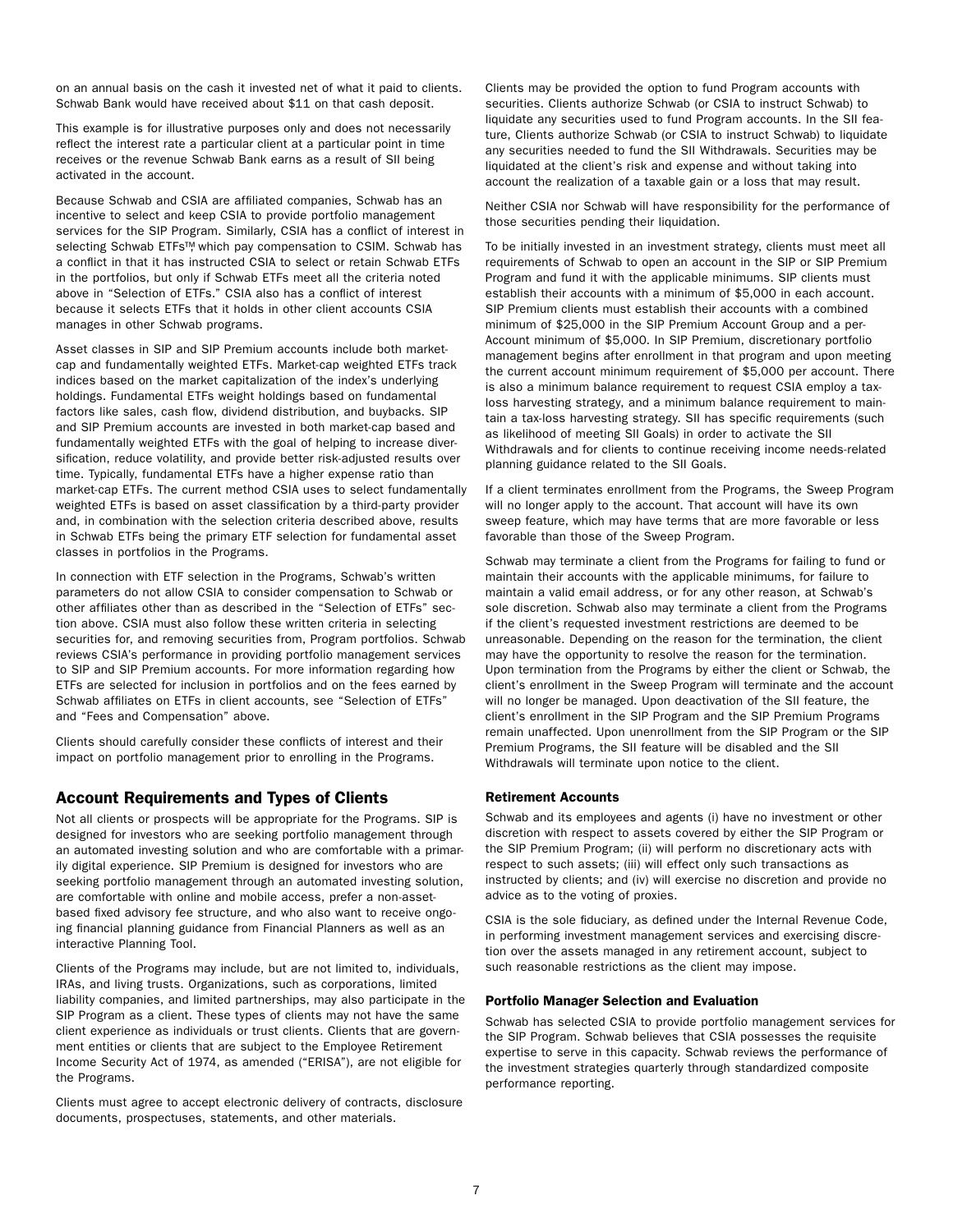### <span id="page-14-0"></span>SIP Program Selection and Evaluation

Schwab has selected the SIP Program as the vehicle for discretionary management within the SIP Premium Program, which includes Schwabestablished parameters and its selection of CSIA to provide portfolio management in SIP accounts and SIP Premium accounts. Schwab reviews the performance of CSIA, and the performance of its own Financial Planners, on a periodic basis.

#### Client Information Provided to Portfolio Manager

At the time a client enrolls in the Programs, Schwab provides CSIA with information about that client's chosen investment strategy and any reasonable restrictions applicable to the client's Program account. Schwab provides updated information to CSIA as necessary thereafter in order for CSIA to provide portfolio management services under the Programs.

# Client Contact With Portfolio Manager

SIP or SIP Premium clients who wish to contact CSIA can do so by making a request to a Schwab representative. Schwab and its representatives are the primary points of contact for clients in the Program.

# Additional Information

# Disciplinary Information

The SEC and other regulatory agencies and organizations have taken certain disciplinary actions against Schwab for violations of investmentrelated statutes, regulations, and rules. The matters have been settled, and Schwab has paid fines with respect to certain violations.

- 1. A disciplinary action initiated by the Financial Industry Regulatory Authority ("FINRA") asserted that, in violation of FINRA Rules 2010 and 3310(a), Schwab failed to implement policies and procedures that were reasonably designed to detect and cause the reporting of suspicious incoming wire transactions occurring in August 2011. Without admitting or denying the findings, Schwab consented to the described sanctions and to the entry of findings. Therefore, in December 2013, Schwab was censured, fined \$175,000, and required to conduct a comprehensive review of the adequacy of its Anti–Money Laundering policies, systems, procedures (written or otherwise), and training with respect to detecting and reporting suspicious incoming wire transfers.
- 2. A disciplinary action initiated by FINRA asserted that Schwab failed on 44 occasions during the second quarter of 2011 and on 245 occasions during the first half of the 2012 review period to provide written notification disclosing to its customers a call date that was consistent with the disclosed yield to call in violation of SEC Rule 10b-10. Without admitting or denying the allegations, Schwab consented on August 23, 2013, to a censure and a monetary fine of \$12,500.
- 3. A disciplinary action initiated by the Chicago Board of Options Exchange ("CBOE") alleged that Schwab: (1) violated CBOE Rule 9.21 by disseminating sales literature and failed to withhold the sales literature from circulation prior to incorporating the required changes specified by the CBOE; and (2) violated CBOE Rule 4.2 by failing to adequately supervise its associated persons to assure compliance with Rule 9.21. Without admitting or denying these allegations, Schwab consented to a censure and a monetary fine of \$10,000 on May 29, 2013.
- 4. In May 2013, the CBOE alleged that from approximately November 8, 2011, through approximately December 7, 2011, Schwab failed to have adequate supervisory procedures to assure compliance with the SEC Rule 14E-4 relating to partial short tender activity. The CBOE accepted Schwab's offer of settlement consisting of a \$10,000 fine and a censure. Schwab neither admitted nor denied the allegations.
- 5. A disciplinary action initiated by FINRA asserted that Schwab violated Municipal Securities Rulemaking Board ("MSRB") Rule G-14 by: (1) failing to report required information about certain municipal securities transactions to the Real-Time Transaction Reporting System ("RTRS")

within 15 minutes of trade time in the first and fourth quarters of 2010; and (2) failing to report the correct yield to RTRS for certain municipal securities transactions in the second quarter of 2010. Without admitting or denying these assertions, Schwab consented to a censure and a fine of \$35,000 on July 26, 2012.

- 6. Schwab entered into a stipulation and consent agreement with the state of Florida on March 26, 2012, in which Schwab was fined \$1,100,000 and ordered to offer restitution to certain clients for distributing trade confirmations to Florida clients between 2008 and 2011 containing inaccurate information with respect to certain municipal bond, corporate bond, and preferred equity security trades, and for failing to have adequate written supervisory procedures with respect to the review of such trade confirmations, in violation of the Florida Administrative Code.
- 7. Schwab entered into a consent order with the State of Nevada on November 2, 2011, in which Schwab was fined \$10,000 for failing to detect the lack of Nevada state registration of a non-employee investment advisor. Schwab was found to have violated its own procedures and Nevada Administrative Code Section 90.321 for failing to determine that the non-employee was acting as a professional investment advisor at the time the accounts were set up or during the course of his management of the accounts at issue.
- 8. A disciplinary action initiated by FINRA asserted that Schwab violated Municipal Securities Rulemaking Board Rule G-14 by: (1) failing to report required information about certain municipal securities transactions to the RTRS within 15 minutes of trade time; and (2) failing to report the correct trade execution time to the RTRS for some of these transactions. Without admitting or denying these assertions, Schwab consented to a censure and a fine of \$12,500 on June 17, 2011.
- 9. In January 2011, Schwab and its affiliate Charles Schwab Investment Management, Inc. ("CSIM") (together, for purposes of this disclosure, "Schwab") reached agreements with the SEC, FINRA, the Illinois Secretary of State, the Illinois Securities Department ("Illinois") and the Connecticut Department of Banking's Securities and Business Investments Division ("Connecticut") to settle matters related to the Schwab YieldPlus Fund® (the "Fund").

As part of the SEC settlement, the SEC found that Schwab violated certain investment-related laws and regulations related to the offer, sale, and management of the Fund from 2005 through 2008. In particular, the SEC found that Schwab: (1) deviated from the Fund's concentration policy with respect to investments in non-agency mortgage-backed securities without shareholder approval; (2) made materially misleading statements and omissions about the Fund and its associated risks before and during the decline of its net asset value ("NAV"); (3) materially understated the Fund weighted average maturity ("WAM"); (4) willfully aided and abetted misstatements and omissions appearing in Fund sales materials and other documents; and (5) lacked policies and procedures reasonably designed to prevent the misuse of material non-public information about the Fund. Without admitting or denying these allegations, Schwab agreed to pay a total of approximately \$118,944,996 in disgorgement of fees and penalties.

As part of the settlement with the SEC, Schwab agreed to take a number of actions to improve procedures and reinforce Schwab's commitment to its clients. These actions include retaining an independent consultant to conduct a comprehensive review of Schwab's policies, practices, and procedures designed to prevent the misuse of material nonpublic information by or related to Schwab's mutual funds. The SEC settlement was approved by the United States District Court for the Northern District of California on February 16, 2011. Additionally, the SEC has brought related complaints against two former employees of Schwab.

The amount paid by Schwab pursuant to the SEC settlement included approximately \$18,000,000 to be paid by Schwab in settlement of the FINRA matter in which FINRA made related factual allegations against Schwab and found that Schwab's conduct violated FINRA's just and equitable principles of trade and its rules pertaining to communications with the public and supervision.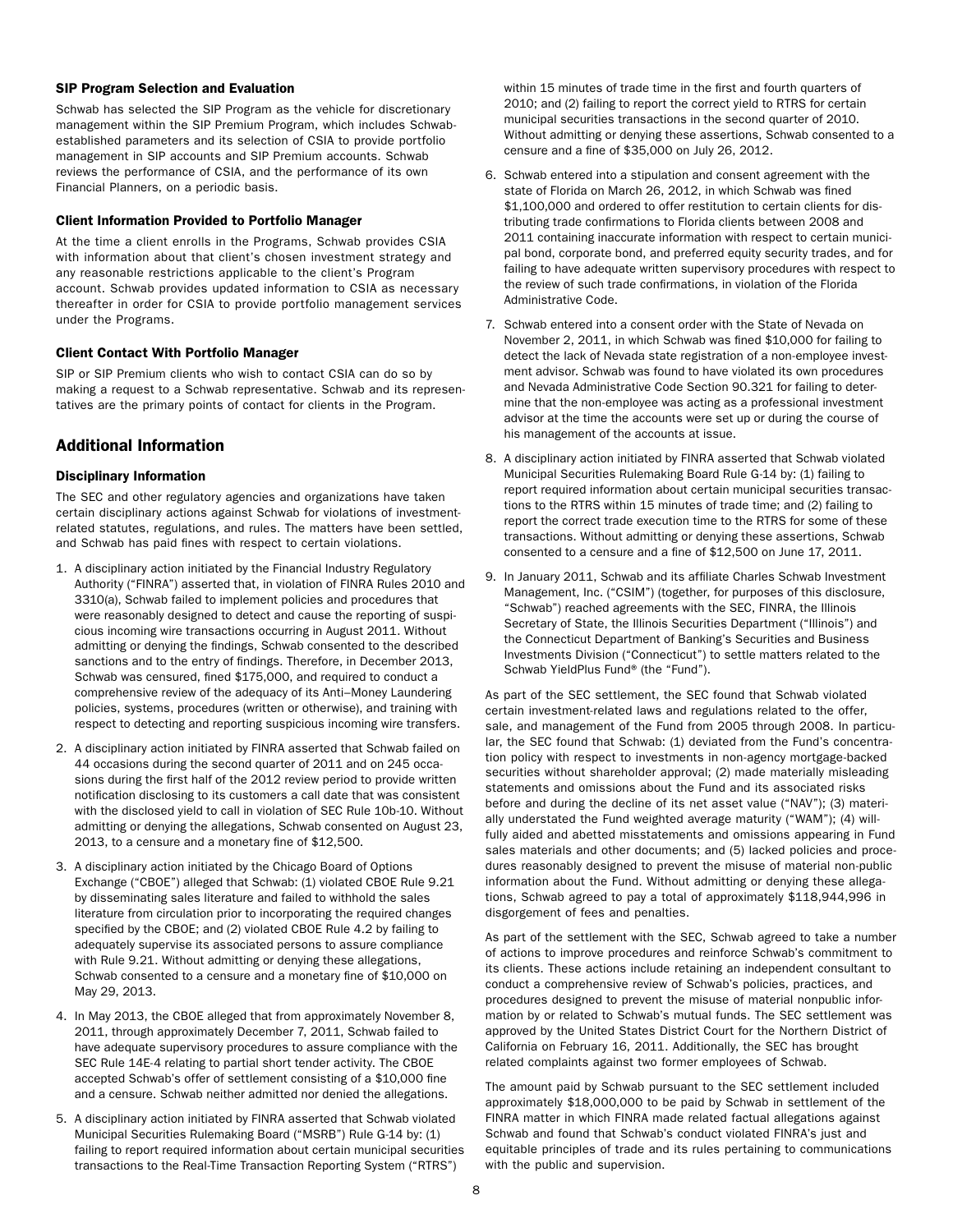<span id="page-15-0"></span>Schwab also agreed to pay approximately \$8,567,364 in settlement of the Illinois matter in which Illinois made related factual allegations against Schwab and found that Schwab's conduct violated Illinois Securities Law provisions relating to supervision of securities and advisory activity by employees and to maintenance of written procedures reasonably designed to comply with securities laws and regulations.

Schwab also agreed to pay an amount not to exceed approximately \$2,800,000 in settlement of the Connecticut matter in which Connecticut made related factual allegations against Schwab and found that Schwab violated applicable Connecticut laws and regulations by failing to reasonably supervise its employees.

Schwab and certain affiliated entities and individuals (the "Schwab Parties") were named as defendants in a number of Fund-related class action lawsuits filed in the United States District Court for the Northern District of California in 2008. These lawsuits were consolidated into a single class action complaint that alleged violations of state law and federal securities law similar to those described above. On March 30, 2010, the court granted plaintiffs' motion for summary judgment holding defendants liable for plaintiffs' state law claim regarding changes to the investment policy of the Fund, which plaintiffs alleged were made without shareholder approval in violation of the Investment Company Act of 1940. The Schwab Parties entered into a settlement agreement to settle the plaintiffs' federal securities law claims for approximately \$202,700,000 and the plaintiffs' California law claims for approximately \$35,000,000. On April 19, 2011, the court entered an order granting plaintiffs' and defendants' motions for final approval of the settlement agreements.

# Other Financial Industry Activities and Affiliations

Schwab is a wholly owned subsidiary of CSCorp, a Delaware corporation that is publicly traded and listed on the NASDAQ (symbol: SCHW).

Schwab is registered as a broker-dealer under the Securities Exchange Act of 1934 and is a member of FINRA. Schwab provides brokerage services to clients located throughout the United States and in some circumstances outside the United States. Incidental to its broker-dealer business, Schwab offers its clients a variety of investment information services and products, including seminars, periodicals, reports, guides, planning tools, brochures, and other publications about securities and investment techniques. Schwab also provides certain online data and financial reporting services.

Schwab is also registered as an investment advisor under the Investment Advisers Act of 1940, as amended. In addition to the Programs, Schwab provides other investment advisory services. The Schwab Private Client<sup>™</sup> service is a non-discretionary wrap fee program in which clients receive periodic, ongoing advice from a team of representatives. In the Schwab Advisor Network®, Schwab makes referrals of investment advisors to investors who are looking for assistance in managing their assets and/or other financial planning activities.

Advisors participating in the Schwab Advisor Network are independent and not affiliated with Schwab. Investment advisors pay a fee to participate in the Schwab Advisor Network program. Other programs in which Schwab acts as a registered investment advisor include the Managed Account Select® and Managed Account Connection® ("MAC") wrap fee programs and Schwab Managed Portfolios™ ("SMP"), all sponsored by Schwab. Schwab also offers financial planning services provided through the Schwab Personal Financial Plan™, Schwab Retirement Consultation, and Schwab Equity Compensation Consultation. Separate agreements and disclosure brochures are available for these other investment advisory services and would be provided at the time of referral or purchase.

Charles Schwab Futures and Forex LLC is a CFTC-registered Futures Commission Merchant and NFA Forex Dealer Member and offers futures and forex trading to qualified clients.

TD Ameritrade Holding Corporation is a wholly owned subsidiary of CSCorp. TD Ameritrade, Inc. and TD Ameritrade Clearing, Inc.,

SEC-registered broker-dealers and members FINRA/SIPC, are separate but affiliated companies and subsidiaries of TD Ameritrade Holding Corporation. TD Ameritrade, Inc. is a dual registered broker-dealer and investment advisor. TD Ameritrade Clearing, Inc., an SEC-registered clearing broker-dealer, provides clearing and execution services for securities brokerage businesses. TD Ameritrade Investment Management, LLC is a registered investment advisor. TD Ameritrade Trust Company, a nondepository trust company, provides custody, directed trustee, recordkeeping, plan design support, and plan administration for TD Ameritrade Retirement Plan. Charles Schwab Futures and Forex LLC is a CFTCregistered Futures Commission Merchant and an NFA Forex Dealer Member and offers futures and forex trading services. TD Ameritrade Singapore Pte. Ltd. and TD Ameritrade Hong Kong Ltd. enable retail investors in Singapore and Hong Kong to trade the U.S. markets. Clients can trade stocks, ETFs, options, futures, and options on futures using the thinkorswim® trading platform.

In addition to Schwab, CSIM, and CSIA, other wholly owned subsidiaries of CSCorp are engaged in investment advisory, brokerage, trust, custody, or banking services. CSIM provides portfolio management services in the Schwab-sponsored wrap fee programs, SMP, and MAC. ETFs held in Program accounts may overlap with ETFs held in SMP – ETF accounts and in accounts invested in Windhaven® Strategies in MAC and similar strategies managed through other non-Schwab-sponsored programs. CSIM also provides advisory and administrative services to certain proprietary mutual funds and exchange-traded funds marketed under the Schwab Funds®, Laudus Funds®, and Schwab ETFs™ names. Performance Technologies, Inc. (also known as Schwab Performance Technologies®) provides portfolio management software to independent registered investment advisors who custody assets at Schwab and also provides certain software and services used in the Programs.

# Code of Ethics, Participation or Interest in Client Transactions, and Personal Trading

# Code of Ethics

Schwab has a code of ethics adopted pursuant to Rule 204A-1 under the Investment Advisers Act of 1940 (the "Code"). The Code reflects the fiduciary principles that govern the conduct of Schwab, its employees, and agents, when we are acting as an investment advisor, such as when we refer you to, or provide financial planning within, the Programs. The Code requires that Schwab's covered representatives comply with applicable federal securities laws, report violations of the Code, and for those deemed "access persons" by virtue of providing investment advice or having access to certain related information, report their personal transactions and holdings in certain securities periodically and get clearance before buying certain securities, including initial public offerings or private offerings. The Code prohibits access persons from disclosing portfolio transactions or any other non-public information to anyone outside of Schwab, except as required to effect securities transactions for clients, or from using the information for personal profit or to cause others to profit. Access persons are also prohibited from engaging in deceptive conduct in connection with the purchase or sale of securities for client accounts. The Code is subject to change as necessary to remain current with regulatory requirements and internal business policies and procedures. A copy of the Code is available upon request and also available online to clients enrolled in the Programs.

#### Participation or Interest in Client Transactions

# Order Routing and Trade Execution

In arranging for the execution of non-directed orders for equities and listed options, Schwab seeks out industry-leading execution services and access to the best-performing markets. Schwab routes orders for execution to unaffiliated broker-dealers, who may act as market maker or manage execution of the orders in other market venues, and also routes orders directly to major exchanges. Schwab considers a number of factors in evaluating execution quality among markets and firms, including execution price and opportunities for price improvement,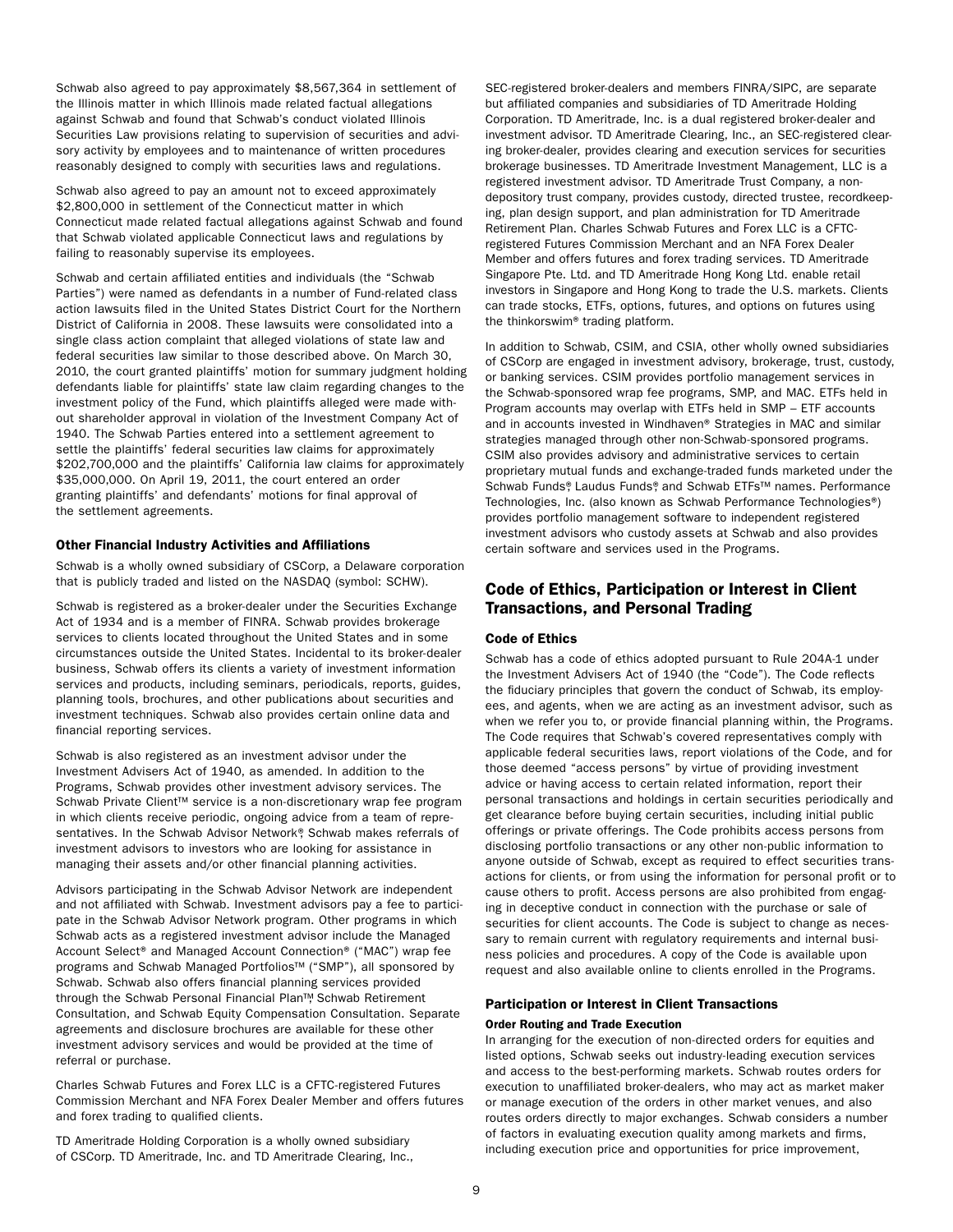<span id="page-16-0"></span>market depth and order size, the trading characteristics of the security, speed and accuracy of executions, the availability of efficient and reliable order-handling systems, liquidity and automatic execution guarantees, the likelihood of execution when limit orders become marketable, and service levels and the cost of executing orders at a particular market or firm. Price improvement occurs when an order is executed at a price more favorable than the displayed national best bid or offer. Schwab regularly monitors the execution quality obtained to ensure orders are routed to market venues that have provided high-quality executions over time.

Schwab receives remuneration, such as liquidity or order flow rebates, from market venues to which orders are routed, and also pays fees for execution of certain orders. Quarterly information regarding the market venues to which we route orders and remuneration received is available on our website at [www.schwab.com](https://www.schwab.com) or in written form upon request. Information regarding the specific routing destination and execution time of your orders for up to a six-month period is also available upon request. Schwab may execute fixed income orders for customers as agent or as principal for our own account. In the bond market, there is no centralized exchange or quotation service for most fixed income products. Prices generally reflect activity by market participants or dealers linked to various trading systems. A small number of corporate bonds are listed on national exchanges. Although Schwab seeks access to major trading systems, exchanges, and dealer markets in an effort to obtain competitive pricing, at any given time it is possible that securities could be available through other trading systems, exchanges, or dealers at superior or inferior prices compared to those available at Schwab. All prices are subject to change without prior notice.

#### ETFs

The ETFs that are eligible for inclusion in the Programs are described above under "Selection of ETFs."

Each ETF pays investment advisory, administrative, distribution, transfer agent, custodial, legal, audit, and other customary fees and expenses, as set forth in the ETF prospectus. An ETF pays these fees and expenses, which ultimately are borne by its shareholders. Therefore, CSIM (a Schwab affiliate) will earn fees from Schwab ETFs™ that are held in SIP and SIP Premium accounts.

Third-party ETF sponsors or their affiliates may make payments to Schwab for ETF-related opportunities such as education and events and reporting. The total amount of the fee paid by each ETF firm will vary depending on the number of opportunities in which the ETF firm participates. Schwab does not receive payment to promote any particular ETF to its customers.

Schwab's affiliate CSIM serves as investment advisor to the Schwab ETFs, which compensate CSIM out of the applicable operating expense ratios. The amount of the fees is disclosed in the prospectus of each ETF. Schwab may receive additional payments from CSIM for educational support, data and reporting, and other services.

# Referrals to Other Products and Services

Financial planning and other ongoing guidance in the SIP Premium Program may result in suggestions of or referrals to other products or services made available by Schwab or its affiliates and from which Schwab or its affiliates earn additional revenue. These include other investment advisory wrap fee programs sponsored by Schwab, checking and savings accounts offered by Schwab Bank, and insurance products from which Schwab earns a portion of the commissions paid pursuant to selling or marketing agreements.

# Personal Trading

Although Schwab does not recommend buying or selling particular securities as part of the Programs, Schwab monitors the personal securities holdings and trading of Schwab representatives. Schwab reviews accounts of its representatives custodied at Schwab and applicable accounts custodied at other firms. The surveillance program monitors holdings and trades against the Code and other applicable

policies. Additionally, Schwab representatives must disclose all securities accounts they own or control after their hire date and review and confirm the accuracy of those accounts on an annual basis during their employment.

# Brokerage Practices

Schwab does not select or recommend broker-dealers as part of the Programs. Clients agree with Schwab that all brokerage transactions for the Programs will be routed to Schwab for execution. For additional details regarding brokerage practices for the Programs, please refer to the CSIA Schwab Intelligent Portfolios® Disclosure Brochure.

# Review of Accounts

If you enroll in the SIP or SIP Premium Program, you will open a Schwab brokerage account, and we will furnish you with account statements and electronic confirmations of all transactions initiated and effected for your account. You will also receive quarterly account statements detailing positions and activity in all your accounts enrolled in the Programs. The statement includes a summary of all securities purchases and sales, interest, dividends and other earnings, all contributions and withdrawals, fees and other charges, and the account value. The statement may be based upon information obtained from third parties. It is your responsibility to review all confirmations and account statements promptly and to communicate directly with us if you have any concerns about the management of your account.

In the SIP Program, Schwab will contact clients at least once a year via electronic channels to ask them to update their information on the Website if there have been any material changes. Clients who have experienced material changes to their goals, financial circumstances, or investment objectives, or who wish to impose or modify restrictions on the management of their Program accounts, should promptly update their information on the Website. Schwab will not change a client's portfolio selection unless the client updates their investment profile through the Website.

In the SIP Premium Program, Financial Planners will conduct periodic client consultations, which generally occur on an annual basis, but which may occur with varying frequency, depending on the client's needs and requests. During those consultations, Financial Planners will review the client's situation, validate the client's financial planning, and review the strategy chosen for the SIP Premium accounts. Clients may update their financial plans online at any time.

# Client Referrals and Other Compensation

Schwab FCs and other employees, as well as IBLs and IB Representatives, receive compensation from Schwab as explained in the "Fees and Compensation" section above. Schwab has entered into an agreement (the "Referral Agreement") with USAA Investment Management Company ("USAA IMCO") under which Schwab will pay USAA IMCO based on a percentage of the assets in Schwab accounts attributable to a referral by USAA IMCO, including assets in accounts enrolled in the Programs. Under the Referral Agreement, Schwab will pay USAA IMCO an annual percentage amount of 0.15% (or 15 basis points) of asset balances of applicable accounts.

Representatives of Schwab's affiliate TD Ameritrade, Inc. receive a payment from TD Ameritrade, Inc. for referring clients to Schwab for services not available through TD Ameritrade, Inc., including the Programs and other investment advisory services offered by Schwab. Representatives receive this payment regardless of whether referred clients avail themselves of the Schwab service for which they have been referred.

# Custody

Schwab has custody of assets in the SIP and SIP Premium Program accounts and will provide an account statement, at least quarterly, for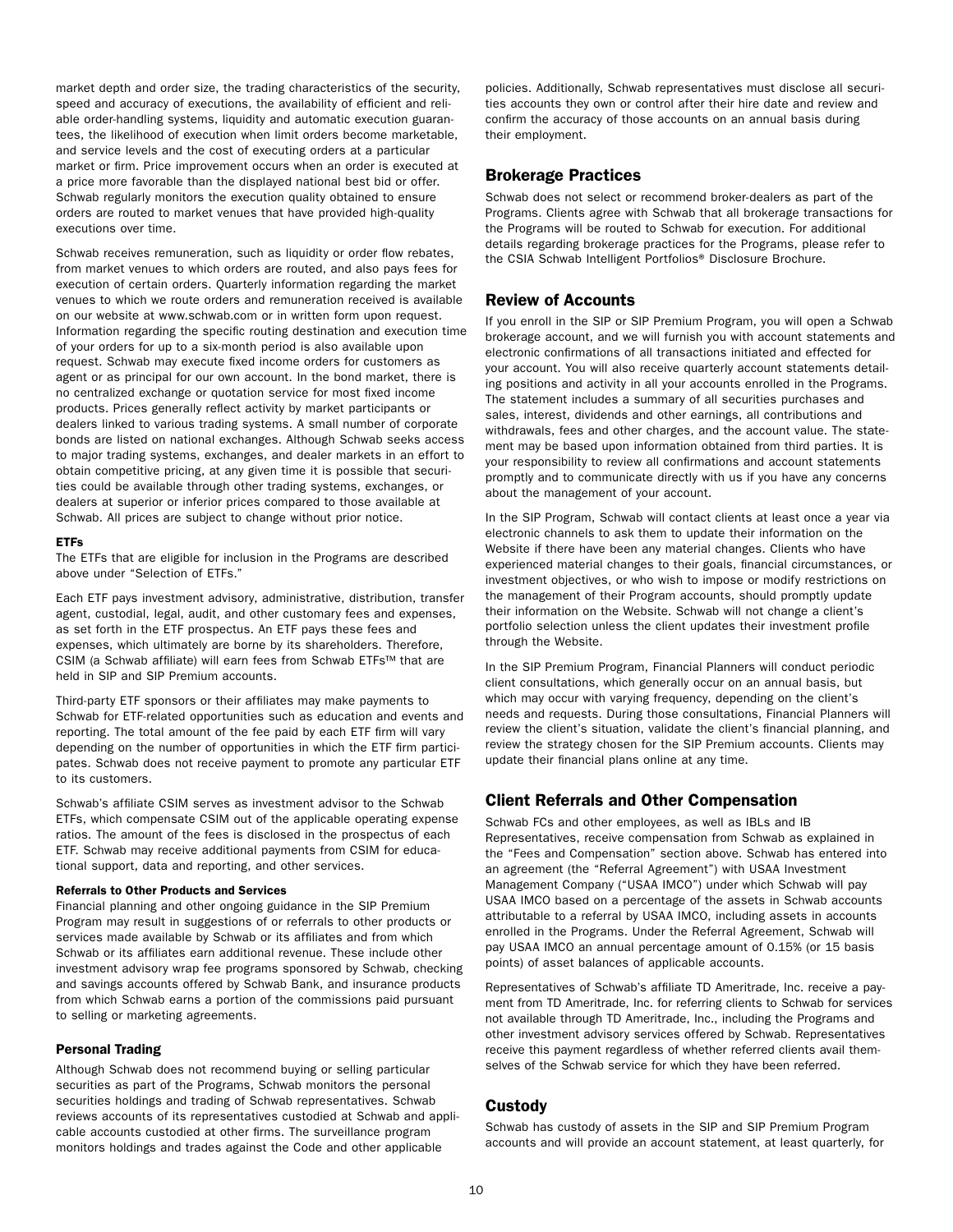<span id="page-17-0"></span>each account. The account statements detail account positions and activities during the preceding period. Clients should review their account statements carefully.

# Investment Discretion

SIP and SIP Premium clients receive discretionary portfolio management through SIP and a diversified portfolio of ETFs and Cash Allocation.

# Voting Client Securities

Schwab does not have or accept authority to vote clients' securities (i.e., proxy voting) in the Programs.

# Financial Information

Schwab does not require or solicit prepayment of an advisory fee for the Programs and is therefore not required to include a balance sheet for its most recent fiscal year. Schwab is not the subject of any financial condition that is reasonably likely to impair its ability to meet its contractual obligations to its clients. Schwab is not the subject of any bankruptcy petition, nor has it been the subject of any bankruptcy petition at any time during the past 10 years.

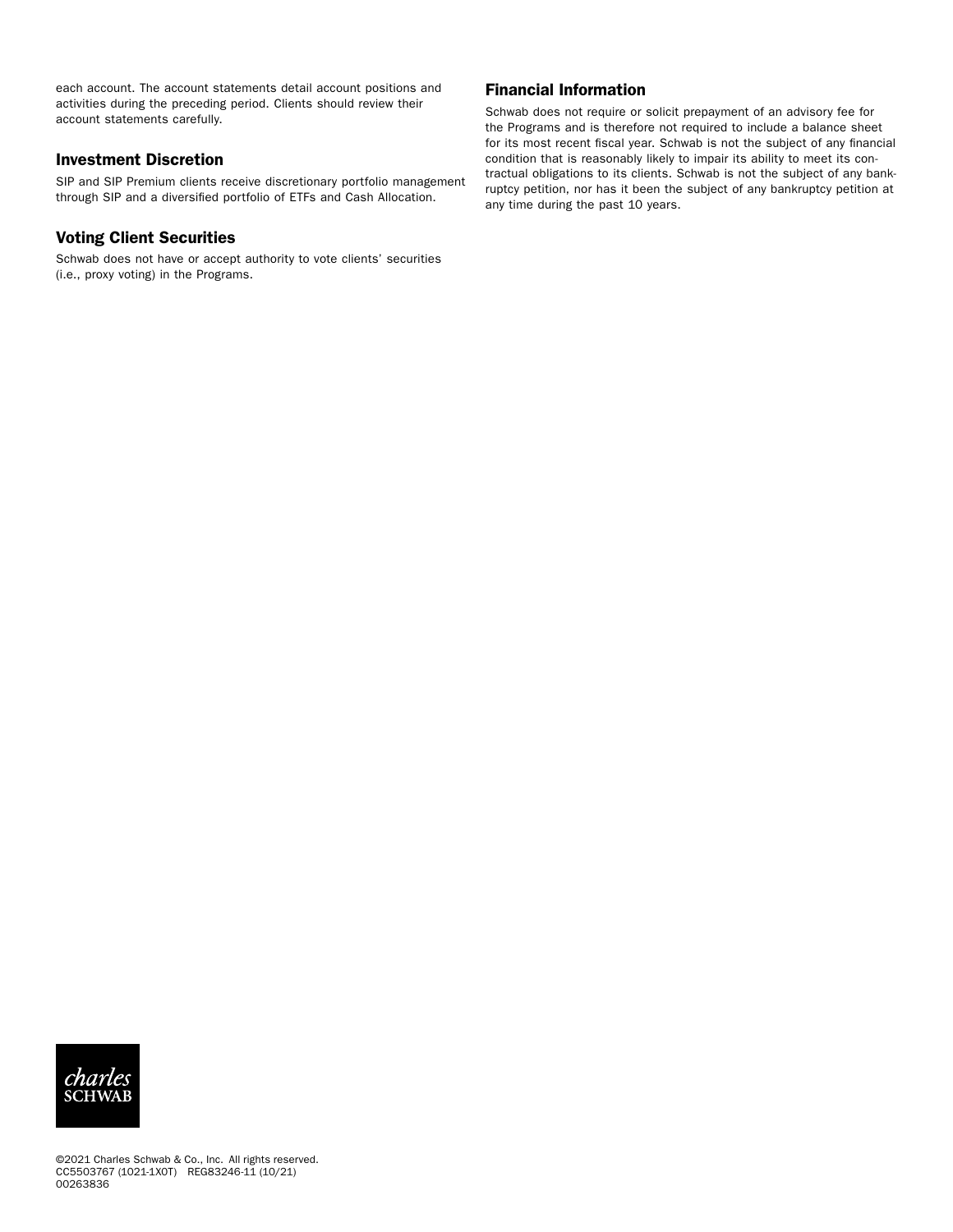

March 31, 2021

# Charles Schwab Investment Advisory, Inc. Schwab Intelligent Portfolios® Disclosure Brochure

Charles Schwab Investment Advisory, Inc. 211 Main Street San Francisco, CA 94105 Tel: (415) 667-1910

This brochure provides information about the qualifications and business practices of Charles Schwab Investment Advisory, Inc. (CSIA or "Adviser") as an adviser for the above mentioned strategies. If you have any questions about the contents of this brochure, please contact us at the phone number above. The information in this brochure has not been approved or verified by the United States Securities and Exchange Commission or by any state securities authority. CSIA's description of itself in this brochure as a registered investment adviser with the SEC does not imply a certain level of skill or training on the part of CSIA or its representatives.

Additional information about CSIA is also available on the SEC's website at [www.adviserinfo.sec.gov.](http://www.adviserinfo.sec.gov)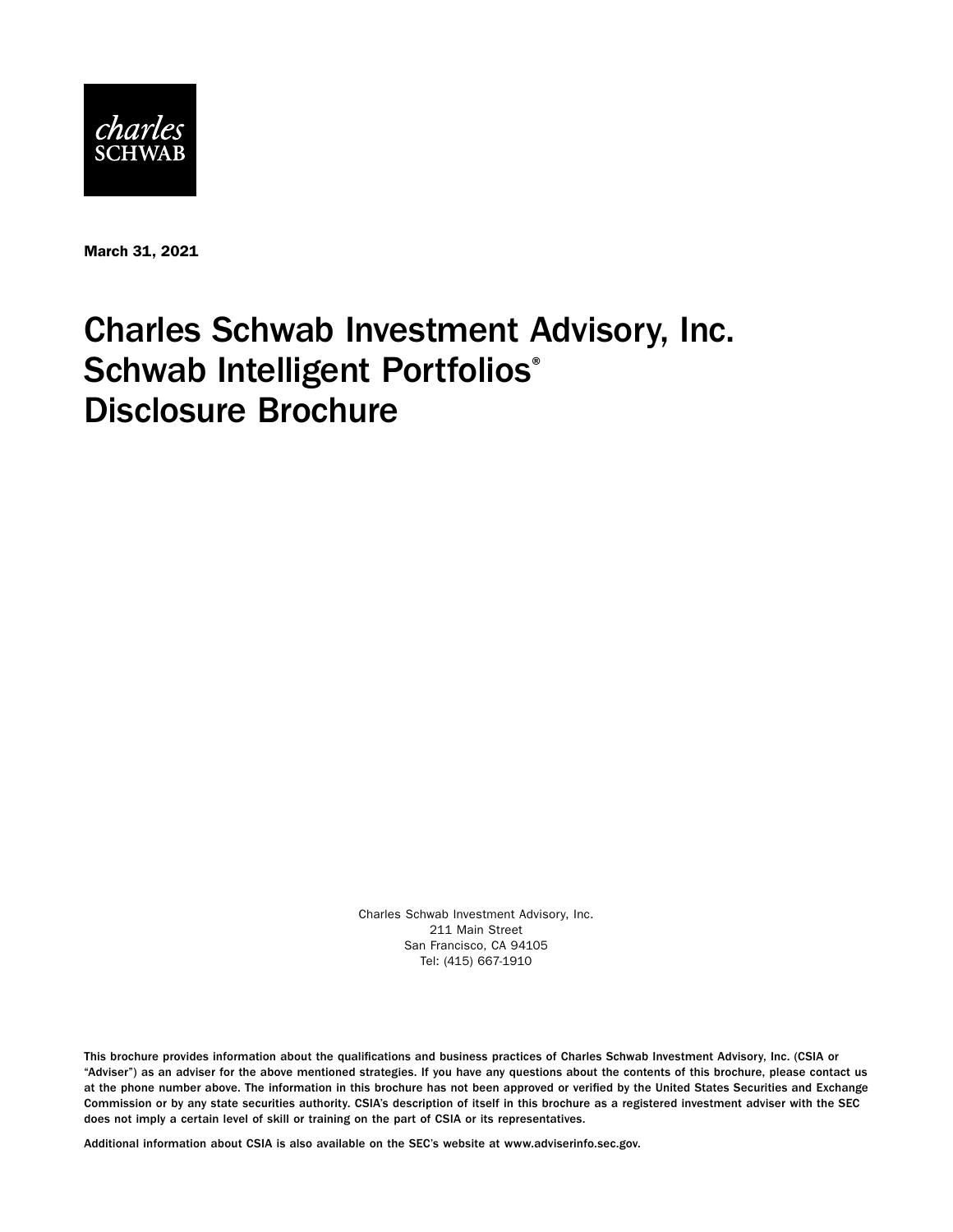# **Contents**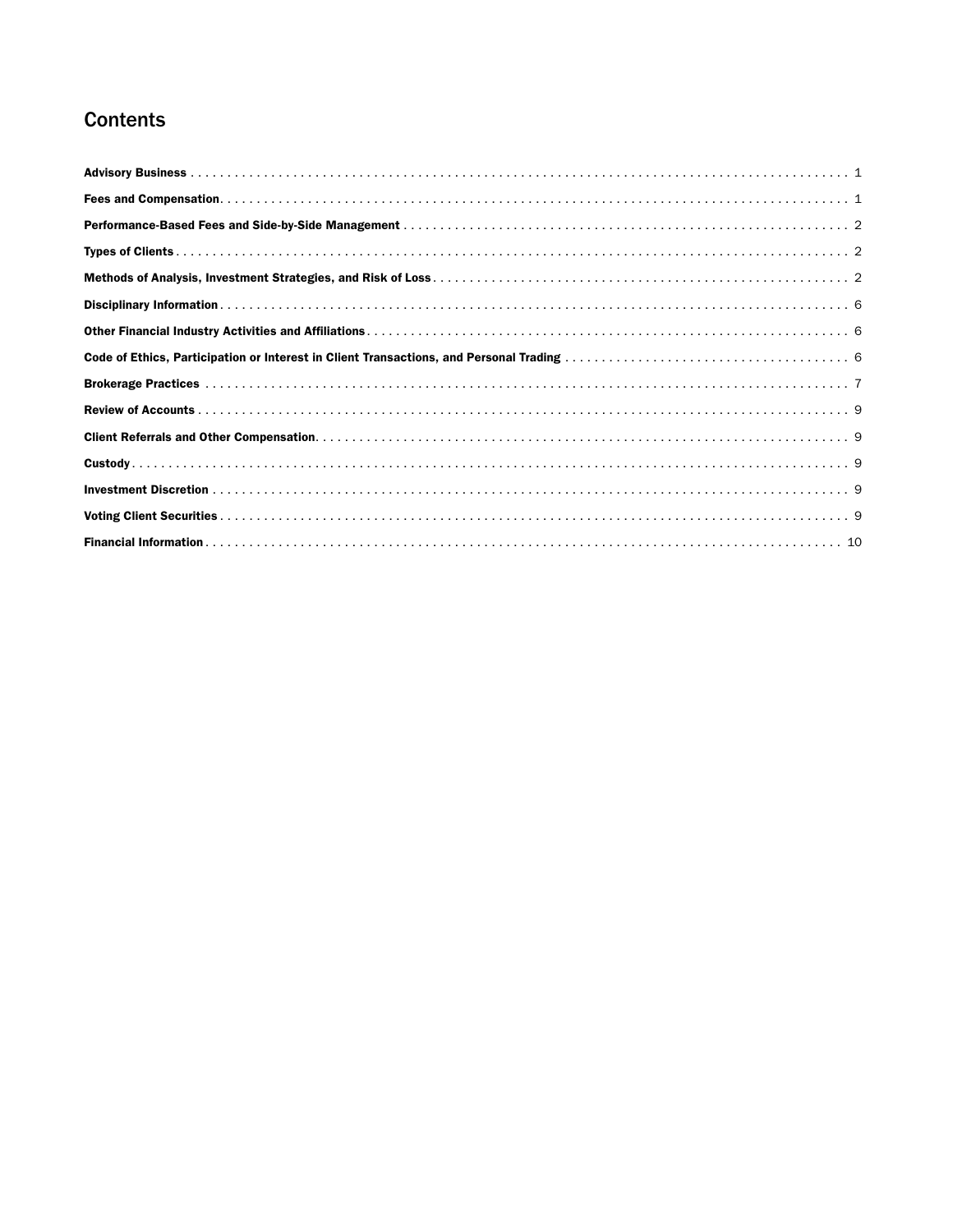# <span id="page-20-0"></span>Advisory Business

Charles Schwab Investment Advisory, Inc. ("CSIA") is a wholly owned subsidiary of The Charles Schwab Corporation ("CSCorp"), a Delaware corporation that is publicly traded and listed on the New York Stock Exchange. CSIA is an affiliate of Charles Schwab & Co., Inc. ("Schwab"). CSIA has been registered as an investment adviser since November 5, 2009.

This brochure relates to the portfolio management services that CSIA provides for the Schwab Intelligent Portfolios® program ("SIP" or the "SIP Program").

The SIP Program offers clients a diversified portfolio composed of exchange-traded funds ("ETFs"), as well as an FDIC-insured cash allocation (the "Cash Allocation") that is based on the client's stated investment objectives and risk tolerance. The portfolio of ETFs includes up to 20 asset classes across stocks, fixed income, real estate, and commodities. The SIP Program is designed to monitor a client's portfolio daily and will also automatically rebalance as needed to keep a client's portfolio consistent with their selected risk profile unless such rebalancing may not be in the best interest of the client. The SIP Program is sponsored by CSIA's affiliate, Schwab, which sets investment parameters and also provides trade execution, custody, administrative and related services for the SIP Program as described below.

The SIP Program is also used to provide discretionary portfolio management in Schwab Intelligent Portfolios Premium®, sponsored by Schwab. The SIP Premium Program combines the SIP Program as described above with additional features of financial planning and guidance from a Schwab financial planner ("Financial Planner") and access to online financial planning tools. In addition, upon clients' request to initiate recurring withdrawals through the Schwab Intelligent Income™ ("SII") feature described in the Schwab Intelligent Portfolios Solutions™ disclosure brochure, an algorithm (the "SII Algorithm") is activated to enable withdrawals while the account assets remain invested through the Program. Unless otherwise indicated, descriptions of portfolio management through SIP apply to SIP Premium, as well. This brochure, combined with the Charles Schwab & Co., Inc. Schwab Intelligent Portfolios Solutions ("Schwab Intelligent Portfolios Solutions") disclosure brochure, contains details about the SIP Program and SIP Premium Program, including a description of the automated daily review of client accounts and holdings to identify rebalancing and tax-loss harvesting opportunities as well as initiate buy/sell orders that are identified (collectively, the "Rebalancing Algorithms") of the Program. "Algorithms" refers to the Rebalancing Algorithms and the SII Algorithm unless otherwise indicated.

Schwab has chosen CSIA to provide portfolio management services to the SIP Program accounts on a discretionary basis consistent with investment parameters developed by Schwab and with clients' chosen investment strategy, and to direct appropriate trades in clients' accounts. Schwab acts as the qualified custodian for SIP Program accounts and provides trade routing and/or execution and related services for SIP Program accounts. Some ETFs in the investment strategies are managed by Charles Schwab Investment Management, Inc. ("CSIM"), which is also an affiliate of Schwab and CSIA.

Schwab offers the SIP Program online through an interactive website and mobile application (collectively, the "Website"). Clients use the Website and answer questions from an online questionnaire that help determine whether the SIP Program is appropriate for them. The Website also presents a suggested SIP portfolio based on the client information for client's review and approval. Prior to enrollment, clients are asked to carefully consider whether their participation in the SIP Program and whether their selected SIP

portfolio are appropriate for their investment needs and goals. Once enrolled, SIP clients can update their investment profile or monitor their accounts' allocation, activity, and performance through a customized dashboard. Clients should periodically review their existing investment risk profile and update it when their goals, risk tolerance, or other aspects of their financial situation change.

Clients agree to accept electronic delivery of contracts, disclosure documents, prospectuses, statements, and other materials. More information about the SIP Program is available in the Schwab Intelligent Portfolios Solutions disclosure brochure provided to SIP Program clients.

The Website allows prospective clients to review information about the SIP Program, including general information on the types of ETFs included, as well as information about CSIA's approach to allocating client accounts. Clients may also monitor their portfolio's allocation and activity, monitor their account's performance, and use a goal tracking tool to monitor whether their account is on target to reach their savings or income goal. Clients may also initiate deposits and withdrawals from existing SIP Program accounts or open new SIP Program accounts. The investment strategies employed in each SIP Program account are governed by a client's agreement with Schwab.

Like SIP, SIP Premium Program clients may complete an online questionnaire which results in the recommendation of a diversified portfolio based on clients' stated investment profile and risk tolerance. Alternatively, SIP Premium clients may receive a recommended portfolio from the Schwab Financial Planner based on a review of the clients' stated investment profile and risk tolerance for the applicable accounts. More information about the SIP Premium Program is available in the Schwab Intelligent Portfolios Solutions disclosure brochure provided to SIP Premium Program clients.

Clients may impose reasonable restrictions on the management of their account(s), such as requesting that certain ETFs be excluded from their account(s), but not all requests will be honored, including those involving restriction of stocks, mutual funds, or cash. See the "Investment Discretion" section of this document for details on potential investment restrictions.

In addition, upon the request of its affiliate Charles Schwab Trust Company ("CSTC"), CSIA may offer CSTC access to SIP in connection with the management of trust assets.

As of December 31, 2020, CSIA managed \$53,743,435,281 on a discretionary basis for the SIP Program.

# Fees and Compensation

Pursuant to an agreement between CSIA and Schwab, Schwab pays all costs and expenses incurred by CSIA in connection with the SIP Program and other services provided by CSIA to Schwab, plus an additional amount based on a fixed percentage of such costs and expenses. Schwab provides CSIA with human resources, legal, compliance, and other administrative and technological support services. The portion of the costs and expenses paid by Schwab for the work done by CSIA may be adjusted by Schwab and CSIA from time to time as more or fewer resources are required. The SIP portfolio management team serves as a portfolio manager in the SIP Program offered by Schwab. CSIA does not enter into agreements directly with SIP clients and so does not receive direct compensation from or negotiate fees with them. Although some clients may qualify for discounts, the SIP Premium Program fee and the Schwab Intelligent Advisory® Legacy Program Fee, described in the Schwab Intelligent Portfolios Solutions™ disclosure brochure, are generally not negotiable.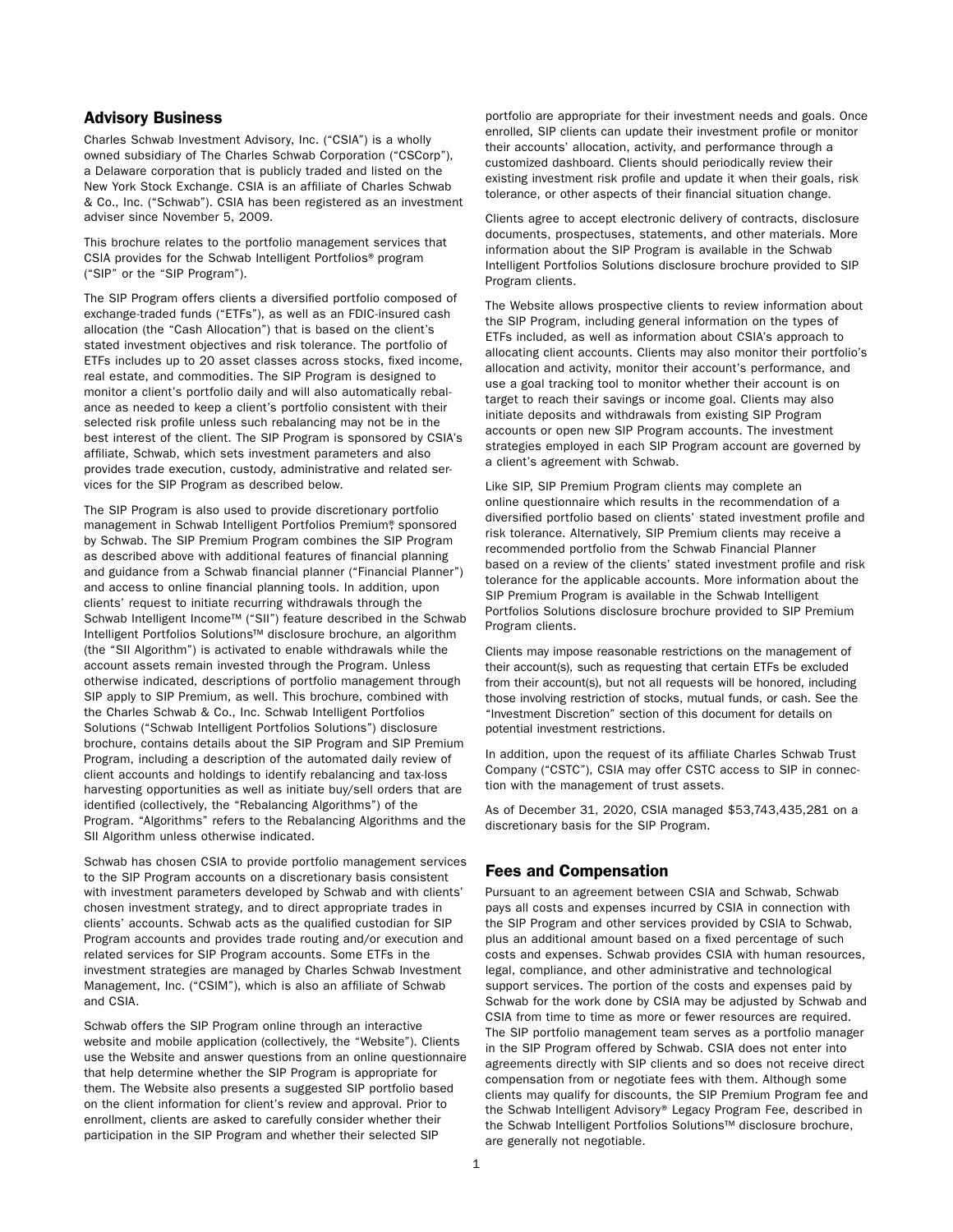# <span id="page-21-0"></span>Additional Costs

As further detailed in the Schwab Intelligent Portfolios Solutions disclosure brochure, clients are not charged an annual Program Fee; however, the SIP Program is not free of charge. Clients pay the operating expense ratio ("OER") of ETFs used in the portfolios, including Schwab ETFs™, which affects the performance of SIP Program accounts. Account performance is also affected by the Cash Allocation and the Sweep Program (defined below). Schwab and its affiliates earn compensation from certain ETFs used in the portfolios and from the Cash Allocation and Sweep Program described in the Schwab disclosure brochure provided to SIP Program clients. Schwab will waive all of its trading commissions on SIP accounts managed by CSIA. There is no additional planning or advisory fee for the activation or use of the SII feature or the tax-loss harvesting feature. Please note that Schwab's waiver does not extend to any other non-Schwab broker fees, commissions, account fees, or expenses. Information relating to CSIA's brokerage practices is included in the "Brokerage Practices" section of this document.

ETFs held in SIP portfolios are subject to operating expenses and fees as set forth in the prospectuses of the funds. These fees and expenses are paid by the funds but ultimately are borne by clients as fund shareholders. CSIA may also provide access to certain ETFs, mutual funds, or classes of funds that a client might normally not be qualified to purchase. If an account leaves, these investments may be liquidated or exchanged for the share class corresponding to the size of the client's individual investment in the ETF or fund.

#### Compensation Earned by CSIA Affiliates

Schwab and its affiliates receive an investment management fee for managing an affiliated ETF or mutual fund, and receive other forms of compensation in connection with the operation and/or sale of shares of affiliated or unaffiliated ETFs or mutual funds, to the extent permitted by applicable law. The fee arrangements are available in the applicable ETF's or fund's prospectus.

As detailed below in "Methods of Analysis, Investment Strategies, and Risk of Loss," Charles Schwab Bank, SSB ("Schwab Bank") earns income on cash balances participating in the Schwab Intelligent Portfolios® Sweep Program ("Sweep Program"), which presents a conflict of interest. Additional details regarding the Sweep Program can be found in the Schwab Intelligent Portfolios Sweep Program Disclosure Statement and the Schwab Intelligent Portfolios Solutions disclosure brochure. Clients should carefully consider these conflicts of interest prior to enrolling in the SIP Program.

# Performance-Based Fees and Side-by-Side Management

CSIA does not receive or charge any performance-based fees.

# Types of Clients

Pursuant to the enrollment criteria established by Schwab, clients of the SIP Program primarily include individuals, living trusts, and individual retirement accounts ("IRAs"). Organizations, such as corporations, limited liability companies and limited partnerships, may also participate in the SIP Program as a client. These types of clients may not have the same client experience as individuals or trust clients. Government entities and accounts that are subject to the Employee Retirement Income Security Act of 1974, as amended ("ERISA"), are not eligible for the SIP Program.

To be initially invested in an investment strategy, clients must meet all requirements of Schwab to open an account in the SIP Program and fund it with the applicable minimums. SIP clients must establish their account with a minimum of \$5,000 in each account. There is also a minimum balance requirement to employ a tax-loss harvesting strategy, and a minimum balance requirement to maintain a tax-loss harvesting strategy.

Schwab may terminate a client from the SIP Program for failing to fund or maintain their account with the required minimum, for failure to maintain a valid email address, or for any other reason, at Schwab's sole discretion. Upon unenrollment from the SIP Program, the client's enrollment in the Schwab Intelligent Portfolios Sweep Program will terminate and the account will no longer be managed.

# Methods of Analysis, Investment Strategies, and Risk of Loss

Schwab does not charge an advisory fee for the SIP Program in part because of the revenue Schwab Bank generates from the Cash Allocation (an indirect cost of the Program). As program sponsor, Schwab sets the Cash Allocation percentage for each of the investment strategies and considers among other factors the expected revenue Schwab Bank earns from the Sweep Program. This is a conflict of interest. Under certain market conditions, the Cash Allocation results in lower overall portfolio performance, for example when other riskier assets outperform cash.

Beginning with those Cash Allocation percentages, CSIA designs each SIP model portfolio to be consistent with a certain combination of investment return objectives and risk tolerances. Certain investment strategies are intended for taxable accounts and others for tax-deferred accounts. Certain investment strategies focus on higher-yielding (i.e., interest and dividend) asset classes. Only a subset of these strategies are available to clients who are taking recurring withdrawals through the SII feature. Upon request from Schwab, CSIA may add, remove, or change investment strategies used in the SIP Program.

Schwab Bank earns income on the Cash Allocation for each SIP investment strategy. The higher the Cash Allocation and the lower the interest rate paid, the more Schwab Bank earns, thereby creating a conflict of interest for Schwab and for CSIA.

The written Parameters established by Schwab (the "Parameters") place limitations on the universe of ETFs that CSIA may select for the SIP Program.

Schwab has ETF selection parameters designed to support its philosophy of low-cost and index-based investing. In support of providing broadly diversified and risk-adjusted portfolios, eligible ETFs must represent well a particular asset class in the portfolio, meet sufficient liquidity standards and be among the lowest cost (in terms of the OER) in their asset class or category. When it comes to replacing an ETF, CSIA also considers the potential impact to clients such as additional trading costs or other costs. Eligible ETFs include Schwab ETFs, which are managed by CSIM, which is an affiliate of Schwab and CSIA. Schwab ETFs pay fees to CSIM that are described in "Participation or Interest in Client Transactions" below. Schwab has instructed CSIA to select or retain Schwab ETFs in the portfolios as long as CSIA determines that they satisfy the above factors.

CSIA will generally select both a primary and secondary ETF for each asset class in consideration of, among other things, tax-loss harvesting and requested investment restrictions. In limited circumstances, as determined by CSIA, only one ETF may be used in certain asset classes. In such cases, the tax-loss harvesting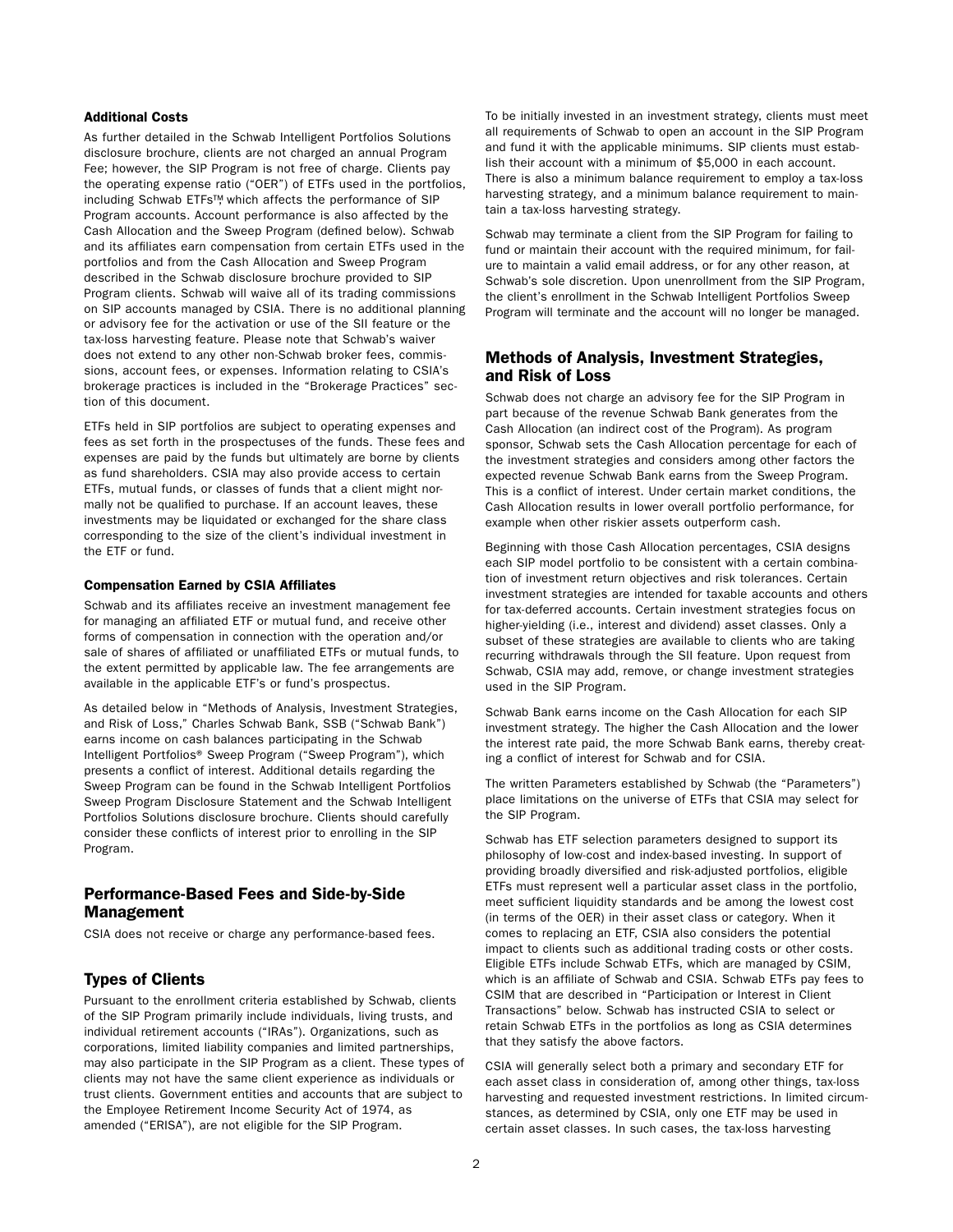feature would not be available for execution in the affected asset class(es). To be eligible for consideration, ETFs designated as the primary ETF in an asset class must have a share price sufficiently low to enable trading in accounts with lower balances.

CSIA receives a broad range of research from a wide variety of sources that include Schwab-affiliated entities and independent research providers, including issuers. CSIA may use written reports prepared by recognized analysts who are specialists in the industry and uses computer-based models and Algorithms to assist in portfolio management. The SIP portfolio management team has discretion to override the models and Algorithms and decline to trade during unusual market conditions or due to system limitations. CSIA may also use statistical and other information published by third-party data providers, industry, and government; information gathered at meetings of professionals within the industry; and its own research of investment trends.

CSIM provides trade routing and/or execution and related services for SIP through Schwab. There may be times when clients in programs or portfolios/strategies managed by CSIM are investing in the same ETF as SIP. See the "Brokerage Practices" section of this document for details on how conflicts of interest and trading execution are addressed, consistent with CSIA's fiduciary duty.

More information about the Selection of ETFs, Cash Allocation, Sweep Program, and Conflicts of Interest and How They Are Addressed can be found in the Schwab disclosure brochure, as well as the Schwab Intelligent Portfolios® Sweep Program Disclosure Statement provided to SIP Program clients.

#### General Risks

# Risk of Loss

There are inherent risks to investing in Schwab Intelligent Portfolios, including, but not limited to:

#### Management Risks

CSIA applies its investment techniques and risk analyses in making portfolio management decisions or recommendations for its clients, but there can be no guarantee that they will produce the desired results. In addition, there is no guarantee that a strategy based on historical information will produce the desired results in the future, and if market dynamics change, the effectiveness of the strategy may be limited. Each strategy runs the risk that investment techniques will fail to produce the desired results. There also can be no assurance that all of the key personnel will continue to be associated with the firm for any length of time.

#### Investment Risks

Investments in securities, including ETFs and mutual funds and the securities that they in turn invest in, involve various risks, including those summarized below. In addition, each ETF and mutual fund has its own investment style, which may involve risks different from those described below. Clients and prospective clients should be aware that investing in securities involves risk of loss that clients should be prepared to bear.

#### Model Risks

The Schwab Intelligent Portfolios may use quantitative analyses and/or models. Any imperfections, limitations, or inaccuracies in its analyses and/or models could affect its ability to implement strategies. By necessity, these tools make simplifying assumptions that may limit their effectiveness. Models that appear to explain prior market data can fail to predict future market events. Further, the data used in models may be inaccurate, and/or it may not include the most current information available.

#### Algorithm Risks

There are limitations inherent in the use of an Algorithm to manage Program accounts; for instance, the Rebalancing Algorithms are designed to manage Program accounts according to the asset allocation selected for that account and is not designed to actively manage asset allocations based on short-term market fluctuations. The SII Algorithm is designed to allow eligible clients to make a series of recurring withdrawals for a given period of time, but the SII Algorithm is not designed to ensure the duration of those recurring withdrawals due to factors beyond Schwab's control, including market changes and ad hoc client-initiated withdrawals. The Rebalancing Algorithms are also not designed to consider certain factors such as short-term asset class volatility or individual tax circumstances such as capital gains taxes; rather, its functions consist of proposing a portfolio based on a client's answers to the online questionnaire, identifying opportunities for tax-loss harvesting and rebalancing, and initiating buy/sell orders accordingly. Investment advisory personnel of CSIA oversee the Algorithms but do not personally or directly monitor each individual Program account.

There is also a risk that the Algorithms and related software used in the Program for strategy selection, tax-loss harvesting and rebalancing, recurring withdrawals, and related functions may not perform within intended parameters, which may result in a recommendation of a portfolio that may be more aggressive or conservative than necessary, and trigger or fail to initiate rebalancing and/or tax-loss harvesting trading.

#### ETF General Risks

ETFs in which the strategy may invest involve certain inherent risks generally associated with investments in a portfolio of underlying securities, including the risk that the general level of underlying security prices may decline, thereby adversely affecting the value of each unit of the ETF. Moreover, an ETF may not fully replicate the performance of its benchmark index because of the temporary unavailability of certain securities in the secondary market or discrepancies between the ETF and the benchmark index with respect to the weighting of securities or the number of securities held. Investing in ETFs carries the risk of capital loss. ETFs are not guaranteed or insured by the FDIC or any other government agency. You can lose money investing in ETFs.

ETFs in which the strategies invest have their own fees and expenses as set forth in the ETF prospectuses. These fees and expenses lower investment returns. Although ETFs themselves are generally classified as equities, the underlying holdings of ETFs can include a variety of asset classes, including but not limited to equities, bonds, foreign currencies, physical commodities, and derivatives. A full disclosure of the specific risks of ETFs is located in the respective prospectus of each fund.

ETFs may have exposure to derivative instruments, such as futures contracts, forward contracts, options, and swaps. There is a risk that a derivative may not perform as expected. The main risk with derivatives is that some types can amplify a gain or loss, potentially earning or losing substantially more money than the actual cost of the derivative, or that the counterparty may fail to honor its contract terms, causing a loss for the ETF. Use of these instruments may also involve certain costs and risks, such as liquidity risk, interest rate risk, market risk, credit risk, management risk, and the risk that an ETF could not close out a position when it would be most advantageous to do so.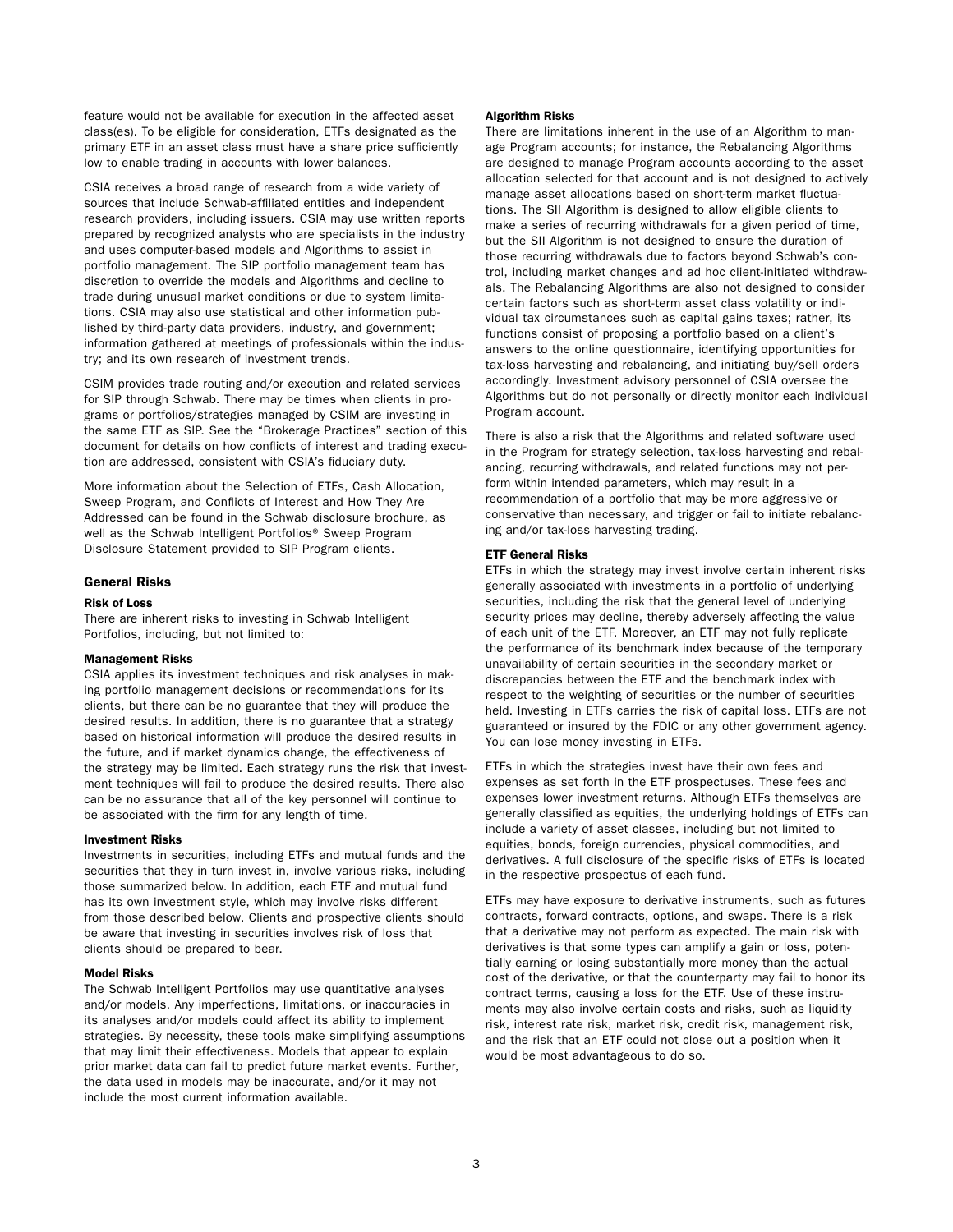### Market/Systemic Risks

Equity and fixed income and other global capital markets rise and fall daily. The performance of client investments is, to varying degrees, tied to these markets. When markets fall, the value of a client's investments will fluctuate, which means a client could lose money.

#### Asset Allocation/Strategy/Diversification Risks

The asset allocation decisions can result in more portfolio concentration in a certain asset class or classes, which could reduce overall return if the concentrated assets underperform expectations. The more aggressive the investment strategy selected, the more likely the portfolio will contain larger weights in riskier asset classes, such as equities. The asset classes in which an investment strategy in the SIP Program seeks investment exposure can perform differently from each other at any given time (as well as over the long term), so the investment strategy will be affected by its allocation among the various asset classes. As noted in the "Methods of Analysis, Investment Strategies, and Risk of Loss" section, under certain market conditions, the Cash Allocation results in lower overall portfolio performance, for example when other riskier assets outperform cash. Depending on market conditions, there may be times where diversified portfolios perform worse than less diversified portfolios.

#### Geographic Concentration Risk

Portfolios concentrated in any one geographic region can be more susceptible to that region's political and economic risk. For example, a portfolio that is concentrated in the United States will be more susceptible to the United States' political and economic risk, as compared to a more globally diversified portfolio.

#### Trading/Liquidity Risks

A particular ETF may be difficult to purchase or sell or may become difficult to sell after being purchased for a client account. CSIA may be unable to sell ETFs on behalf of a client at an advantageous time and/or price due to then-existing trading market conditions.

#### Large Investment Risks

Clients may collectively account for a large portion of the assets in certain ETFs. A decision by CSIA to buy or sell some or all of a particular ETF or mutual fund where clients hold a significant portion of such may negatively impact the value of that security.

#### Counterparty Risks

There may be a risk of an executing broker failing to deliver securities. This may result in a loss to the client. CSIM, working with Schwab, will attempt to mitigate trading counterparty risk through its broker selection program included in "Brokerage Practices." ETFs may have some "product" or "structural" risk associated with underlying derivatives, as they will sometimes provide market exposure through indirect means, like futures, options, and forwards contracts.

### Custodian Risks

Schwab is a Securities Investor Protection Corporation ("SIPC") member brokerage firm and maintains SIPC protection. SIPC offers protection of up to \$500,000, including a \$250,000 limit for cash, if a member brokerage firm fails. SIPC covers most securities, such as stocks, bonds, ETFs, and mutual funds, but does not protect against market loss.

#### Tax Risks

The Program is not designed to address specific tax objectives. There is no guarantee that the tax-loss harvesting strategy in the Program will reduce, defer or eliminate the tax liability generated by a client's investment portfolio in any given tax year. Also, gains and losses associated with some commodities may be taxed differently than standard short-term and long-term capital gains and losses.

Clients should consult a professional tax advisor for help with their unique situations.

#### Underlying Securities Risks

#### Equity-Related Risks General Risks

The prices of equity securities, and thus the value of ETFs or mutual funds that invest in them, will rise and fall. These price movements may result from factors affecting individual companies, industries, or the securities market as a whole. Individual companies may report poor results or be negatively affected by industry and/or economic trends and developments. The prices of securities issued by such companies may suffer a decline, in response. In addition, the equity market tends to move in cycles, which may cause stock prices to fall over short or extended periods of time.

#### Large- and Mid-Cap Risks

Large- and/or mid-cap U.S. stocks, along with mutual funds and ETFs that focus on large- and/or mid-cap segments of the U.S. stock market, bear the risk that they tend to go in and out of favor based on market and economic conditions. However, stocks of mid-cap companies tend to be more volatile than those of large-cap companies because mid-cap companies tend to be more susceptible to adverse business or economic events than larger, more established companies. During a period when large- and/or mid-cap U.S. stocks fall behind other types of investments—bonds or small-cap stocks, for instance—the performance of the portion of the investment strategies invested in large- and/or mid-cap stocks may lag the performance of these other investments.

#### Small-Cap and International Risks

Historically, small-cap and international stocks have been riskier than large- and mid-cap U.S. stocks (also see the "Foreign Investment–Related Risks" section below for additional information). During a period when small-cap and/or international stocks fall behind other types of investments—U.S. large- and mid-cap stocks, for instance—the performance of the portion of the investment strategies invested in small-cap or international stocks may lag the performance of these other investments.

#### Fixed Income–Related Risks

#### General Risks

Bond markets rise and fall daily, and fixed income investments, which generally also include instruments with variable or floating rates (including cash and cash-like investments), are subject to various risks. As with any investment whose performance is tied to bond markets, the value of a fixed income investment, ETF, or mutual fund will fluctuate, which means that the client could lose money.

#### Interest Rate Risks

When interest rates rise, bond prices usually fall, and with them the value of an ETF or mutual fund holding the bonds. A decline in interest rates generally raises bond prices, and with them potentially the value of a bond fund or ETF share, but could also hurt the performance of an ETF or mutual fund by lowering its yield (which could increase reinvestment risk). The longer the duration of the investments held by an ETF or mutual fund, the more sensitive to interest rate movements its value is likely to be.

# Credit Risks

A decline in the credit quality of a fixed income investment, whether real or perceived, could cause the value of a fixed income security, ETF, or mutual fund to fall. The security, ETF, or mutual fund could lose value if the issuer or guarantor of an investment fails to make timely principal or interest payments or otherwise honor its obligations. The emphasis of a fixed income strategy on relatively higher credit quality and preservation of capital also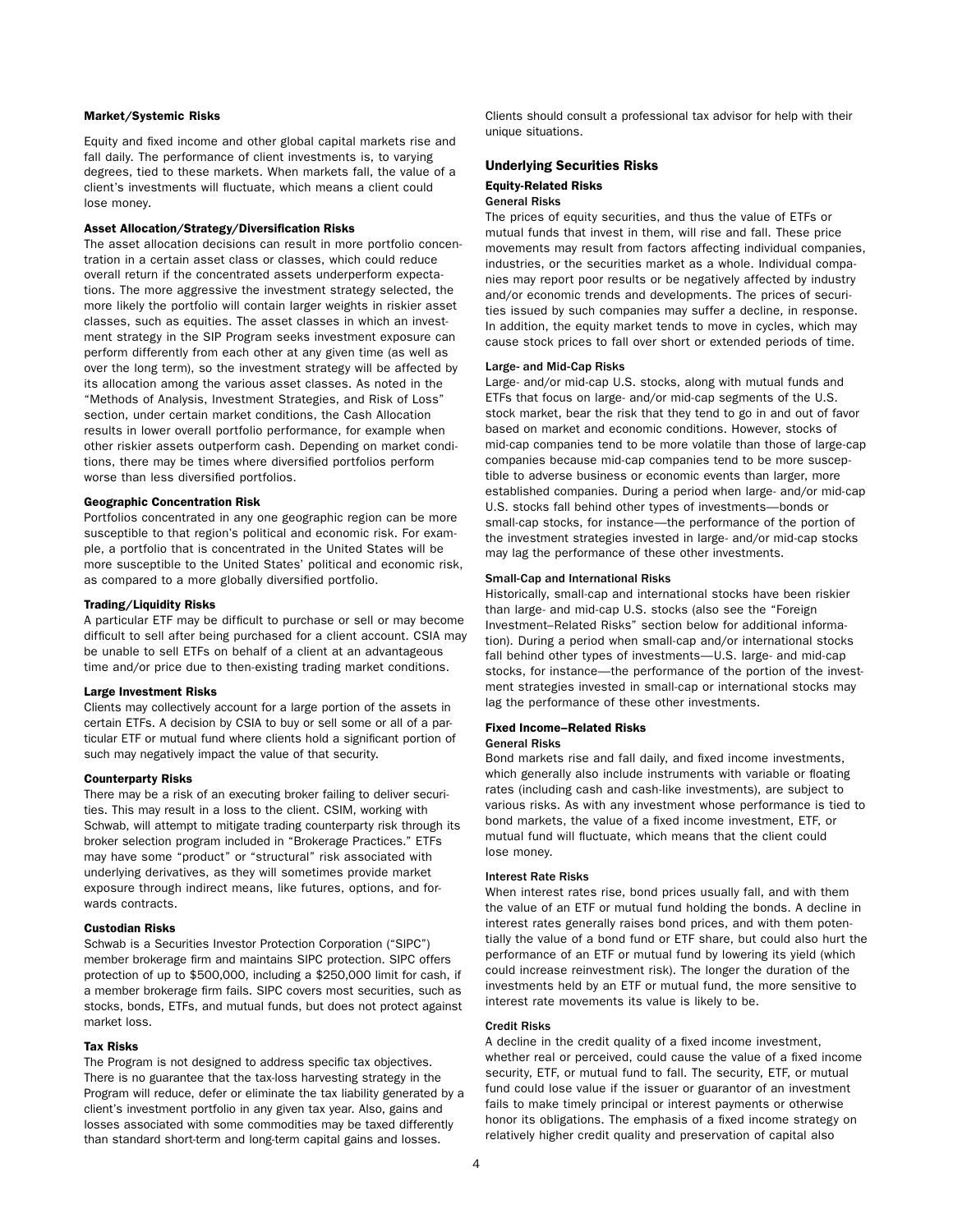could cause a security, ETF, or mutual fund to underperform certain other types of bond investments, particularly those that take greater maturity and credit risks.

# High-Yield Risks

Investments in ETFs or mutual funds that hold high-yield securities and unrated securities of similar credit quality (sometimes called junk bonds) are subject to greater levels of credit and liquidity risks. High-yield securities and the ETFs or mutual funds that invest in them may be considered speculative.

# Government Securities Risks

Many U.S. government securities are not backed by the full faith and credit of the United States government, which means they are neither issued nor guaranteed by the U.S. Treasury. Certain issuers of securities, such as the Federal Home Loan Banks ("FHLB"), maintain limited lines of credit with the U.S. Treasury. Securities issued by other issuers, such as the Federal Farm Credit Banks Funding Corporation, are supported solely by the credit of the issuer. There can be no assurance that the U.S. government will provide financial support to securities of its agencies and instrumentalities if it is not obligated to do so under law.

#### Bank Loans

Investments in ETFs or mutual funds that hold bank loans are typically below investment-grade credit quality and may be subject to more credit risk, including the risk of nonpayment of principal or interest. Most bank loans are floating rate, whose interest rates are tied to LIBOR or another short-term reference rate, so substantial increases in interest rates may make it more difficult for issuers to service their debt and cause an increase in loan defaults. Bank loans are typically secured by collateral posted by the issuer, or guarantees of its affiliates, the value of which may decline and be insufficient to cover repayment of the loan. Many loans are relatively illiquid or are subject to restrictions on resales, have delayed settlement periods and may be difficult to value, which could have an adverse impact on the ability of the ETF or mutual fund to sell loans at an advantageous time and/or price. Loans are also subject to maturity extension risk and prepayment risk.

#### State and Regional Risks

To the extent that a security, ETF, or mutual fund invests in securities from a given state or geographic region, its value and performance could be affected by local, state, and regional factors, including erosion of the tax base and changes in the economic climate. National governmental actions, such as the elimination of tax-exempt status, also could affect performance. In addition, an ETF or mutual fund may be more sensitive to adverse economic, business, or political developments if a substantial portion of it is invested in municipal securities that are financing similar projects.

#### Foreign Risks

Investments in ETFs or mutual funds that hold securities of foreign issuers or securities with credit or liquidity enhancements provided by foreign entities may involve certain risks such as adverse changes in foreign economic, political, regulatory, and other conditions; differing accounting, auditing, financial reporting, and legal standards and practices; differing securities market structures; and higher transaction costs. In addition, sovereign risk, or the risk that a government may become unwilling or unable to meet its loan obligations or guarantees, could increase the credit risk of financial institutions connected to that particular country.

# Foreign Investment–Related Risks

#### General Risks

Investments in securities of foreign issuers or ETFs or mutual funds that hold securities of foreign issuers may involve certain risks that are greater than those associated with investments in securities of U.S. issuers. These include risks of adverse changes in foreign economic, political, regulatory, and other conditions; changes in currency exchange rates or exchange control regulations (including limitations on currency movements and exchanges); differing accounting, auditing, financial reporting, foreign taxes, and legal standards and practices; differing securities market structures; differing trading and settlement practices; ownership restrictions; and higher transaction costs.

#### Emerging Markets Risks

These and other risks (e.g., nationalization, expropriation, or other confiscation of assets of foreign issuers) are greater for those securities, ETFs, or mutual funds investing in companies tied economically to emerging countries, the economies of which tend to be more volatile than the economies of developed countries.

#### Frontier Markets Risks

The risks associated with investing in securities, ETFs, or mutual funds that hold foreign or emerging markets generally are magnified in frontier markets, also known as "next emerging" markets. Some frontier markets may operate in politically unstable regions of the world and may be subject to additional geopolitical/disruption-of-markets risks.

#### Geopolitical/Disruption-of-Markets Risks

Geopolitical events may adversely affect global economies and markets and thereby decrease the value of and/or the ease of trading those securities, ETFs, or mutual funds invested in those affected markets. Those events as well as other changes in foreign and domestic economic and political conditions could adversely affect the value of the strategy's investments.

#### Currency Risks

Fluctuations in exchange rates may adversely affect the value of ETFs or mutual funds that hold foreign currency holdings and investments denominated in foreign currencies.

# Risks Related to Other Asset Classes

#### Commodities Risks

Commodities involve unique risks that may be distinct from those that affect stocks and bonds, including, but not limited to, worldwide supply and demand factors, weather conditions, currency movements, and international government policies regarding commodity reserves and choice of currency for commodity pricing. Commodities investments may also involve unique risks inherent to investing in derivatives, which may include basis, roll, liquidity, and regulatory risks. A detailed explanation of the risks is available in the prospectus of the respective commodity fund. Commodity pools may be subject to different regulatory requirements than traditional funds governed by the Investment Company Act of 1940.

#### Hard Asset Risks

The production and distribution of hard assets, such as precious metals, oil and gas, real estate, and/or agricultural commodities, may be affected by geopolitical and environmental factors and are cyclical in nature. During periods of economic or financial instability, hard asset securities and other instruments may be subject to broad price fluctuations, reflecting volatility of energy and basic materials prices and possible instability of supply of various hard assets. Hard asset securities, hard asset companies, and other instruments may also experience greater price fluctuations than the relevant hard asset. Therefore, the return on hard asset securities can deviate from that of the hard asset itself.

#### Real Estate Risks

Real estate–related investments (and the ETFs or mutual funds that hold them) may be adversely affected by factors affecting the real estate industry, which may include changes in interest rates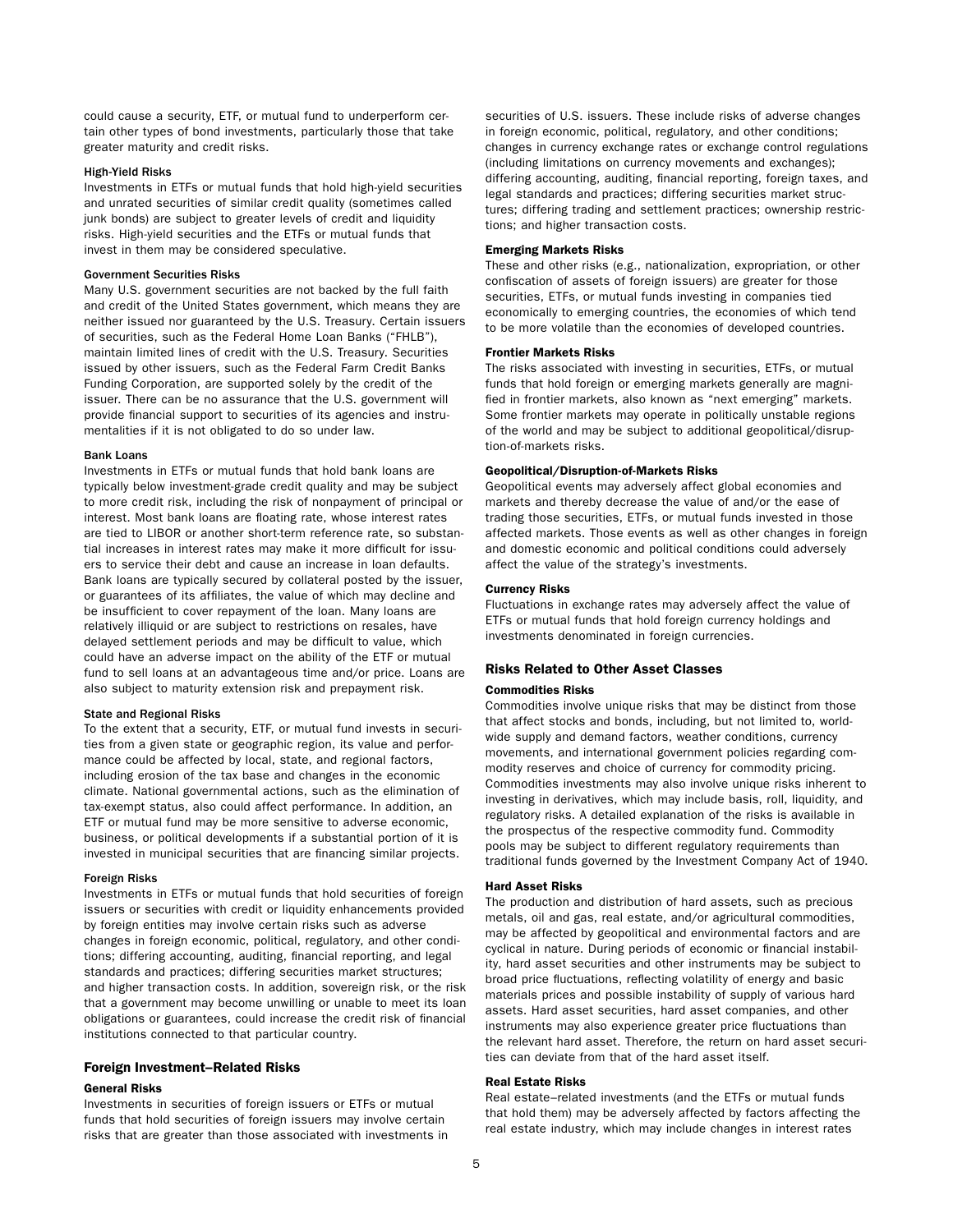<span id="page-25-0"></span>and social and economic trends. Real estate investment trusts ("REITs") may also be subject to the risk of fluctuations in income from underlying real estate assets, poor performance by the REITs' managers, prepayments and defaults by borrowers, adverse changes in tax laws, and, with respect to U.S. REITs, their failure to qualify for the special tax treatment granted to REITs under the Internal Revenue Code of 1986 and/or to maintain exempt status under the Investment Company Act of 1940.

# Limitations of Disclosure

The foregoing list of risks does not purport to be a complete enumeration or explanation of the risks involved in CSIA's strategies. As CSIA's strategies develop and change over time, clients and investors may be subject to additional and different risk factors. No assurance can be made that profits will be achieved or that substantial losses will not be incurred.

# Disciplinary Information

CSIA and its employees have not been involved in any legal or disciplinary events in the past 10 years that would be material to a client's evaluation of the company or its personnel.

# Other Financial Industry Activities and Affiliations

As a wholly owned subsidiary of CSCorp, CSIA leverages the resources of CSCorp, Schwab, and their affiliated companies, such as personnel including, but not limited to, its Chief Executive Officer (also CEO of CSIM, an affiliated investment adviser); Chief Compliance Officer ("CCO"); members of the SIP portfolio management team; Chief Legal Officer; legal and compliance support; sales, marketing, technology, operations, finance, human resources, and risk management personnel. CSIA, CSIM, and Schwab personnel have reporting relationships to personnel of affiliated entities. CSIM employees provide certain related services to CSIA, including securities trade execution, under an intercompany agreement between CSIA and CSIM. CSIM directs these trades to Schwab. Schwab effects securities transactions for clients in the SIP Program on an agency basis. See the "Directed Brokerage" section of this document for details on this arrangement. These arrangements create the potential for conflicts of interest to arise. These potential conflicts of interest are governed by various policies adopted by CSIA. For example, CSIA has adopted policies and procedures reasonably designed to protect against the misuse of information (and mitigate potential conflicts of interest), whether among Schwab-affiliated entities or entities or individuals outside of Schwab. Other wholly owned subsidiaries of CSCorp are engaged in investment advisory, brokerage, trust, custody, or banking services. CSIA has further implemented training, testing, monitoring, and, by participating in and leveraging the resources of CSCorp, conflicts oversight program for the purposes of managing potential conflicts of interest.

Pursuant to the Parameters provided by Schwab, CSIA chooses the ETFs for each investment strategy in the SIP Program. Eligible ETFs include Schwab ETFs™, which are managed by CSIM, which is an affiliate of Schwab and CSIA. Schwab ETFs pay fees to CSIM that are described in "Participation or Interest in Client Transactions" below.

TD Ameritrade Holding Corporation is a wholly owned subsidiary of CSCorp. TD Ameritrade, Inc. and TD Ameritrade Clearing, Inc., members FINRA/SIPC, are separate but affiliated companies and subsidiaries of TD Ameritrade Holding Corporation. TD Ameritrade, Inc. is a dual registered broker-dealer and investment advisor. TD Ameritrade Clearing, Inc. provides clearing and execution services

for securities brokerage business. TD Ameritrade Investment Management, LLC, and TradeWise Advisors, Inc. are registered investment advisors. TD Ameritrade Trust Company, a nondepository trust company, provides custody, directed trustee, recordkeeping, plan design support, and plan administration for TD Ameritrade Retirement plans. TD Ameritrade Futures & Forex LLC is an NFA-registered Futures Clearing Merchant and offers futures and forex trading services. TD Ameritrade Singapore Pte. Ltd. and TD Ameritrade Hong Kong Ltd. enable retail investors in Singapore and Hong Kong to trade the U.S. markets. Clients can trade stocks, ETFs, options, futures, and options on futures using the thinkorswim® trading platform.

# Code of Ethics, Participation or Interest in Client Transactions, and Personal Trading

#### Code of Ethics

CSIA has adopted a written Code of Ethics (the "Code") pursuant to SEC Rule 204A-1 under the Investment Advisers Act of 1940 (the "Advisers Act"). The Code reflects the fiduciary duty CSIA owes to its clients to avoid activities, interests, and relationships that run contrary to the best interests of CSIA's clients. All Access Persons (employees and other individuals deemed appropriate by the CCO) are required to place clients' interests ahead of their own, engage in personal investing that is in compliance with the Code, and avoid taking advantage of CSIA's position as Adviser. Access Persons are prohibited from using information for personal profit or the profit of others and from disclosing non-public information to anyone except certain designated employees of CSIA and Schwab.

The Code places restrictions on Access Persons making personal investments in securities traded on behalf of clients, in initial public offerings, and in private placements. Access Persons may not engage in deceptive conduct in connection with the purchase or sale of securities for client accounts and are required to: (1) pre-clear certain personal securities transactions; (2) report certain personal securities transactions on a quarterly basis; and (3) provide a detailed summary of certain holdings (initially and annually) that the Access Person has a direct or indirect beneficial interest in. The Code and its requirements are subject to change as necessary to remain current with regulatory requirements and internal business policies and procedures.

A copy of CSIA's Code is available upon request by calling the number located on the front of this brochure.

#### Participation or Interest in Client Transactions

The written parameters established by Schwab place limitations on the universe of ETFs that CSIA may select for the SIP Program, as described in "Methods of Analysis, Investment Strategies, and Risk of Loss" above. Because Schwab and CSIA are affiliated companies, Schwab has an incentive to select and keep CSIA to provide portfolio management services for the Program. Similarly, CSIA has a conflict of interest in selecting Schwab ETFs, which pay compensation to CSIM. Schwab has a conflict in that it has instructed CSIA to select or retain Schwab ETFs in the portfolios, but only if Schwab ETFs meet all the criteria noted above in "Methods of Analysis, Investment Strategies, and Risk of Loss." CSIA mitigates these conflicts of interest through its policies and procedures which include the evaluation of the selection and investment in affiliated investments consistent with CSIA's fiduciary duty.

Typically, an ETF pays investment advisory fees as set forth in the ETF prospectus, which is ultimately paid for by its shareholders. Additional ETF expenses, including administrative, distribution, transfer agent, custodial, legal, audit, and other customary fees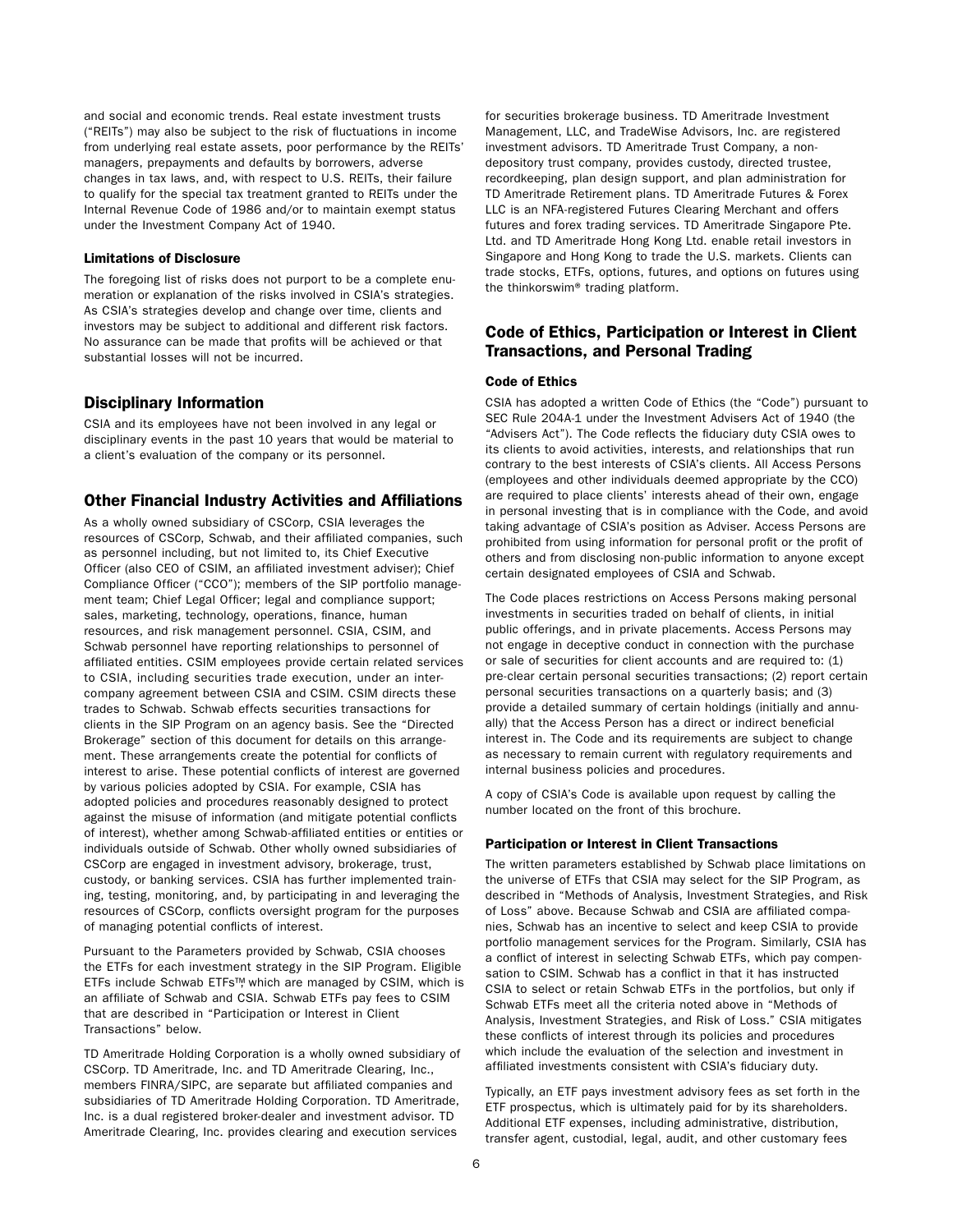<span id="page-26-0"></span>and expenses, are typically paid for by the adviser. Therefore, CSIM (a CSIA affiliate) will earn fees from Schwab ETFs™ that are held in SIP Program accounts.

Third-party ETF sponsors or their affiliates may make payments to Schwab for ETF-related opportunities such as education and events and reporting. The total amount of the fee paid by each ETF firm will vary depending on the number of opportunities in which the ETF firm participates. Schwab does not receive payment to promote any particular ETF to its customers.

Schwab's affiliate, Schwab Bank, receives income on cash balances in the Schwab Intelligent Portfolios® Sweep Program, as detailed in the "Methods of Analysis, Investment Strategies, and Risk of Loss" section above.

Other affiliates of CSIA may buy or sell the same securities for client accounts. These are all inherent conflicts of interest within and among CSIA, Schwab and its affiliates. Clients should carefully consider these conflicts of interest prior to enrolling in the SIP Program.

# Brokerage Practices

CSIA's principal objective in reviewing CSIM's execution of client trades is to obtain best execution and to aggregate and allocate trades to achieve fair and equitable treatment of its clients. CSIA has entered into an arrangement in which CSIM will perform Maintenance Trades and Strategy Trades, at the direction of CSIA, on behalf of SIP clients. CSIA retains fiduciary oversight for SIP trades and its compliance program is designed to provide oversight of CSIM's trading activities on behalf of SIP consistent with this fiduciary obligation. CSIA and CSIM have adopted policies and procedures that are designed so that the trading practices do not unfairly or systematically favor one client or group of clients or strategies over another and that, over time, accounts are treated equitably.

# Selection of Brokers and Best Execution

CSIA seeks to obtain the best execution for clients' portfolio transactions and will evaluate the quality and cost of services received by CSIM from broker-dealers/custodians on a periodic and systematic basis. Factors evaluated include execution price, transaction fees, commissions, mark-ups and mark-downs, or brokerage fees ("Brokerage Fees"), promptness and reliability of execution, accuracy of trades, ability to place trades in difficult markets, ability to source liquidity, and confidentiality. In seeking to meet its best execution goal, CSIA, as it evaluates CSIM, considers whether a transaction represents the best qualitative and quantitative execution, which may not be solely determined by the lowest brokerage fee available. Brokerage Fees are generally considered to be transaction fees, commissions, or mark-ups and mark-downs on the purchase and sale of securities.

For the SIP Program, all brokerage transactions for securities will be routed to Schwab for execution, which may not always obtain as favorable a price as another broker-dealer. Program monitoring and trading are subject to systems and technology constraints and availability and, while unlikely, may not take place daily.

# Soft Dollars

CSIA does not participate in or actively seek out soft dollar arrangements. Due to its affiliation with Schwab and its affiliated advisers, CSIA may receive certain benefits that it would not otherwise receive, if it did not have an established relationship with these companies. These benefits may include trading, custody, reporting, research, technology, software, and related services that assist the

firm in managing and administering client accounts. CSIA is not obligated to direct client transactions to broker-dealers that provide research information.

# Trading Process

CSIM operates separate trading groups (the "Trading Groups"). For equity and multi-asset SMA strategies including SIP, the Trading Groups conduct trades at the direction of portfolio managers. The SMA strategies have designated Trading Groups. Generally, each Trading Group trades the products and strategies for which it is designated, and each portfolio management team provides advice to the products and strategies for which it is designated. However, a Trading Group or portfolio management team may provide services to products and strategies for which it is not the designated portfolio management team or Trading Group, at the direction of the product's or strategy's designated portfolio management team. For example, a portfolio management team may determine to use a Trading Group or another portfolio management team that specializes in a particular segment of the financial markets to provide trading services and/or portfolio management for that segment of the financial market within its designated product or strategy. In addition, the head of a Trading Group or portfolio management team has discretion to assign the necessary personnel to trade and/or provide investment advice for a specific strategy.

CSIM has established informational barriers and procedures that seek to prohibit the personnel within a Trading Group from communicating or distributing any non-public information related to the trading activities of a product or strategy such personnel support (including information regarding pending orders for clients) to personnel within the Trading Group that should not be privy to such information.

Consequently, CSIM generally does not coordinate trading among Trading Groups and, therefore, will at times execute trades for one client from one Trading Group that differ from, or take the opposite side of, trades executed on behalf of another client from another Trading Group. Each Trading Group seeks to obtain best execution on all orders it originates; however, clients serviced by different Trading Groups could receive or appear to receive more favorable outcomes.

Generally, CSIM does not aggregate trades or seek opportunities for cross-transactions between client accounts serviced by different Trading Groups. Accordingly, each Trading Group will generally aggregate and allocate orders only among those clients that it services, and otherwise independently of the other Trading Group. However, at times a Trading Group that trades for client accounts for which it is not the designated Trading Group may aggregate trades for those client accounts with trades for client accounts for which the Trading Group is the designated Trading Group. A Trading Group will do so only if it is in the best interests of one or more clients to execute their trades on an aggregated basis.

Trade orders for different strategies and for the different Trading Groups may be on different systems, and may utilize one or more trading strategies (e.g., price at the time of order arrival, market closing price, or volume-weighted average price over some specified period). Certain trading strategies place relatively greater emphasis on timing, others on speed of execution, while others place greater emphasis on reducing market impact cost. As a result, the speed of trade order fulfillment and the prices achieved for the same security may vary in different programs or strategies and among Trading Groups. Certain strategies or different Trading Groups, which may include accounts in programs with different fee structures, may trade in advance of other strategies or may be completed more quickly, and, as a result, may achieve different execution on the same or similar securities. In addition, market,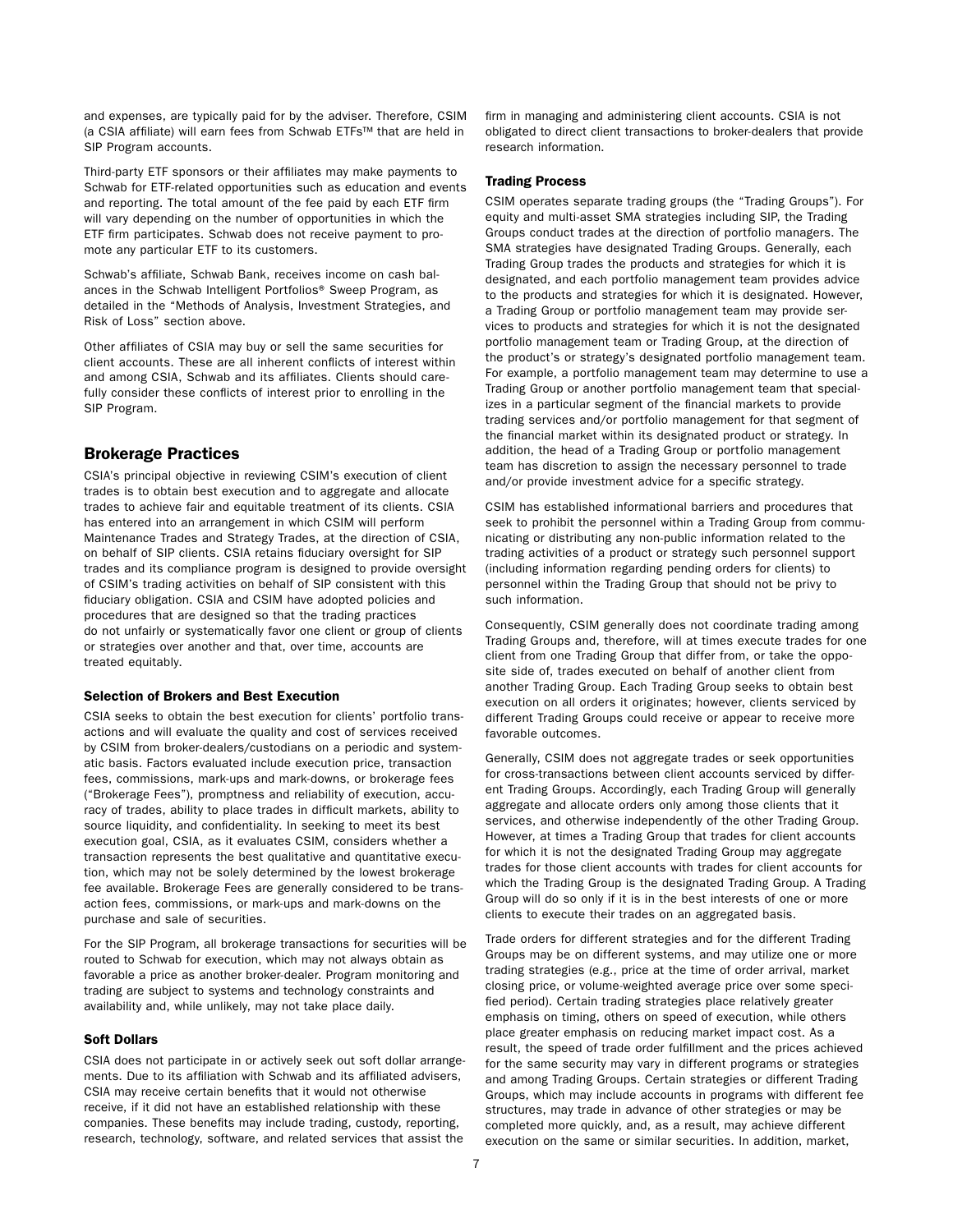regulatory, and/or country limitations (especially in the case of emerging markets) may contribute to differences in security prices.

For SIP Program accounts, CSIM, at the direction of CSIA, typically performs maintenance trades and strategy trades. Maintenance trades reflect individual activity in a client account, such as initial contributions, additional account contributions, or raising cash for withdrawal ("Maintenance Trades"). Strategy trades impact nearly all client accounts within a strategy and are directed by the SIP Portfolio Management Team ("Strategy Trades").

For the SIP Program, clients direct CSIA, who in turn directs CSIM, to use Schwab to effect securities trades for their account. Large share trade orders can occur when there are large daily flows into or out of the program, or when client accounts experience large volumes such as rebalancing or tax loss harvesting, or when CSIA changes allocation weights for asset classes or replaces an ETF with another ETF across all applicable client accounts.

For these large trade orders and Strategy Trades, Schwab may solicit bids from other broker-dealers that may act as principal in the transaction, meaning that the other broker-dealer executes the trade in an account in which the broker-dealer has a beneficial ownership interest, or may execute a riskless-principal trade where the other broker-dealer buys (sells) a security from (to) a third-party (e.g., another customer or broker-dealer).

#### Directed Brokerage

Schwab directs CSIA to execute SIP Program trade orders through Schwab. As a result, SIP Program trade orders may not always obtain as favorable a price or execution as might have been available through another broker.

### Trade Aggregation

The Trading Group, on behalf of CSIA, will not aggregate trades unless it believes that aggregation is consistent with CSIA's and CSIM's duty to seek best execution for affected clients in the aggregate and consistent with the terms of the client's investment advisory agreement.

The Trading Group, on behalf of CSIA, may aggregate securities sales or purchases across equity SMA strategies with SIP. If trades are not aggregated, clients may pay prices for the transactions that are different from what they may have paid had the trades been aggregated. When aggregating, CSIM may, consistent with its policies and procedures and the applicable adviser's fiduciary duties, include proprietary and/or employee accounts in an aggregated order.

The Trading Group, on behalf of CSIA, may exclude from aggregation those client accounts that have relevant restrictions or client activity (e.g., withdrawals pending).

#### Program Fees

For the SIP Program, in transactions where Schwab uses another broker-dealer acting as principal, the other broker-dealer typically accepts the risk of market price and liquidity fluctuations of executing the transactions. The broker-dealer adds a Brokerage Fee to compensate for this risk. Schwab does not act as principal for ETF trades in the SIP Program and does not receive the third party's Brokerage Fee. In transactions where Schwab uses another brokerdealer acting as an agent, the other broker-dealer may charge a Brokerage Fee. Brokerage Fees for any trades where Schwab uses another broker-dealer acting as either principal or agent are not shown separately on a client's trade confirmation or account statements. Schwab does not charge a commission itself or receive the third-party broker-dealer's fee or commission.

Schwab receives remuneration, such as liquidity or order flow rebates, from a market or firm to which some orders are routed, but its trading practices are designed to achieve best execution. Clients will not be compensated or reimbursed for such third-party Brokerage Fees. Instead, any Brokerage Fees will reduce the overall return of a client's account.

# Trade Rotation

The Trading Group has a trade rotation process for Maintenance Trades that includes the SIP Program and uses this process among client accounts within a single program or across equity SMA strategies to prevent any client from being systematically disadvantaged. For Strategy Trades, if more than one program (e.g., the SIP Program and other equity SMA strategies) wants to trade securities in the same direction that are similar or the same, the Trading Group will conduct an analysis and then report the outcome to a strategy's portfolio management team. Trades done on the same day or on different days are not guaranteed to receive the same trading price. CSIA will review the Trading Group's procedures at least annually to confirm that the Trading Group's procedures are adequate to prevent any client from being systematically disadvantaged.

# Trade Allocation

Trade allocation procedures are reasonably designed to provide that trade allocations are timely, that no set of trade allocations is accomplished to the unfair advantage of one client or group of clients over another, and that over time client accounts are treated equitably, even though a specific trade may have the effect of benefiting one account or group of accounts over another when viewed in isolation.

Trading orders that can only be partially filled are generally allocated on a pro rata basis or allocated on some other basis consistent with the goal of giving all clients equitable opportunities over time. The Trading Group, at the direction of CSIA, may elect to execute trades in a single aggregated trade over multiple days due to volume, liquidity, or other factors. This could include an aggregated trade that is executed over multiple days where at the end of each day whatever portion of the trade has been executed is allocated to client accounts, or it could include an aggregated trade that is executed over multiple days where the full order is held and not allocated to client accounts until fully executed on the final day. Client accounts will receive the average price for those aggregated trades allocated to their account(s), whether at the end of each day of the trade or when the trade is fully completed. There may be some variations in allocations based on account size and security price due to full share allocation methodology. In some cases, the Trading Group may execute strategy trade orders at the same time it is executing a different trade order for the same security with the same or a different broker to meet account or strategy-specific requirements, in which case the two trades may be treated as distinct trades and may not be subject to pro rata allocation.

When opportunities are limited (collectively, "limited opportunities"), the Trading Group will generally consider the needs of clients across programs and will report the outcome to that strategy's portfolio management team. When it is not practicable to allocate an opportunity across all eligible accounts, the Trading Group uses various methods to give all accounts using the same trading strategy equitable opportunities for allocation over time. This may result in a limited opportunity being allocated to only some of the eligible accounts.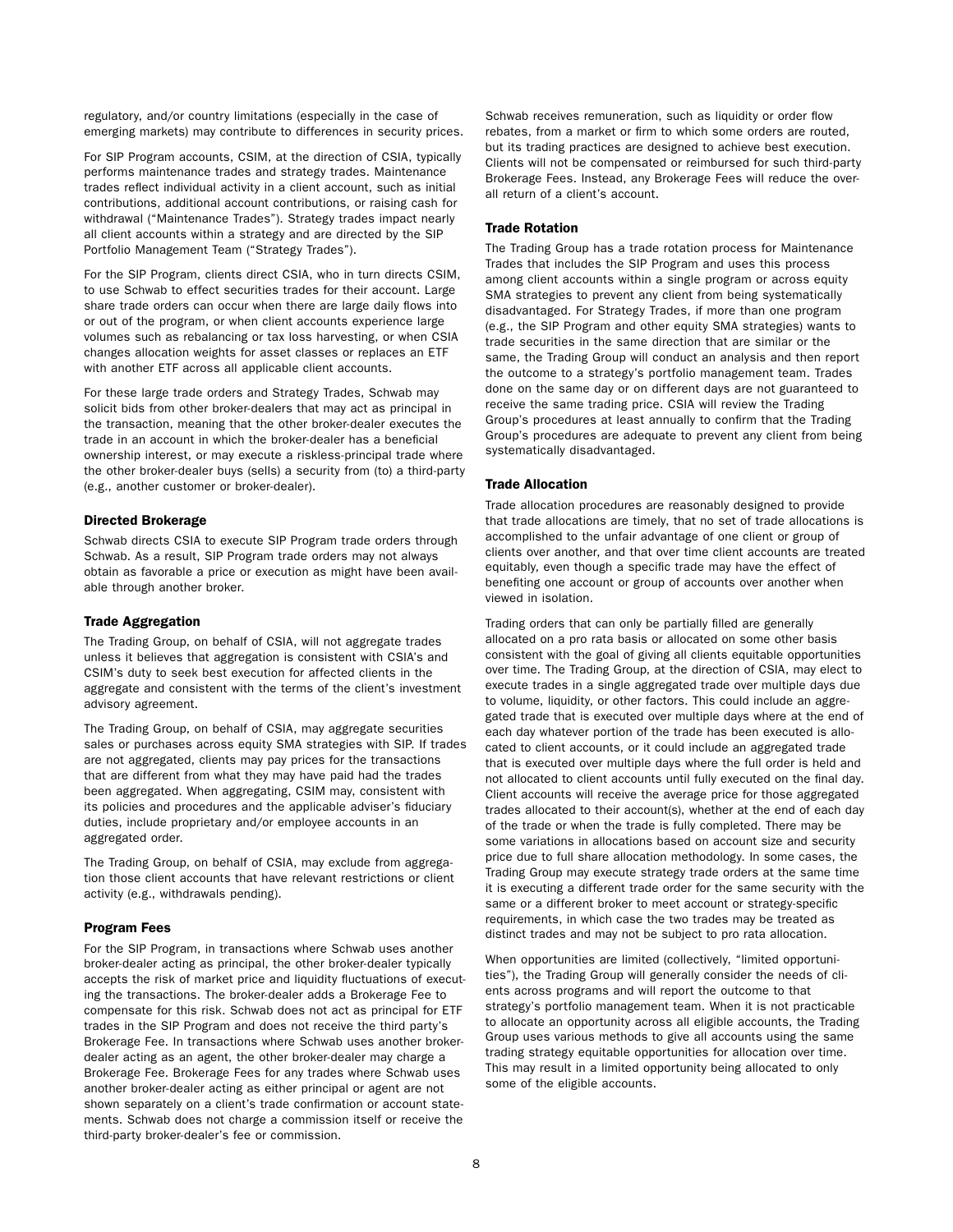# <span id="page-28-0"></span>Trade Errors

CSIA and CSIM maintain policies and procedures that address the identification and correction of trade errors. On those occasions when such an error does occur, CSIA and CSIM will use reasonable efforts to identify and resolve errors as promptly as possible. CSIA and CSIM will address and resolve errors on a case-by-case basis, in its discretion, based on the facts and circumstances. CSIA is not obligated to follow any single method of resolving errors but will seek to treat all clients fairly in the resolution of trade errors.

# Review of Accounts

CSIA's portfolio managers review, at least quarterly, the performance of the SIP Program investment strategies. Schwab contacts clients participating in the SIP Program at least annually via electronic channels to determine whether there have been any changes in their financial situation or investment objectives and whether clients wish to impose any reasonable restrictions on the management of their accounts or reasonably modify existing restrictions. Schwab communicates the information obtained from clients to CSIA as necessary for the management of the account. Schwab Financial Planners contact clients participating in the SIP Premium Program generally on an annual basis, but which occur with varying frequency, depending on the client's needs. Clients may update their financial plans online at any time.

# Client Referrals and Other Compensation

As explained in "Fees and Compensation," Schwab compensates CSIA for providing portfolio management services in the Program. CSIA does not make payments to its representatives or other persons for referring clients to the Programs. Schwab makes payments to its representatives for referring clients to the SIP Program and SIP Premium Program, as detailed in the Schwab Intelligent Portfolios Solutions™ disclosure brochure.

Representatives of Schwab's affiliate TD Ameritrade, Inc. receive a payment from TD Ameritrade, Inc. for referring clients to Schwab for services not available through TD Ameritrade, Inc., including introductions to the SIP Program, offered by Schwab. Representatives receive this payment regardless of whether referred clients avail themselves of the Schwab service for which they have been referred.

# **Custody**

Clients use Schwab as custodian for their SIP account, and Schwab, on at least a quarterly basis, will send SIP Program clients account statements detailing account positions and activities during the preceding period. Clients should review these statements carefully.

# Investment Discretion

When clients choose the SIP Portfolios, they electronically sign the applicable agreements giving CSIA authorization to make trades in their accounts. This investment management discretion is limited to the purchase and sale of securities and investment of cash, and does not include discretion for distributions of cash or securities. Investments will not exceed the client's funds in the account and a margin balance will not be maintained. Clients may impose reasonable restrictions on the management of their account(s), such as requesting that certain ETFs be excluded from their account(s), but not all requests will be honored, including those involving restriction of stocks, mutual funds, or cash.

Subject to meeting minimum balance requirements, a client may also direct Schwab (and CSIA through Schwab) to employ a tax-loss harvesting strategy (according to the Rebalancing Algorithms) in managing the client's taxable account. This means that CSIA will sell ETFs in the client's account at a loss to offset a potential capital gains tax liability (although CSIA does not monitor the type and amount of capital gains). The rebalancing and tax-loss harvesting opportunities may be affected by programming limitations and information clients make available to Schwab.

If a client meets Schwab's then-current requirements, a client may also direct Schwab (and CSIA through Schwab) to make a series of recurring withdrawals (according to the SII Algorithm) in managing the client's account. This means that CSIA may sell ETFs in the client's account in addition to using existing cash in the account to meet the requested withdrawal amounts. Although the SII Algorithm considers the tax status of the account(s) which are activated for SII, SII is not designed to consider each client's individual tax consequences, to meet applicable required minimum distributions ("RMDs"), to avoid all potential tax penalties, or to make SII withdrawals in the most tax-efficient manner.

For more information about tax-loss harvesting and rebalancing strategies and SII, please refer to the Schwab brochure, the Schwab website, and mobile applications. In addition, clients may restrict up to three ETFs (limited to one per asset class or subasset class) in each account. ETFs designated for restriction by clients will be replaced with alternatives selected by CSIA, in which case the client will forego the opportunity for tax-loss harvesting from this asset class.

# Voting Client Securities

CSIA has adopted written proxy voting policies and procedures (the "Policy"). For proxies voted by CSIA on behalf of each client who delegates voting authority to CSIA ("Delegating Clients"), procedures may be changed as necessary to comply with regulatory requirements and internal policies and procedures and are designed to maximize the economic benefit to Delegating Clients. CSIA has retained its affiliate, CSIM, to coordinate proxy voting along with a third party vendor who manages the voting process. CSIA reviews the CSIM Proxy Policy no less than annually to determine consistency with the Policy and with CSIA's fiduciary duty to Delegating Clients.

For proxy issues deemed by SIP Portfolio Management to raise significant concerns and which relate to those securities that are managed through the Program, CSIA reviews the analysis and recommendation of the CSIM Proxy Policy. Examples of factors that could cause a matter to raise significant concerns include, but are not limited to: issues whose outcomes have the potential to materially affect the issuer (ETF/fund) or issuer's sponsor/index provider, and matters which involve broad public policy developments which may materially affect the issuer (ETF/fund). After evaluating all such recommendations, CSIA decides how to vote the shares and will instruct CSIM to direct the vendor to vote consistent with its decision.

To address any potential conflicts of interest, CSIA votes proxies of affiliated mutual funds, ETFs, and Schwab stock in the same proportion as the vote of all other shareholders of the mutual fund, ETF, or stock (i.e., "echo vote"), unless otherwise required by law. When required by law, CSIA also "echo votes" proxies of unaffiliated mutual funds, ETFs, or stock.